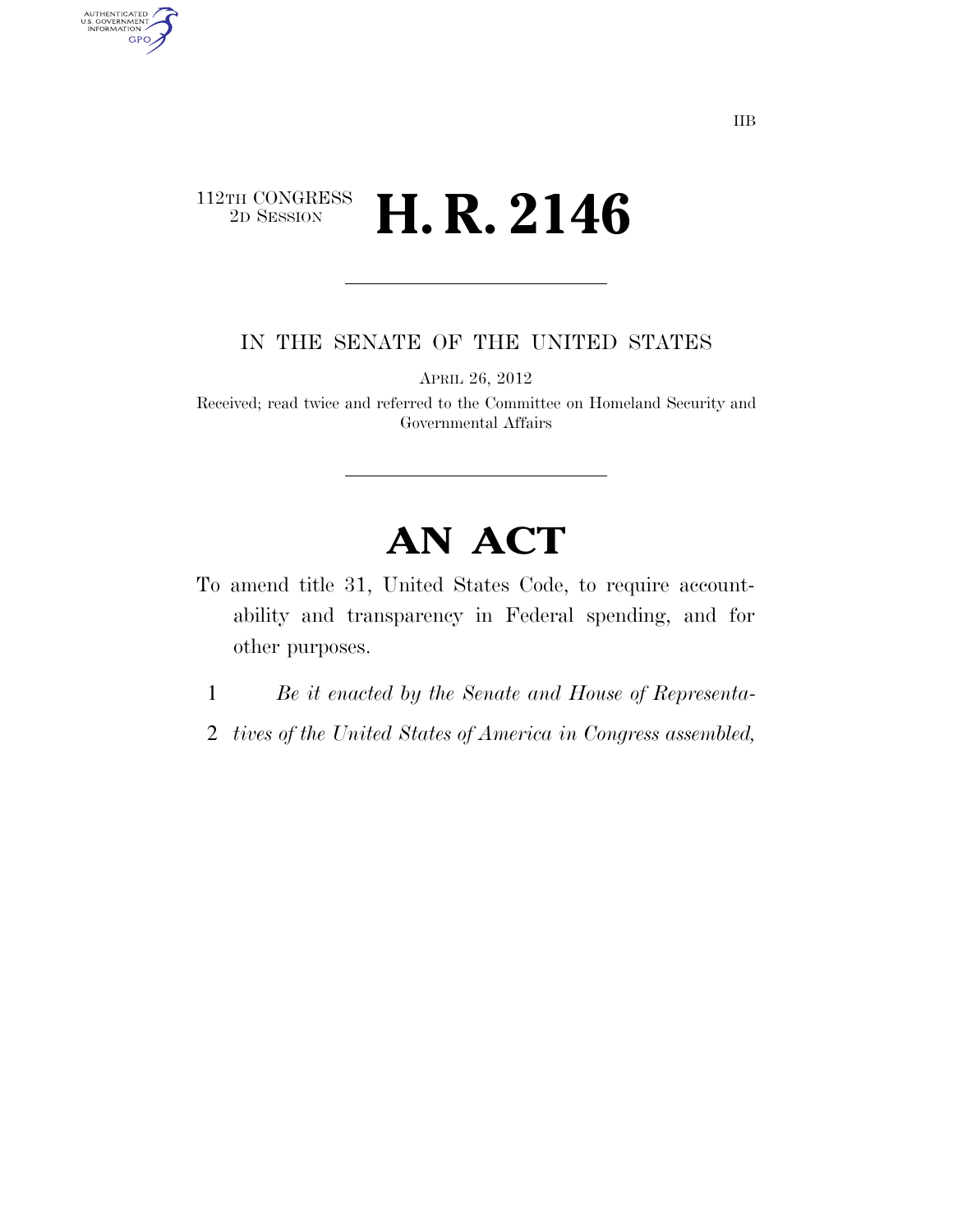#### 1 **SECTION 1. SHORT TITLE.**

- 2 This Act may be cited as the ''Digital Accountability
- 3 and Transparency Act of 2012'' or the ''DATA Act''.

#### 4 **SEC. 2. TABLE OF CONTENTS.**

#### 5 The table of contents for this Act is as follows:

- Sec. 1. Short title.
- Sec. 2. Table of contents.
- Sec. 3. Definitions.

#### TITLE I—ACCOUNTABILITY AND TRANSPARENCY IN FEDERAL SPENDING

- Sec. 101. General requirements for accountability and transparency in Federal spending.
- Sec. 102. Data standardization for accountability and transparency in Federal spending.
- Sec. 103. Amendments to the Federal Funding Accountability and Transparency Act of 2006.
- Sec. 104. Effective date and deadlines for accountability and transparency in Federal spending.

#### TITLE II—FEDERAL ACCOUNTABILITY AND SPENDING TRANSPARENCY COMMISSION

- Sec. 201. Federal Accountability and Spending Transparency Commission.
- Sec. 202. Conforming amendment relating to compensation of Chairman.
- Sec. 203. Conforming amendments related to Recovery Accountability and Transparency Board.

#### TITLE III—ADDITIONAL PROVISIONS

- Sec. 301. Classified information.
- Sec. 302. Paperwork Reduction Act exemption.
- Sec. 303. Matching program exception for inspectors general.
- Sec. 304. Transfer of Consolidated Federal Funds Report.
- Sec. 305. Transfer of authority over Catalog of Federal Domestic Assistance to Commission.
- Sec. 306. Government Accountability Office Improvement.
- Sec. 307. Amendments to the Inspector General Act of 1978 and the Inspector General Reform Act of 2008.
- Sec. 308. Limits and transparency for travel and conference spending. Sec. 309. Effective date.

#### 6 **SEC. 3. DEFINITIONS.**

- 7 In this Act:
- 8 (1) The term "Commission" means the Federal
- 9 Accountability and Spending Transparency Commis-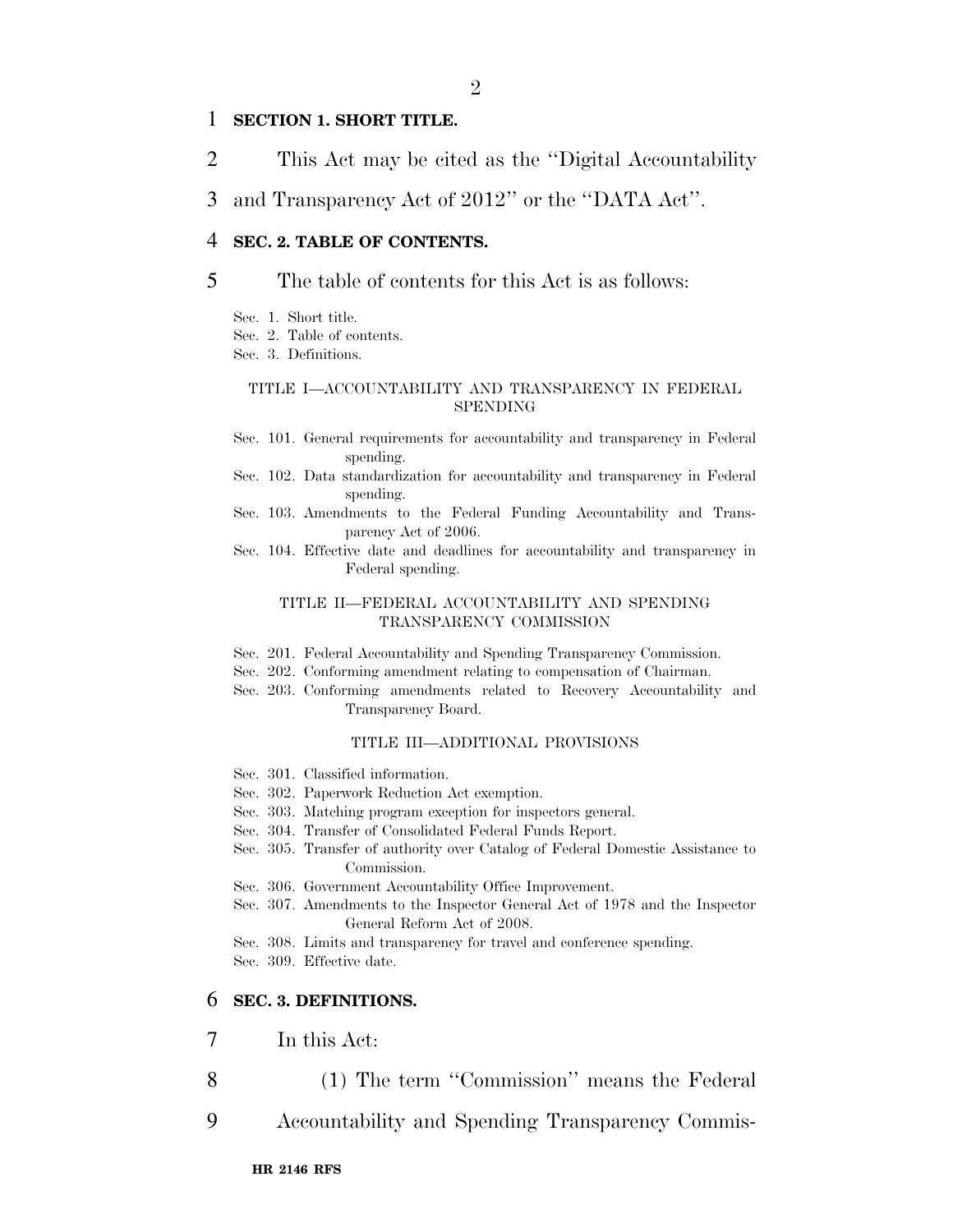1 sion established under subchapter III of chapter 36 2 of title 31, United States Code, as added by this 3 Act.

 (2) The term ''Executive agency'' has the meaning provided by section 105 of title 5, United States Code, except the term does not include the Government Accountability Office.

# 8 **TITLE I—ACCOUNTABILITY AND**

# 9 **TRANSPARENCY IN FEDERAL**  10 **SPENDING**

#### 11 **SEC. 101. GENERAL REQUIREMENTS FOR ACCOUNTABILITY**

### 12 **AND TRANSPARENCY IN FEDERAL SPENDING.**

- 13 (a) IN GENERAL.—Subtitle III of title 31, United
- 14 States Code, is amended by inserting after chapter 35 the
- 15 following new chapter:

### 16 **''CHAPTER 36—ACCOUNTABILITY AND**

### 17 **TRANSPARENCY IN FEDERAL SPENDING**

''SUBCHAPTER I—REPORTING REQUIREMENTS

- ''3601. Definitions.
- ''3602. Recipient reporting requirement.
- ''3603. Agency reporting requirement.
- ''3604. Treasury reporting requirement.
- ''3605. Exemptions from recipient reporting requirement.

#### ''SUBCHAPTER II—DATA STANDARDIZATION

- ''3611. Data standardization for reporting information.
- ''3612. Full disclosure of information.
- ''3613. Federal accountability portal.
- ''3614. Agency responsibilities.
- ''3615. Consolidated financial reporting.
- ''3616. Office of Management and Budget responsibilities.
- ''3617. Treasury responsibilities.
- ''3618. General Services Administration responsibilities.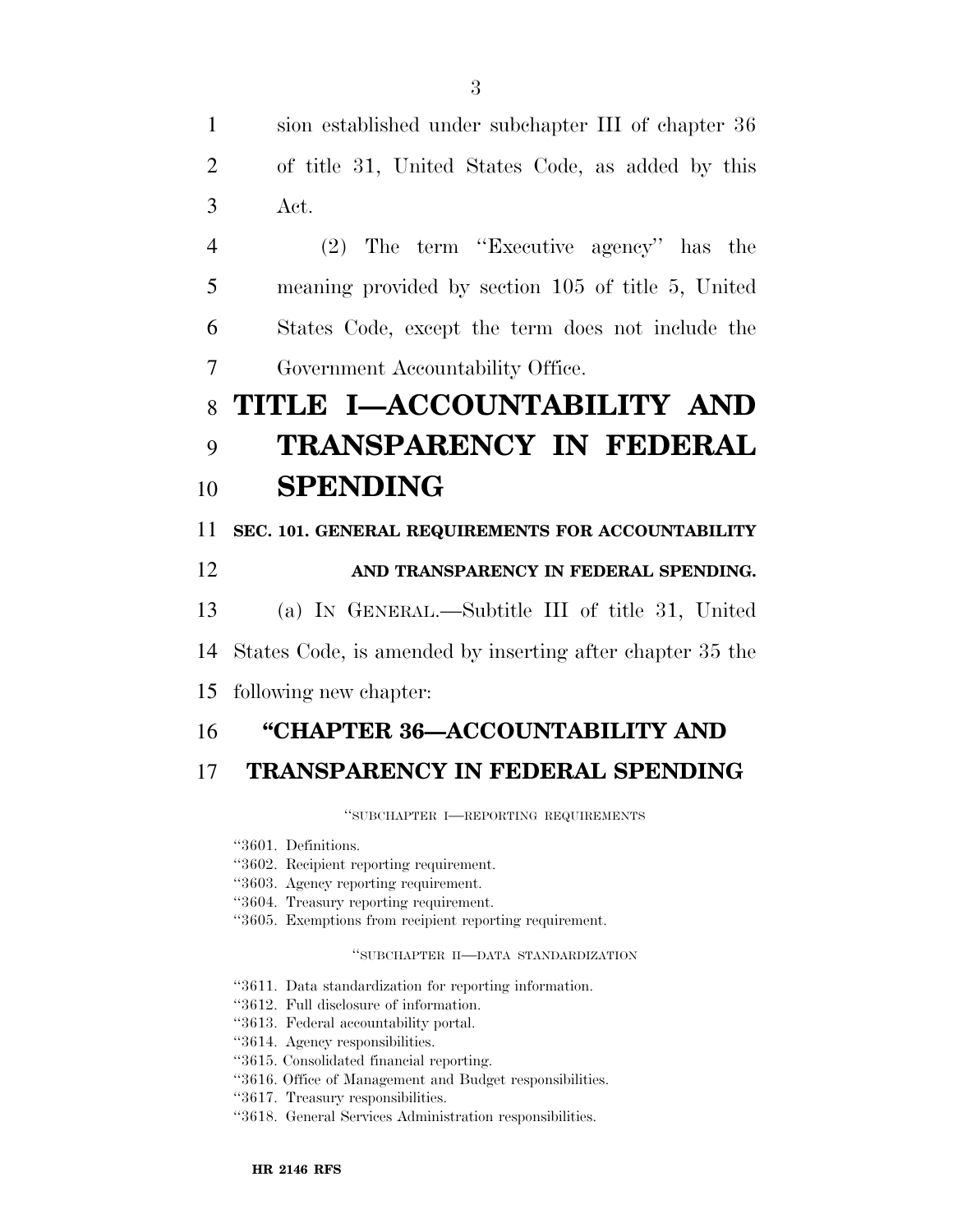#### ''SUBCHAPTER III—FEDERAL ACCOUNTABILITY AND SPENDING TRANSPARENCY **COMMISSION**

- ''3621. Establishment.
- ''3622. Composition of the Commission.
- ''3623. Functions.
- ''3624. Powers.
- ''3625. Employment, personnel, and related authorities.
- ''3626. Transfer of certain personnel.
- ''3627. Advisory committee to Commission.
- ''3628. Authorization and availability of appropriations.
- ''3629. Sunset.

''SUBCHAPTER IV—GENERAL PROVISIONS

- ''3641. Independence of inspectors general.
- ''3642. Effective date.

#### 1 ''SUBCHAPTER I—REPORTING REQUIREMENTS

#### 2 **''§ 3601. Definitions**

- 3 ''In this chapter: 4 ''(1) RECIPIENT.—The term 'recipient' 5 means—  $6$  ''(A) any person that receives Federal 7 funds pursuant to a Federal award, either di-8 rectly or through a subgrant or subcontract at 9 any tier; and 10 ''(B) any State, local, or tribal govern-11 ment, or any government corporation, that re-12 ceives Federal funds pursuant to a Federal 13 award, either directly or through a subgrant or 14 subcontract at any tier. 15 ''(2) FEDERAL AWARD.—The term 'Federal
- 16 award' means Federal financial assistance and ex-17 penditures that—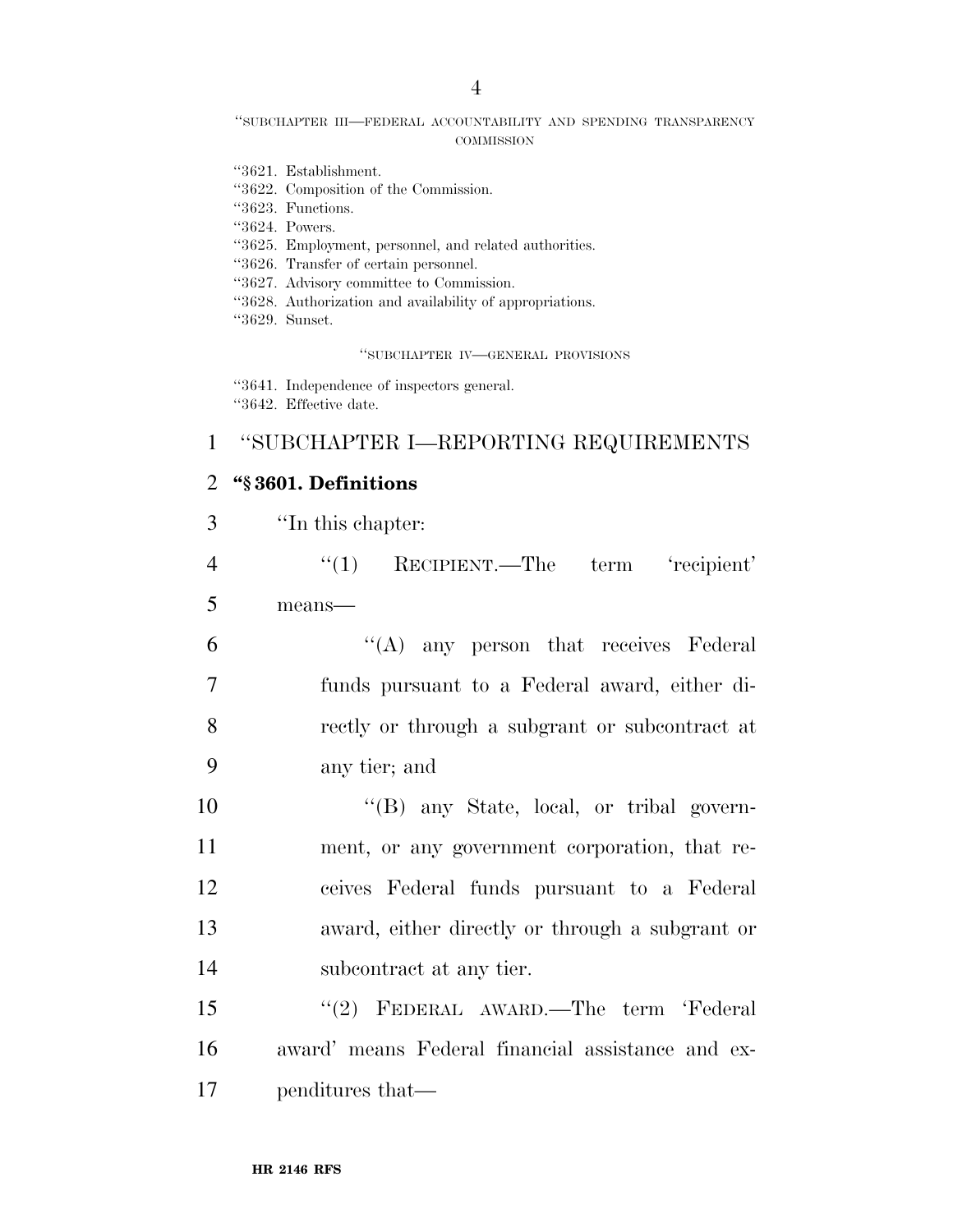| $\mathbf{1}$   | "(A) include grants, subgrants, loans,               |
|----------------|------------------------------------------------------|
| $\overline{2}$ | awards, cooperative agreements, agreements en-       |
| 3              | tered into under other transactional authority,      |
| $\overline{4}$ | and other forms of financial assistance; and         |
| 5              | "(B) include contracts, subcontracts, pur-           |
| 6              | chase orders, task orders, and delivery orders.      |
| 7              | "(3) COMMISSION.—The term 'Commission'               |
| 8              | means the Federal Accountability and Spending        |
| 9              | Transparency Commission established under sub-       |
| 10             | chapter III of this chapter, or any successor entity |
| 11             | to the Federal Accountability and Spending Trans-    |
| 12             | parency Commission.                                  |
| 13             | "(4) CHAIRMAN.—The term 'Chairman' means             |
| 14             | the Chairman of the Federal Accountability and       |
| 15             | Spending Transparency Commission.                    |
| 16             | "(5) EXECUTIVE AGENCY.—The term 'Execu-              |
| 17             | tive agency' has the meaning provided by section     |
| 18             | 105 of title 5, except the term does not include the |
| 19             | Government Accountability Office.                    |
| 20             | "(6) FOREIGN CORRUPT PRACTICES ACT OF                |
| 21             | 1977.—The term 'Foreign Corrupt Practices Act of     |
| 22             | $1977'$ means—                                       |
| 23             | $(4)$ section 30A of the Securities Ex-              |
| 24             | change Act of $1934$ (15 U.S.C. 78dd-1); and         |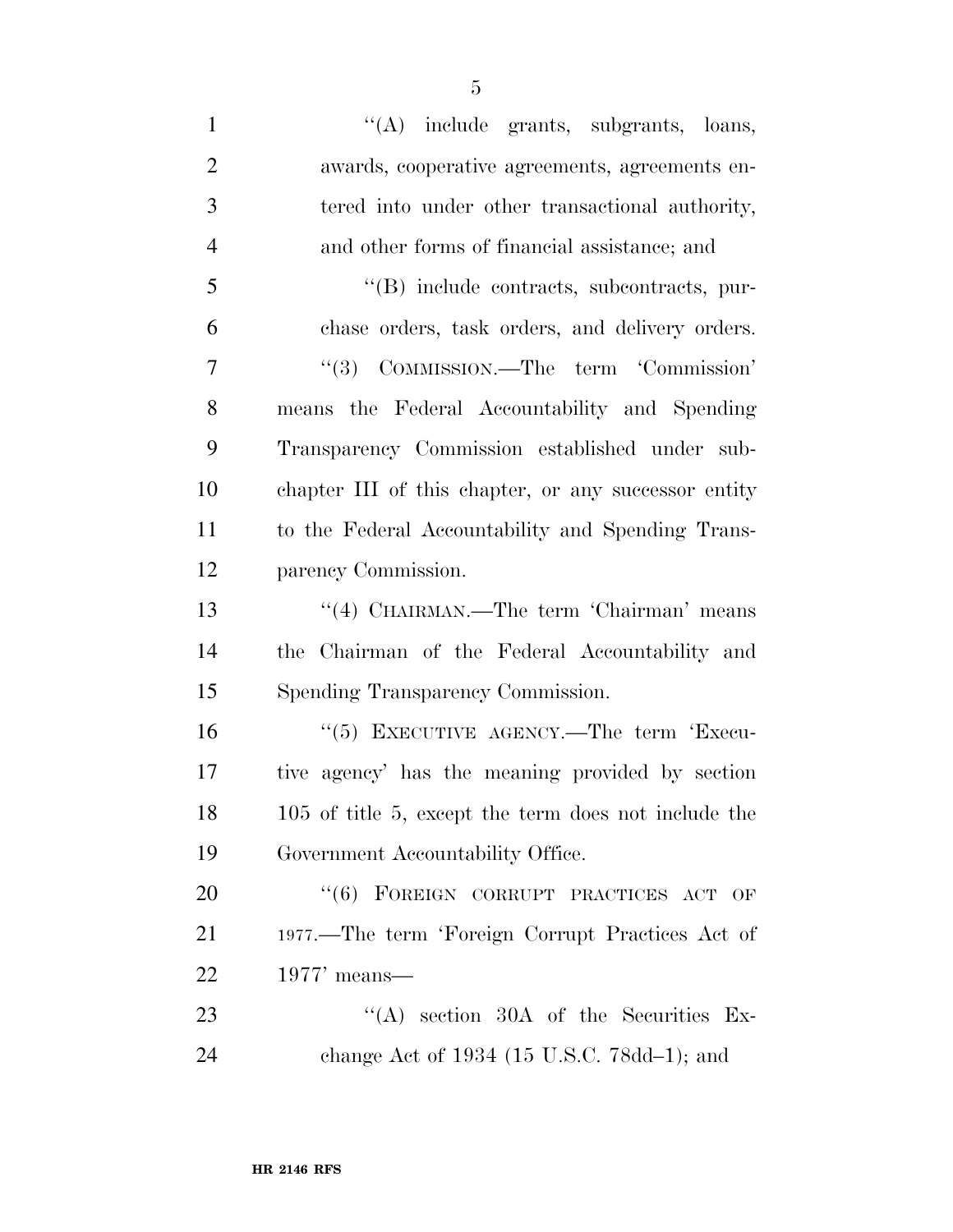| $\mathbf{1}$   | $\lq\lq$ (B) sections 104 and 104A of the For-       |
|----------------|------------------------------------------------------|
| $\overline{2}$ | eign Corrupt Practices Act (15 U.S.C. 78dd-2).       |
| 3              | "§3602. Recipient reporting requirement              |
| $\overline{4}$ | "(a) REQUIREMENT.—Each recipient shall report to     |
| 5              | the Commission each receipt and use of Federal funds |
| 6              | pursuant to a Federal award.                         |
| 7              | "(b) CHARACTERISTICS OF REPORTS.-                    |
| 8              | $``(1)$ FREQUENCY OF REPORTS.—                       |
| 9              | "(A) IN GENERAL.—The Commission shall                |
| 10             | designate, by rule, the frequency of reports to      |
| 11             | be submitted by recipients under subsection (a),     |
| 12             | but the frequency shall not be less than once        |
| 13             | each quarter.                                        |
| 14             | "(B) DEADLINES.—The Commission shall,                |
| 15             | by rule, specify deadlines by which a particular     |
| 16             | receipt or use of Federal funds must be re-          |
| 17             | ported by a recipient under subsection (a). In       |
| 18             | specifying deadlines under this subparagraph,        |
| 19             | the Commission shall take into account the ca-       |
| 20             | pabilities of the management and accounting          |
| 21             | systems and processes of recipients. The Com-        |
| 22             | mission shall, by rule, provide for extensions of    |
| 23             | the deadlines specified under this subparagraph      |
| 24             | in cases of hardship or emergency.                   |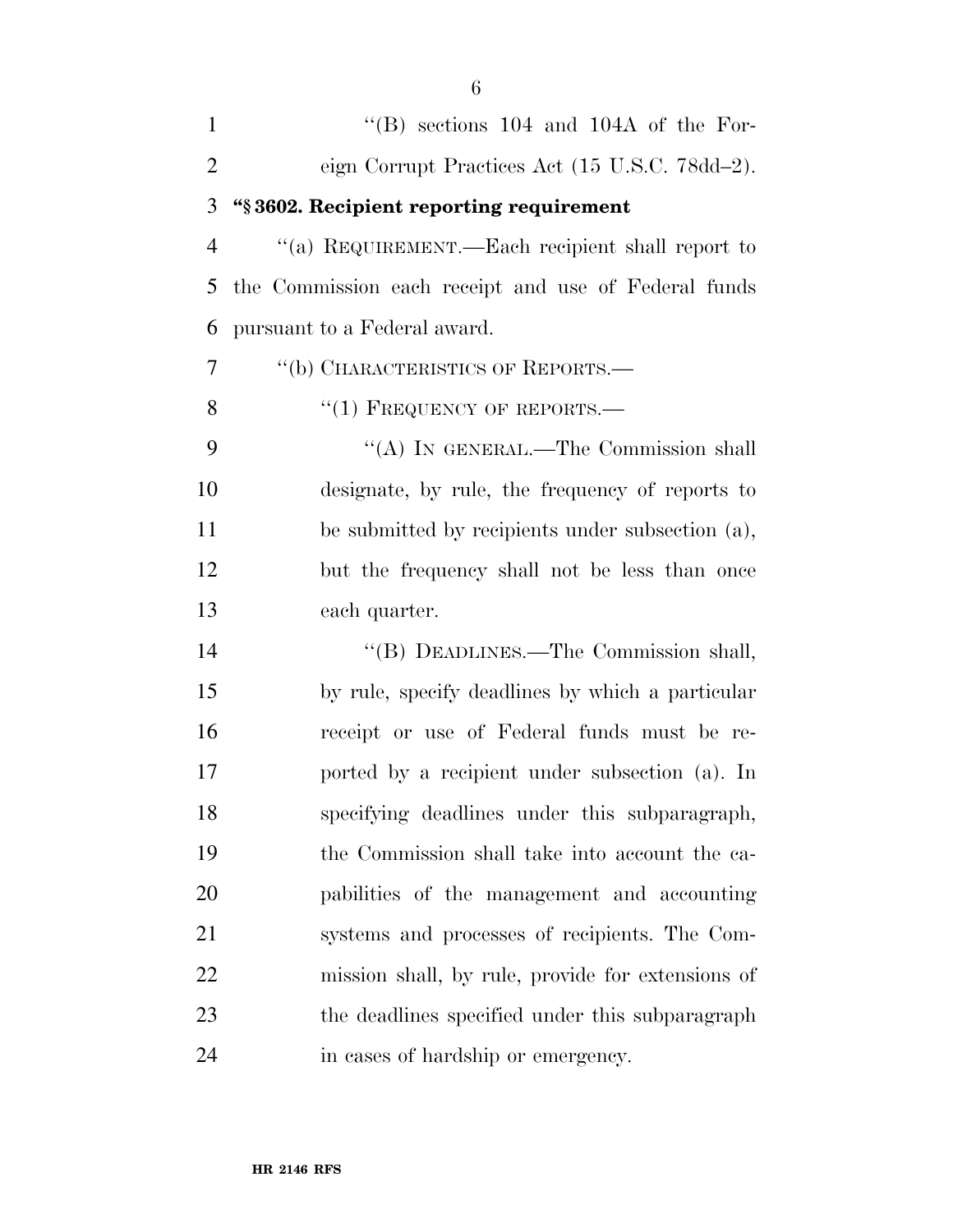| $\mathbf{1}$   | "(C) CONTINUOUS OR AUTOMATIC<br>$RE-$                 |
|----------------|-------------------------------------------------------|
| $\overline{2}$ | PORTING.—To the extent practicable, the Com-          |
| 3              | mission shall require continuous or automatic         |
| $\overline{4}$ | reporting for compliance with this section.           |
| 5              | "(2) CONTENT OF REPORTS.—Each report sub-             |
| 6              | mitted by a recipient under subsection (a) shall con- |
| 7              | tain the following information:                       |
| 8              | $\lq (A)$ An identification of the recipient, in-     |
| 9              | cluding the recipient's name and location (in-        |
| 10             | cluding city, county, State, congressional dis-       |
| 11             | trict, and country), with location information        |
| 12             | provided in proper United States Postal Service       |
| 13             | standardized format, including $ZIP+4$ , or prop-     |
| 14             | er international postal service standardized for-     |
| 15             | mat where applicable.                                 |
| 16             | "(B) An identification of the recipient and           |
| 17             | the parent entity of the recipient, if the recipi-    |
| 18             | ent is owned by another entity.                       |
| 19             | $\lq\lq$ C) An identification of the Executive        |
| 20             | agency.                                               |
| 21             | "(D) An identification of the Federal                 |
| 22             | award.                                                |
| 23             | $\lq\lq$ (E) If applicable, an identification of the  |
| 24             | program pursuant to which the Federal award           |
| 25             | was awarded.                                          |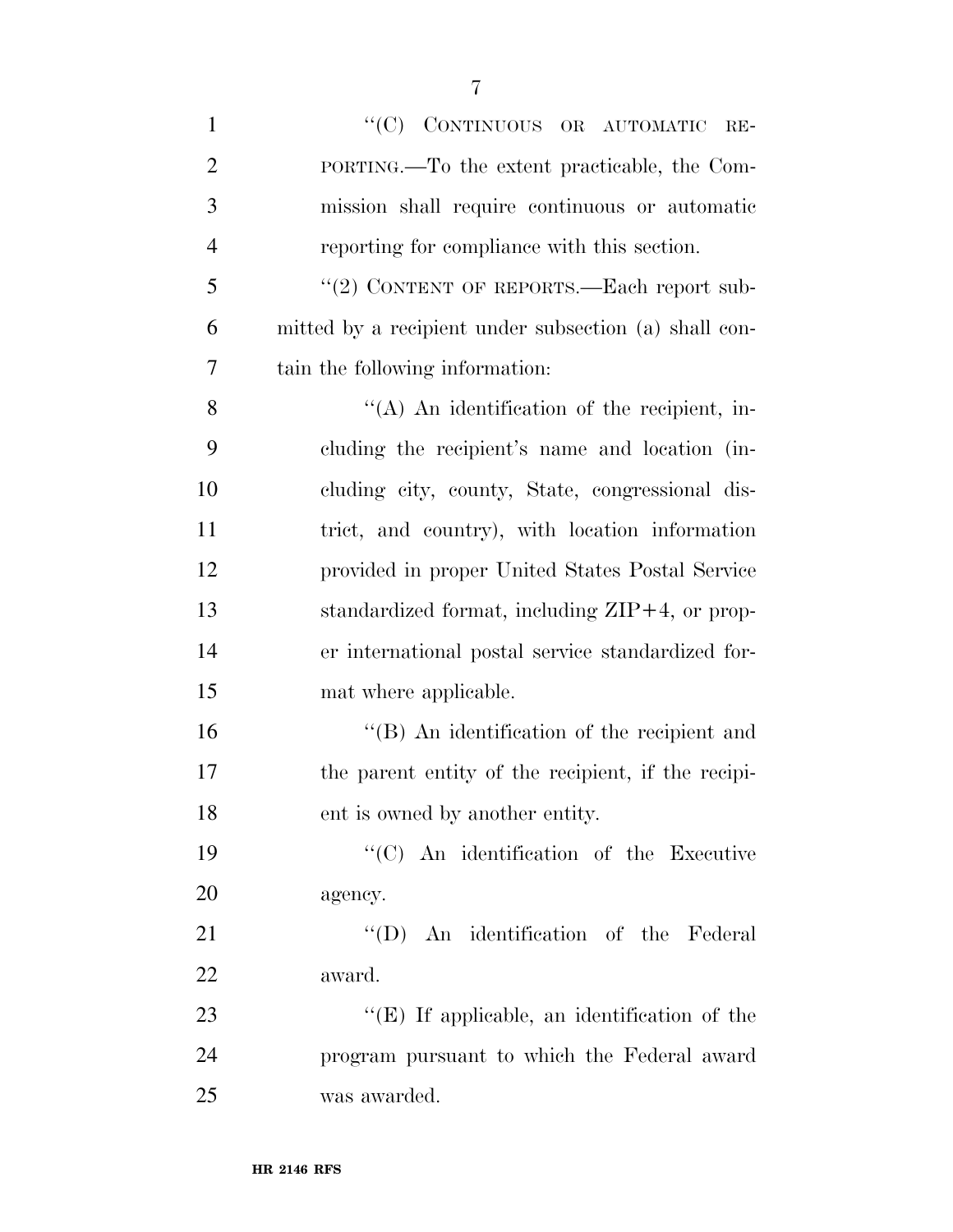| $\mathbf{1}$   | $``(F)$ The total amount of Federal funds         |
|----------------|---------------------------------------------------|
| $\overline{2}$ | received from that Executive agency for the       |
| 3              | Federal award, during the period covered by the   |
| $\overline{4}$ | report.                                           |
| 5              | " $(G)$ The amount of Federal funds from          |
| 6              | the Federal award that were expended or obli-     |
| $\overline{7}$ | gated by the recipient to projects or activities  |
| 8              | during the period covered by the report.          |
| 9              | "(H) A list of all projects or activities for     |
| 10             | which Federal funds were expended or obli-        |
| 11             | gated.                                            |
| 12             | "(I) If the Federal award is a prime              |
| 13             | award, an identification of its immediate sub-    |
| 14             | awards.                                           |
| 15             | "(J) If the Federal award is a subaward,          |
| 16             | an identification of its immediate prime award.   |
| 17             | "(K) Such additional information reason-          |
| 18             | ably related to the receipt and use of Federal    |
| 19             | funds as the Commission shall, by rule, require.  |
| 20             | "(3) USE OF DATA STANDARDS.—The reports           |
| 21             | submitted under this section shall use the common |
| 22             | data elements and data reporting standards des-   |
| 23             | ignated by the Commission under section 3611 of   |
|                |                                                   |

this title.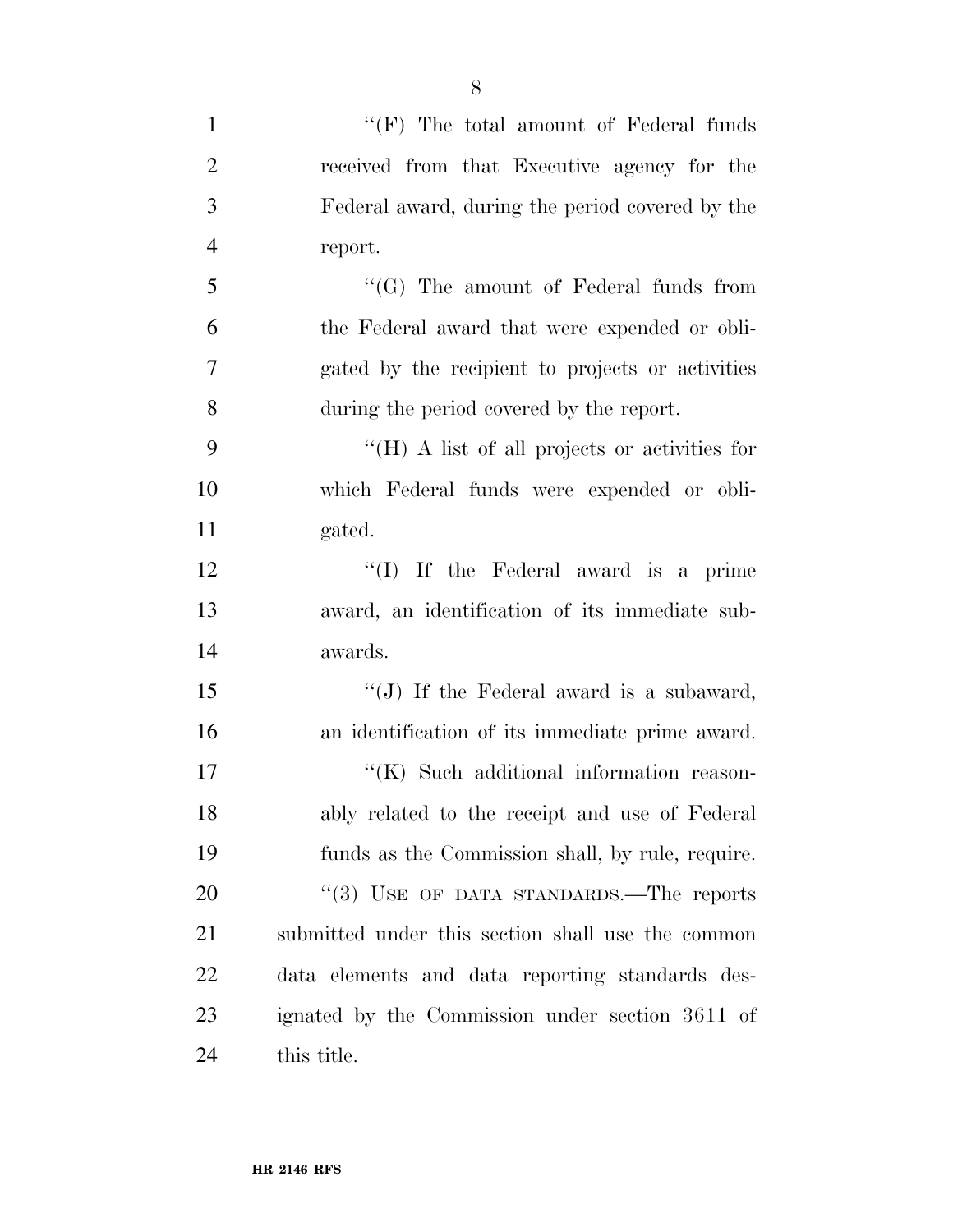1 "(c) FULFILLMENT OF REQUIREMENTS BY PRIME AWARDEES.—The Commission shall, by rule, permit prime awardees to fulfill the requirements of this section on behalf of subawardees, so long as all subaward tiers are reported.

 ''(d) GUIDANCE BY COMMISSION.—The Commission shall issue guidance to recipients on compliance with this section.

 ''(e) PREPOPULATION.—To the extent practicable, the Commission shall prepopulate its electronic systems for the submission of reports required by this section with data submitted to it by agencies under section 3603 of this title, and shall permit recipients either to confirm that prepopulated data is correct or, if it is incorrect, to make corrections.

 ''(f) REGISTRATION.—Recipients required to report information under subsection (a) shall register with the Central Contractor Registration database or complete such other registration requirements as the Commission shall, by rule, require.

#### **''§ 3603. Agency reporting requirement**

 ''(a) REQUIREMENT.—Each Executive agency shall report to the Commission all obligations and expenditures of Federal funds.

25 "(b) CHARACTERISTICS OF REPORTS.—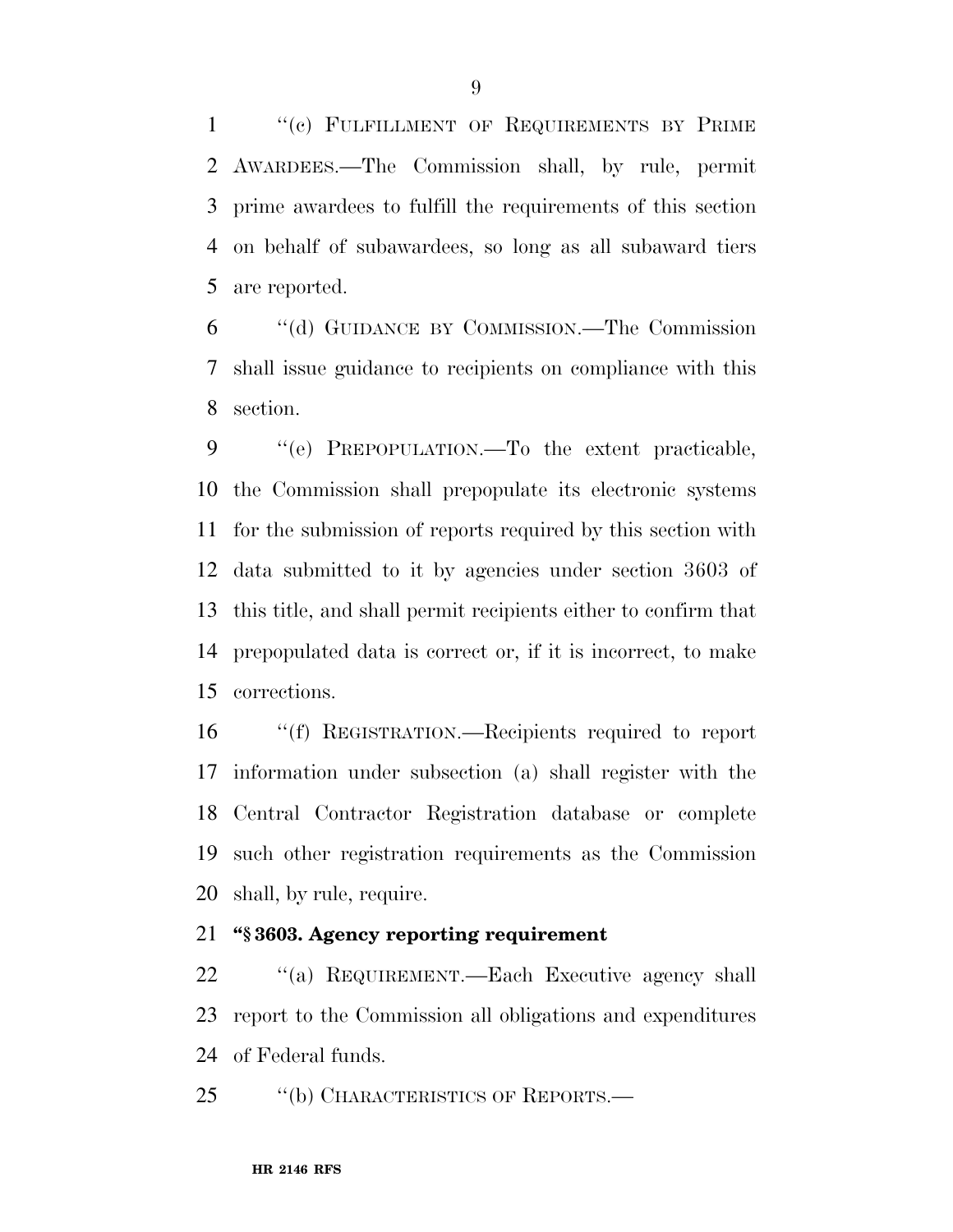1  $"(1)$  FREQUENCY OF REPORTS.—

| $\overline{2}$ | "(A) IN GENERAL.—The Commission shall           |
|----------------|-------------------------------------------------|
| 3              | designate, by rule, and after consultation with |
| $\overline{4}$ | the Office of Management and Budget, the fre-   |
| 5              | quency of reports to be submitted by agencies   |
| 6              | under subsection (a), but the frequency shall   |
| $\overline{7}$ | not be less than once each quarter.             |
| 8              | "(B) DEADLINES.—The Commission shall,           |
| 9              | by rule, and after consultation with the Office |
| 10             | of Management and Budget, specify the dead-     |
| 11             | line by which an obligation or expenditure must |
| 12             | be reported by an agency under subsection (a).  |
| 13             | "(C) CONTINUOUS OR AUTOMATIC<br>$RE-$           |
| 14             | PORTING.—To the extent practicable, the Com-    |
| 15             | mission shall require continuous or automatic   |
| 16             | reporting for compliance with this section.     |
| 17             | $``(2)$ CONTENT OF REPORT.—                     |
| 18             | INFORMATION RELATING TO<br>``(A)<br>FED-        |
| 19             | ERAL AWARDS.—Each report submitted by an        |
| 20             | Executive agency under subsection (a) that re-  |
| 21             | lates to a Federal award shall contain the fol- |
| 22             | lowing information for that Federal award:      |
| 23             | "(i) An identification of the recipient,        |
| 24             | including the recipient's name and location     |
| 25             | (including city, State, congressional dis-      |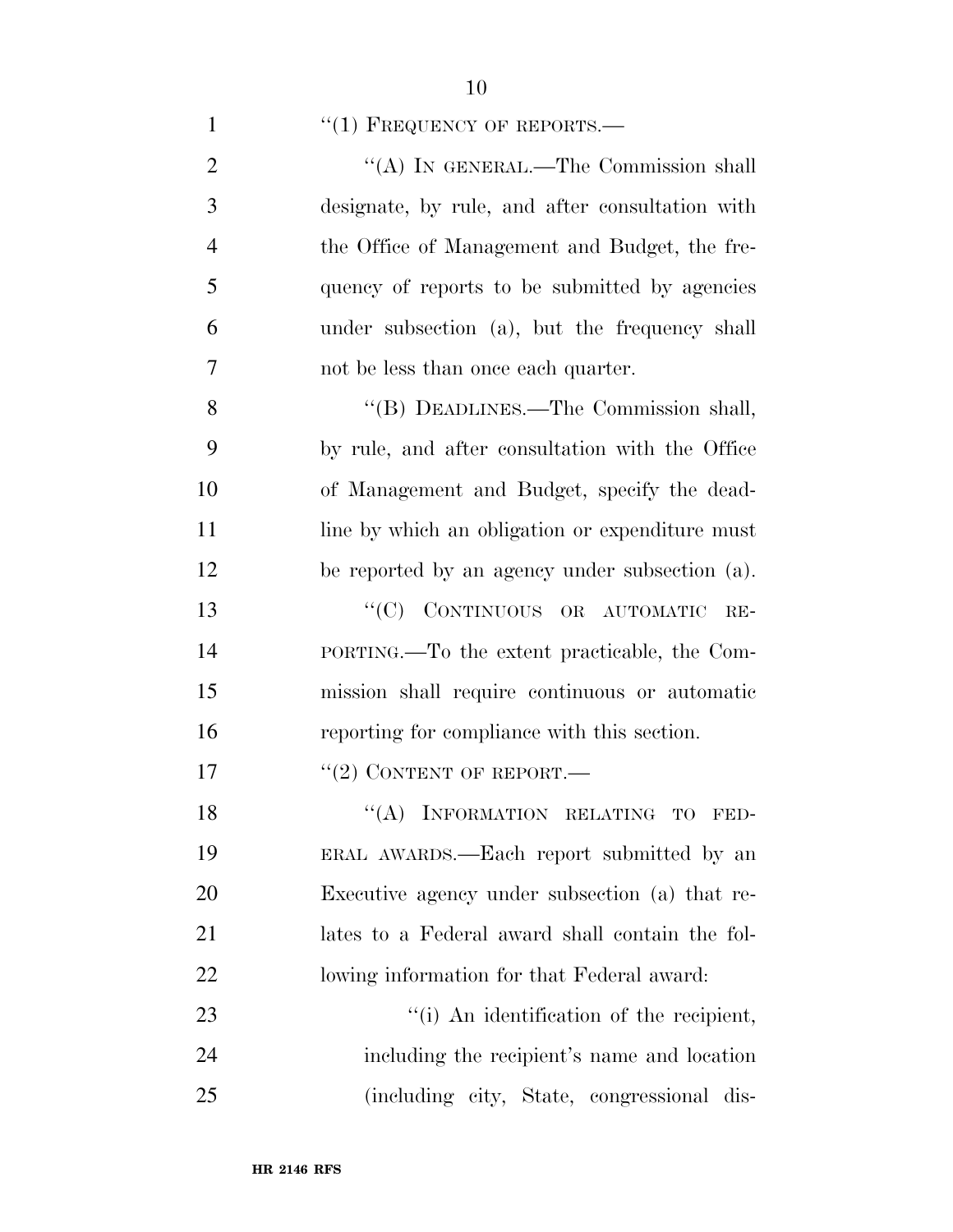| $\mathbf{1}$     | trict, and country), with location informa-  |
|------------------|----------------------------------------------|
| $\overline{2}$   | tion provided in proper United States        |
| 3                | Postal Service standardized format, includ-  |
| $\overline{4}$   | ing $ZIP+4$ , or proper international postal |
| 5                | service standardized format where applica-   |
| 6                | ble.                                         |
| $\boldsymbol{7}$ | "(ii) An identification of the recipient     |
| 8                | and the parent entity of the recipient,      |
| 9                | should the entity be owned by another enti-  |
| 10               | ty.                                          |
| 11               | "(iii) An identification of the Execu-       |
| 12               | tive agency.                                 |
| 13               | "(iv) An identification of the Federal       |
| 14               | award.                                       |
| 15               | "(v) If applicable, an identification of     |
| 16               | the program pursuant to which the Fed-       |
| 17               | eral award was awarded.                      |
| 18               | "(vi) If necessary, the total amount of      |
| 19               | the award.                                   |
| 20               | "(vii) The total amount of Federal"          |
| 21               | funds received by the recipient from the     |
| 22               | Executive agency for the Federal award,      |
| 23               | during the period covered by the report.     |
| 24               | "(viii) Information on the award, in-        |
| 25               | cluding transaction type, funding agency,    |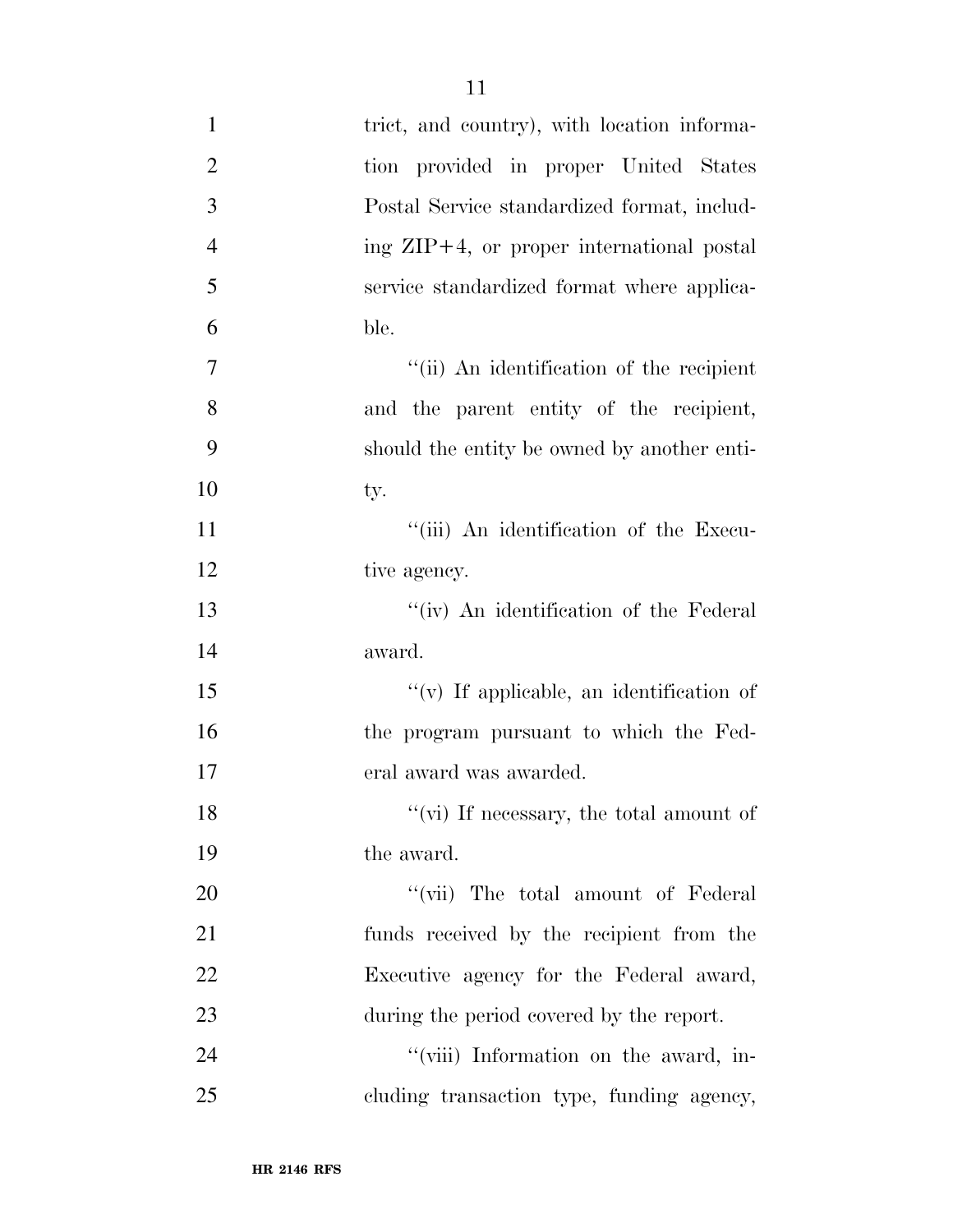| $\mathbf{1}$   | the North American Industry Classification       |
|----------------|--------------------------------------------------|
| $\overline{2}$ | System code or Catalog of Federal Domes-         |
| 3              | tic Assistance number (if applicable), the       |
| $\overline{4}$ | program source, and an award title de-           |
| 5              | scriptive of the purpose of each funding ac-     |
| 6              | tion.                                            |
| 7              | "(ix) Such additional information rea-           |
| 8              | sonably related to the Federal award as          |
| 9              | the Commission shall, by rule, require.          |
| 10             | "(B) INFORMATION NOT RELATING<br>TO              |
| 11             | FEDERAL AWARDS.—The content of each report       |
| 12             | submitted by an Executive agency under sub-      |
| 13             | section (a) that does not relate to a Federal    |
| 14             | award shall be designated by the Commission,     |
| 15             | by rule, and after consultation with the Office  |
| 16             | of Management and Budget.                        |
| 17             | "(C) IDENTIFICATION INFORMATION.—To              |
| 18             | the extent practicable, reports submitted by     |
| 19             | agencies under subsection (a) shall identify the |
| 20             | programs, budget functions, Treasury accounts,   |
| 21             | and appropriations categories pursuant to        |
| 22             | which Federal funds are obligated or expended.   |
| 23             | "(D) USE OF OTHER REPORTING INFOR-               |
| 24             | MATION.—To the extent practicable, the Com-      |
| 25             | mission shall permit agencies to comply with     |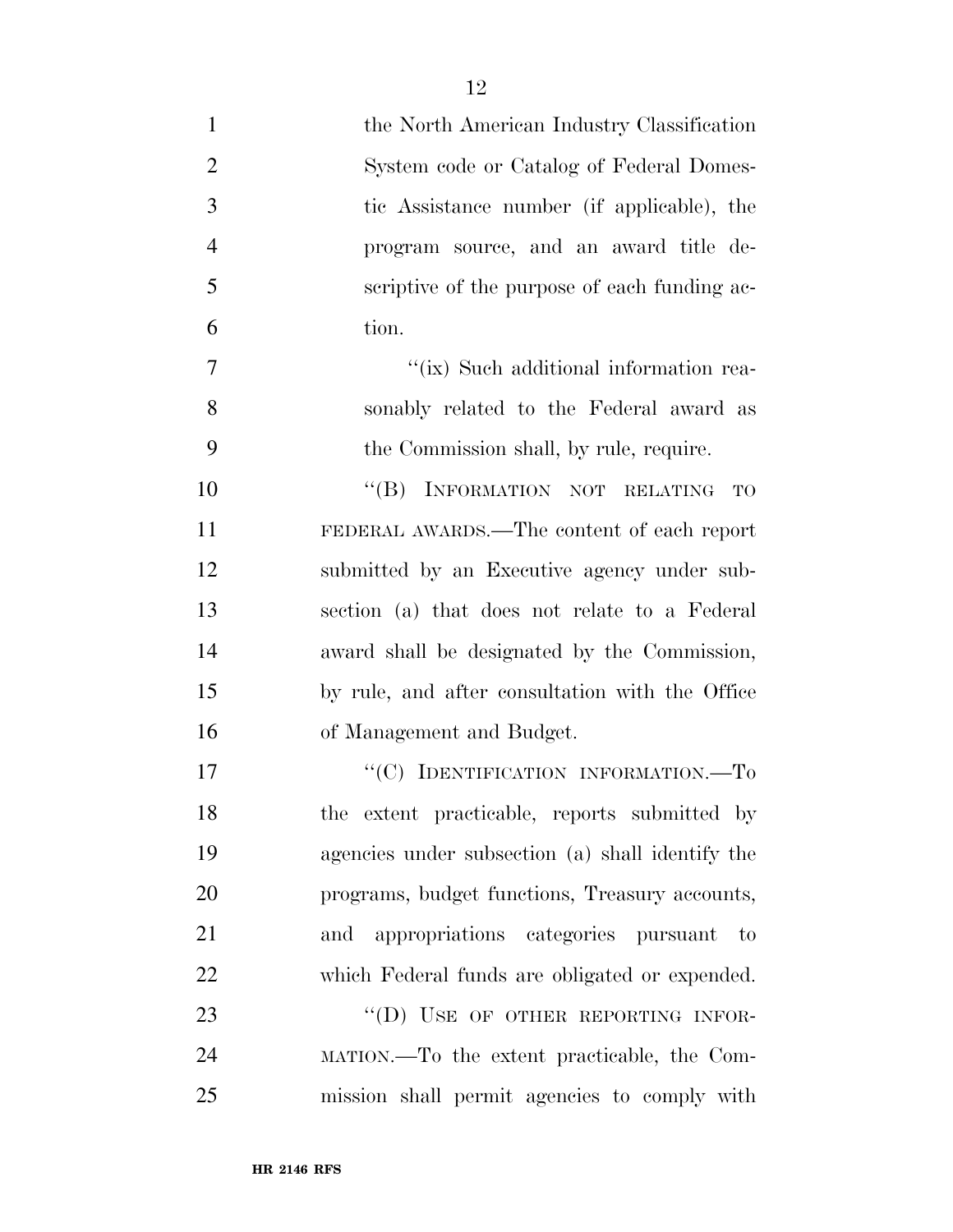- subsection (a) by submitting the same informa- tion that they submit or contribute for other governmentwide reporting requirements, includ- ing the following: ''(i) For information about Federal awards— 7  $\text{``(I)}$  the Federal assistance awards data system established pursu- ant to section 6102a of title 31, United States Code; 11  $\text{``(II)}$  the Federal procurement data system established pursuant to 13 section  $1122(a)(4)$  of title 41, United States Code; 15 ''(III) the common application and reporting system established pur- suant to section 6 of the Federal Fi- nancial Assistance Management Im- provement Act of 1999 (31 U.S.C. 6101 note); or 21  $\text{``(IV)}$  such systems as may be es-22 tablished to replace or supplement the 23 systems identified in this clause. 24 ''(ii) For information about internal
- expenditures and accounting, the Federal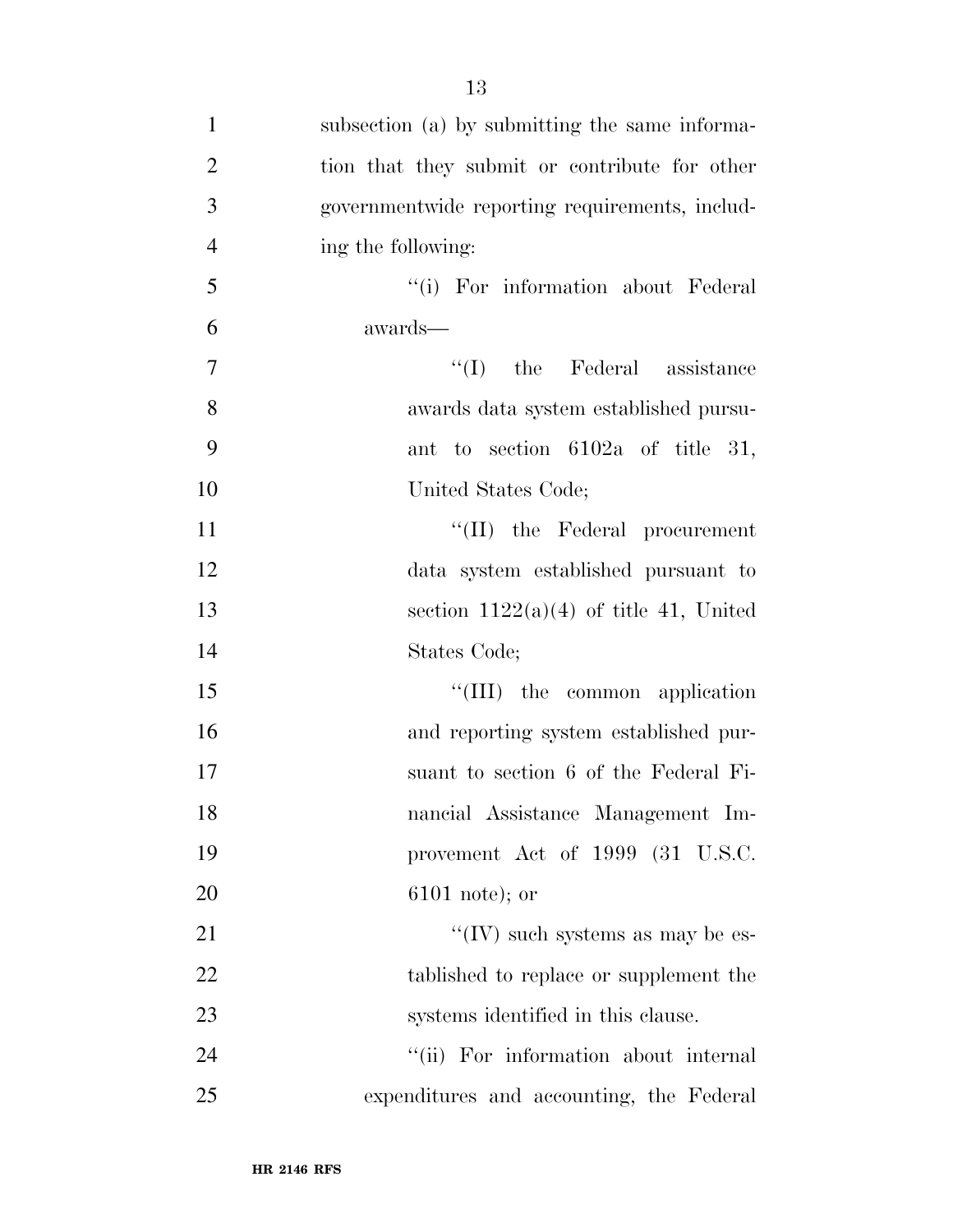| $\mathbf{1}$   | Agencies' Centralized Trial-Balance Sys-                  |
|----------------|-----------------------------------------------------------|
| $\overline{2}$ | tems (FACTS I and FACTS II), the Gov-                     |
| 3              | ernmentwide Financial Report System                       |
| $\overline{4}$ | (GFRS), the Intragovernmental Fiduciary                   |
| 5              | Confirmation System (IFCS), or such sys-                  |
| 6              | tems as may be established to replace or                  |
| 7              | supplement such systems.                                  |
| 8              | "(3) USE OF DATA STANDARDS.—The reports                   |
| 9              | submitted under this section shall use the common         |
| 10             | data elements and data reporting standards des-           |
| 11             | ignated by the Commission under section 3611 of           |
| 12             | this title.                                               |
| 13             | "(4) INFORMATION ALSO SUBJECT TO RECIPI-                  |
| 14             | ENT REPORTING REQUIREMENT. In complying with              |
| 15             | this section, each Executive agency shall identify, to    |
| 16             | the extent practicable, Federal awards made by the        |
| $17\,$         | agency that are subject to the recipient reporting re-    |
| 18             | quirement of section 3602 of this title so that infor-    |
| 19             | mation reported by recipients and information re-         |
| 20             | ported by the agency can be directly compared.            |
| 21             | "(c) GUIDANCE BY COMMISSION.—The Commission               |
| 22             | shall issue guidance to Executive agencies on compliance  |
| 23             | with this section.                                        |
| 24             | "(d) COMMISSION TO MONITOR COMPLIANCE.—The                |
| 25             | Commission shall regularly report to Congress on each Ex- |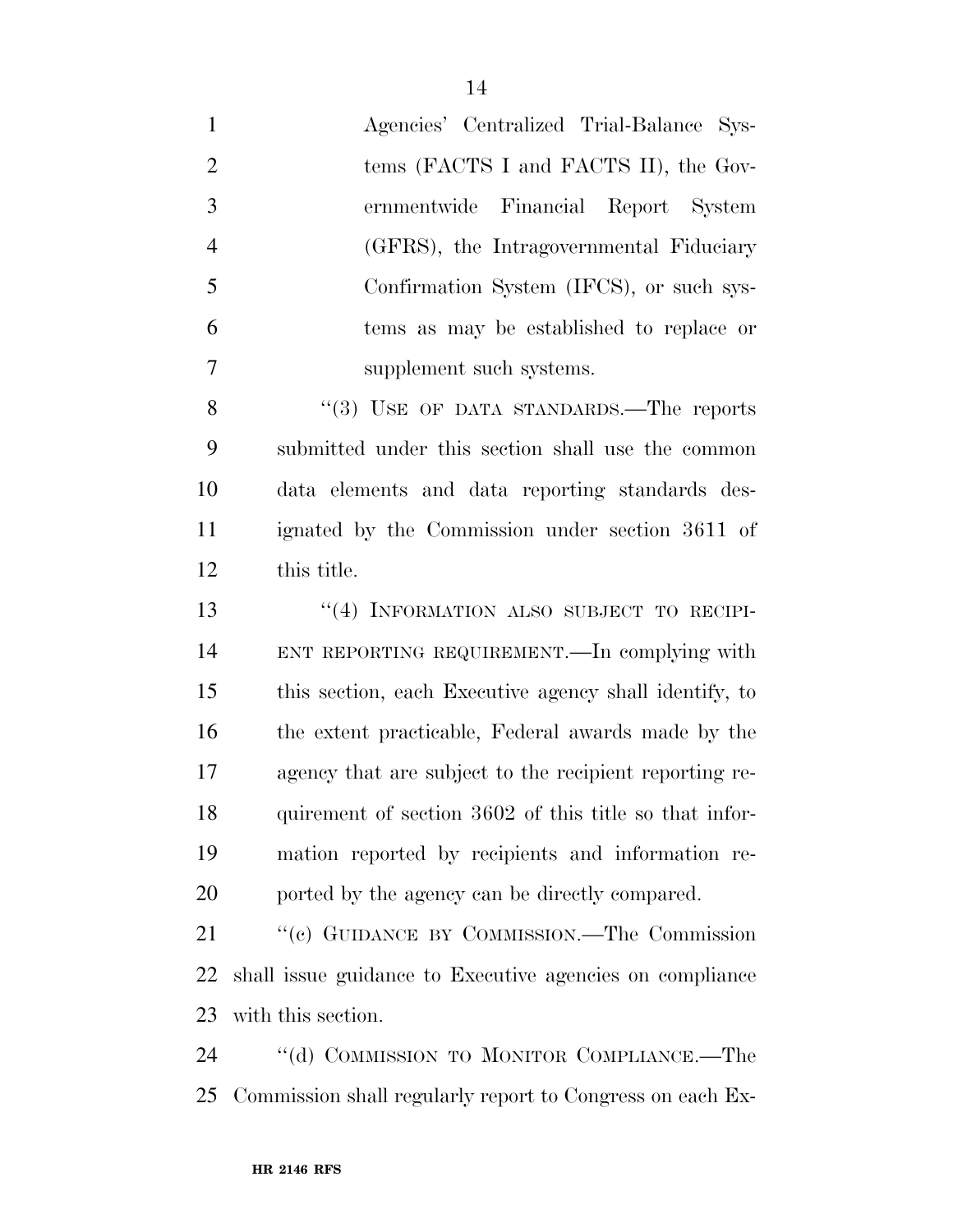ecutive agency's compliance with this section, including the timeliness, completeness, accuracy, and interoper- ability of the data submitted by each Executive agency. The Commission shall make these reports publicly avail-able contemporaneously online.

#### **''§ 3604. Treasury reporting requirement**

 ''(a) REQUIREMENT.—The Department of the Treas- ury shall report to the Commission disbursements of Fed-eral funds.

10 "(b) CHARACTERISTICS OF REPORTS.—

11 "(1) FREQUENCY OF REPORTS.—

12 "(A) IN GENERAL.—The Commission and the Secretary of the Treasury shall determine the frequency of reports submitted by the De- partment of the Treasury under subsection (a), but the frequency shall not be less than once each quarter.

18 "(B) CONTINUOUS OR AUTOMATIC RE- PORTING.—To the extent practicable, the Com- mission and the Department of the Treasury shall establish continuous or automatic report-22 ing for compliance with this section.

23  $((2)$  CONTENT OF REPORT.

24 ''(A) The Commission and the Secretary of the Treasury shall determine the content of re-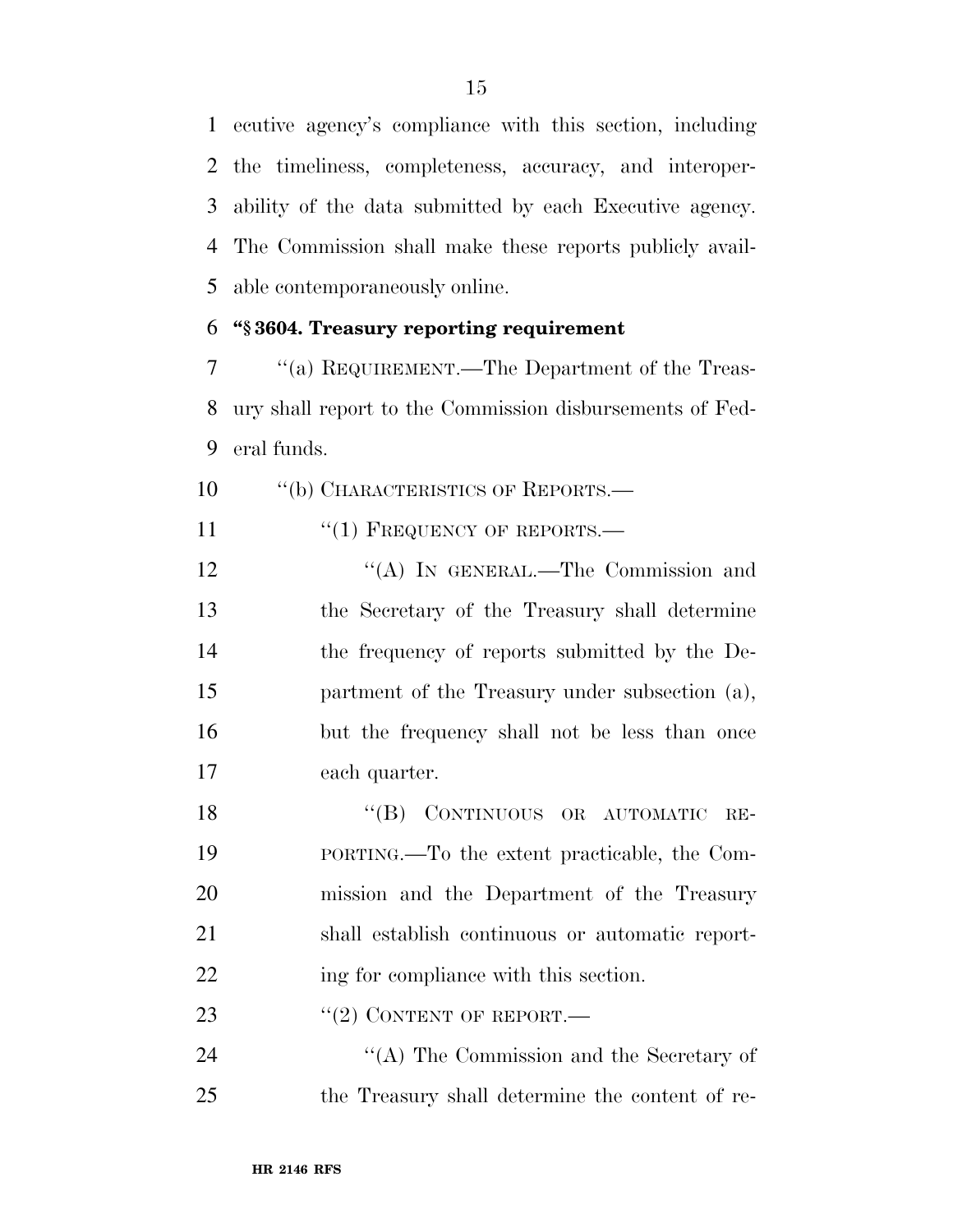ports submitted by the Department of the Treasury under subsection (a). ''(B) To the extent practicable, reports submitted by the Department of the Treasury under subsection (a) shall identify the pro- grams, budget functions, Treasury accounts, and appropriations categories pursuant to which Federal funds are disbursed. 9 "(3) USE OF DATA STANDARDS.—The reports submitted under this section shall use the common data elements and data reporting standards des- ignated by the Commission under section 3611 of this title. ''(c) COMMISSION TO MONITOR COMPLIANCE.—The Commission shall regularly submit to Congress reports on compliance by the Department of the Treasury with this section, including the timeliness, completeness, accuracy, and interoperability of the data submitted. The Commis-

 sion shall make all reports submitted under this subsection publicly available contemporaneously online.

## **''§ 3605. Exemptions from recipient reporting require-ment**

23 "(a) EXEMPTION.—A recipient is exempt from the reporting requirement of section 3602 of this title with respect to funds received pursuant to a Federal award if—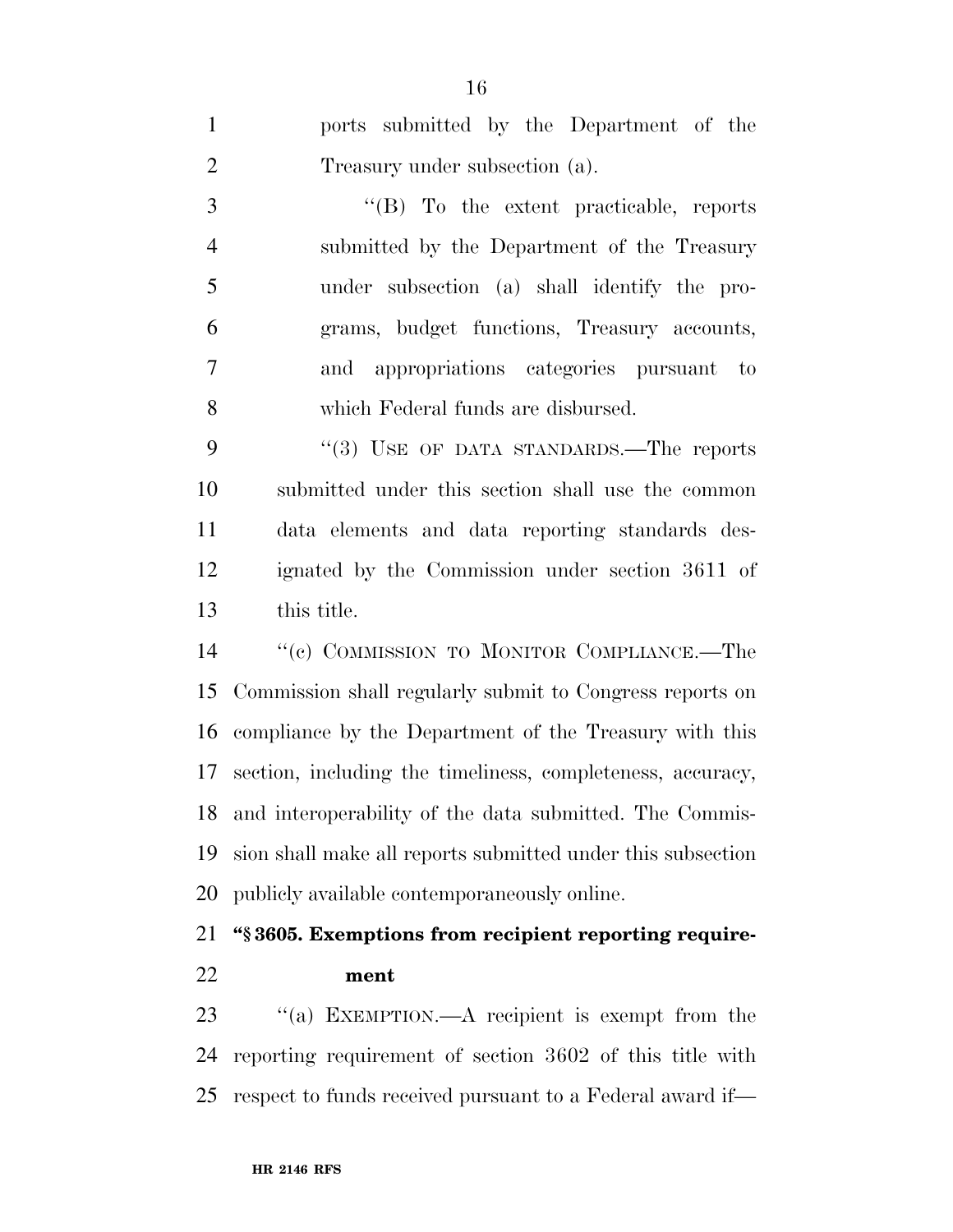| $\mathbf{1}$   | $\cdot$ (1) the recipient is an individual; and                |
|----------------|----------------------------------------------------------------|
| $\overline{2}$ | $"(2)$ either—                                                 |
| 3              | $\lq\lq$ the total amount of Federal funds re-                 |
| $\overline{4}$ | ceived by the recipient does not exceed                        |
| $\mathfrak{S}$ | $$100,000$ in the current calendar year or fiscal              |
| 6              | year; or                                                       |
| $\overline{7}$ | $\lq\lq (B)$ no transaction in which the recipient             |
| 8              | has received Federal funds during the current                  |
| 9              | calendar year or fiscal year has exceeded                      |
| 10             | \$24,999.                                                      |
| 11             | "(b) AUTHORITY TO GRANT ADDITIONAL EXEMP-                      |
| 12             | TIONS.—The Commission may, by rule, grant additional           |
| 13             | exemptions under this section for classes or categories of     |
| 14             | recipients.                                                    |
| 15             | "(c) ADJUSTMENT FOR INFLATION. The Commis-                     |
| 16             | sion shall, by rule, provide for an adjustment of the dollar   |
|                | 17 thresholds specified in subsection $(a)(2)$ to maintain the |
|                | 18 constant dollar value of the threshold.".                   |
| 19             | (b) CLERICAL AMENDMENT.—The table of chapters                  |
| 20             | at the beginning of subtitle III of title 31, United States    |
| 21             | Code, is amended by inserting after the item relating to       |
| 22             | chapter 35 the following new item:                             |
|                | "36. Accountability and Transparency in Federal Spend-         |

**ing** ................................................................................ **3601''.**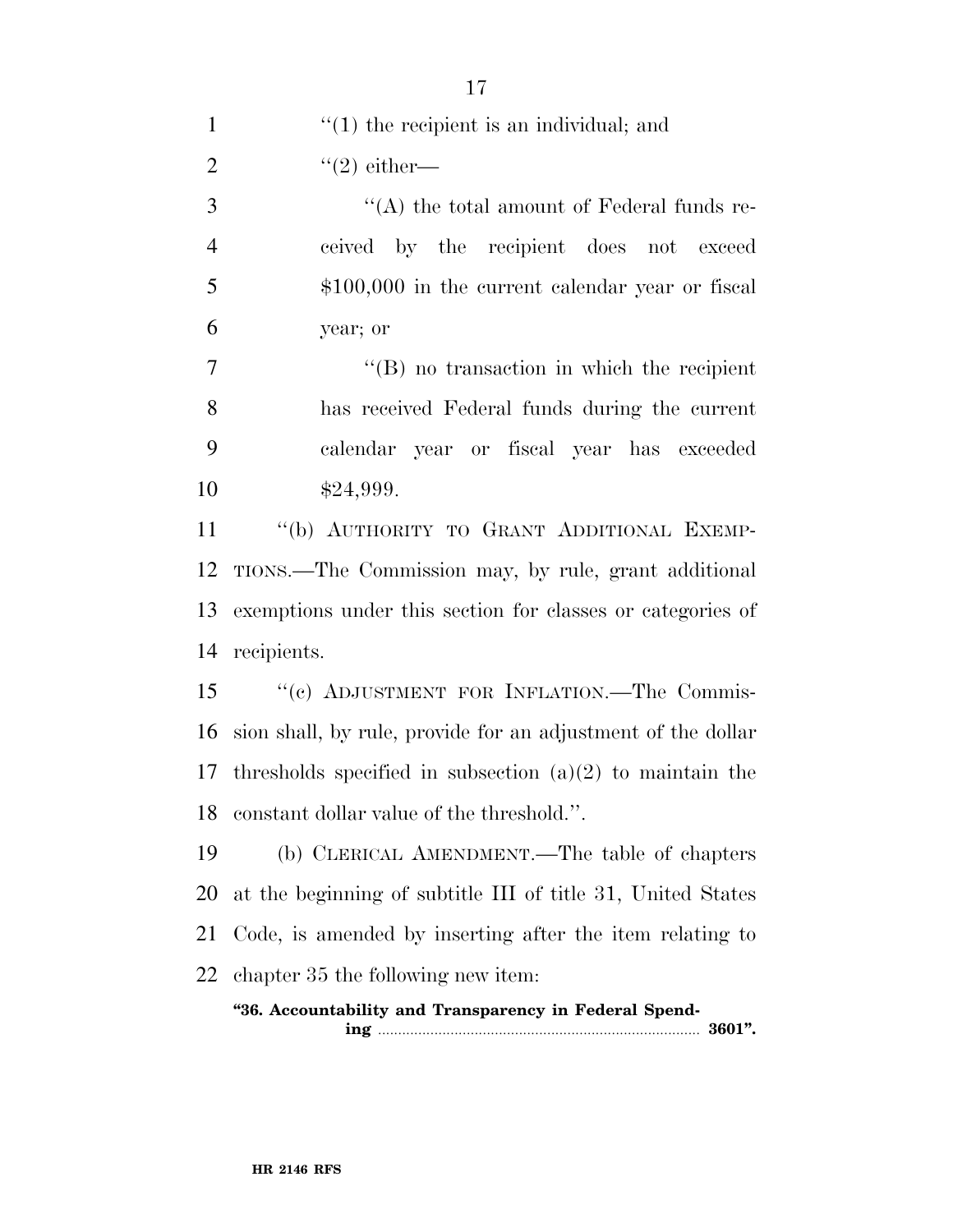**SEC. 102. DATA STANDARDIZATION FOR ACCOUNTABILITY AND TRANSPARENCY IN FEDERAL SPENDING.**  Chapter 36 of title 31, United States Code, as added by section 101, is amended by adding at the end the fol-lowing new subchapter:

''SUBCHAPTER II—DATA STANDARDIZATION

## **''§ 3611. Data standardization for reporting informa-tion**

9 "(a) COMMON DATA ELEMENTS.—

 ''(1) REQUIREMENT.—The Commission shall, by rule, designate common data elements, such as codes, identifiers, and fields, for information re- quired to be reported by recipients and agencies under this chapter, including identifiers for recipi-ents, awards, and agencies.

 ''(2) CHARACTERISTICS OF COMMON DATA ELE- MENTS.—The common data elements designated under this subsection shall, to the extent practicable, be nonproprietary.

20 "(3) EXISTING COMMON DATA ELEMENTS.—In designating common data elements under this sub- section, the Commission shall, to the extent prac- ticable, ensure interoperability and incorporate the following:

**HR 2146 RFS** 25  $\bullet$  ''(A) Common data elements developed and maintained by an international voluntary con-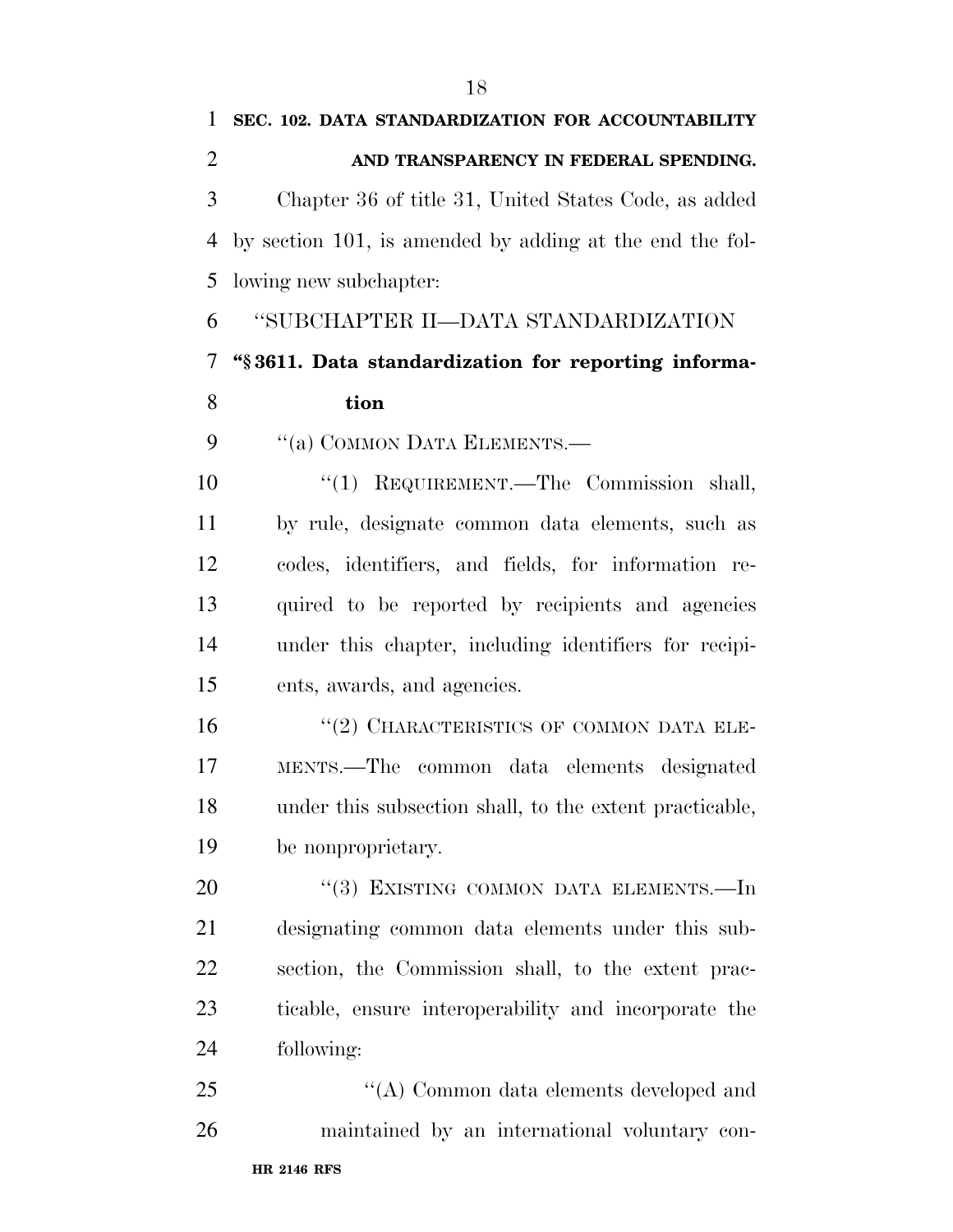| $\mathbf{1}$   | sensus standards body, as defined by the Office       |
|----------------|-------------------------------------------------------|
| $\overline{2}$ | of Management and Budget, such as the Inter-          |
| 3              | national Organization for Standardization.            |
| $\overline{4}$ | "(B) Common data elements developed and               |
| 5              | maintained by intragovernmental partnerships,         |
| 6              | such as the National Information Exchange             |
| 7              | Model.                                                |
| 8              | $\lq\lq C)$ Common data elements developed and        |
| 9              | maintained by Federal entities with authority         |
| 10             | over contracting and financial assistance, such       |
| 11             | as the Federal Acquisition Regulatory Council.        |
| 12             | "(D) Common data elements developed                   |
| 13             | and maintained by accounting standards orga-          |
| 14             | nizations.                                            |
| 15             | "(b) DATA REPORTING STANDARDS.—                       |
| 16             | "(1) REQUIREMENT.—The Commission shall,               |
| 17             | by rule, designate data reporting standards to gov-   |
| 18             | ern the reporting required to be performed by recipi- |
| 19             | ents and agencies under this title.                   |
| 20             | "(2) CHARACTERISTICS OF DATA REPORTING                |
| 21             | STANDARDS.—The data reporting standards des-          |
| 22             | ignated under this subsection shall, to the extent    |
| 23             | practicable—                                          |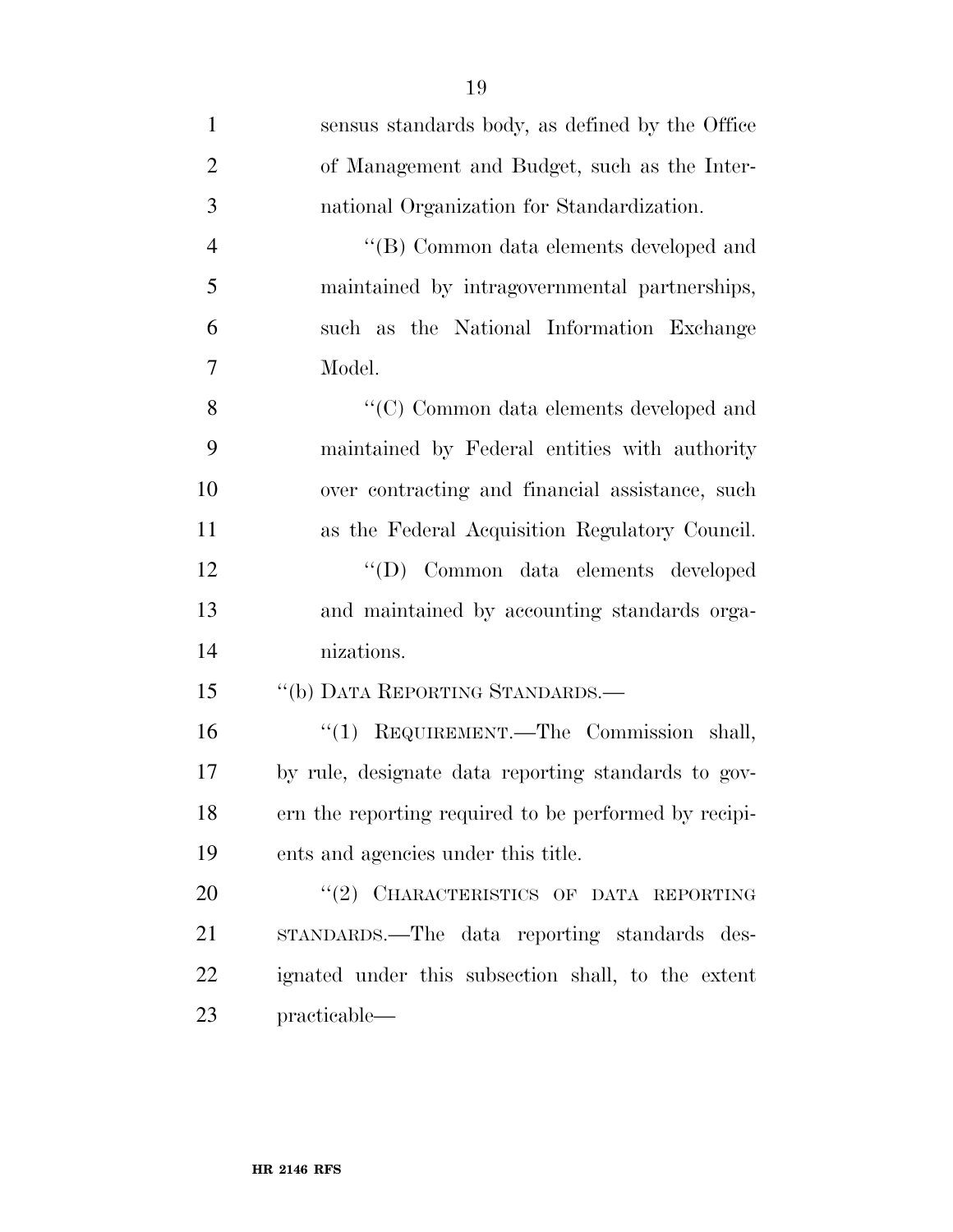| $\mathbf{1}$   | $\lq\lq$ incorporate a widely accepted, non-                 |
|----------------|--------------------------------------------------------------|
| $\overline{2}$ | proprietary, searchable, platform-independent                |
| 3              | computer-readable format;                                    |
| $\overline{4}$ | $\lq\lq (B)$ be consistent with and implement ap-            |
| 5              | plicable accounting principles; and                          |
| 6              | $\lq\lq$ (C) be capable of being continually up-             |
| $\overline{7}$ | graded as necessary.                                         |
| 8              | "(3) EXISTING DATA REPORTING<br>STAND-                       |
| 9              | ARDS.—In designating reporting standards under               |
| 10             | this subsection, the Commission shall, to the extent         |
| 11             | practicable, incorporate existing nonproprietary             |
| 12             | standards, such as the eXtensible Business Report-           |
| 13             | ing Language (XBRL).                                         |
|                |                                                              |
| 14             | "§3612. Full disclosure of information                       |
|                | "The Commission shall publish online all information"        |
| 15<br>16       | submitted by recipients and agencies pursuant to sections    |
|                | 17 3602, 3603, and 3604 of this title in accordance with the |
|                | 18 Federal Funding Accountability and Transparency Act of    |
| 19             | 2006 (31 U.S.C. 6101 note).                                  |
| 20             | "§3613. Federal accountability portal                        |
| 21             | "(a) REQUIREMENT.—The Commission shall estab-                |
| 22             | lish and maintain a government-wide Internet-based data      |
| 23             | access system, to be known as a 'Federal accountability      |
| 24             | portal', to carry out the functions described in subsection  |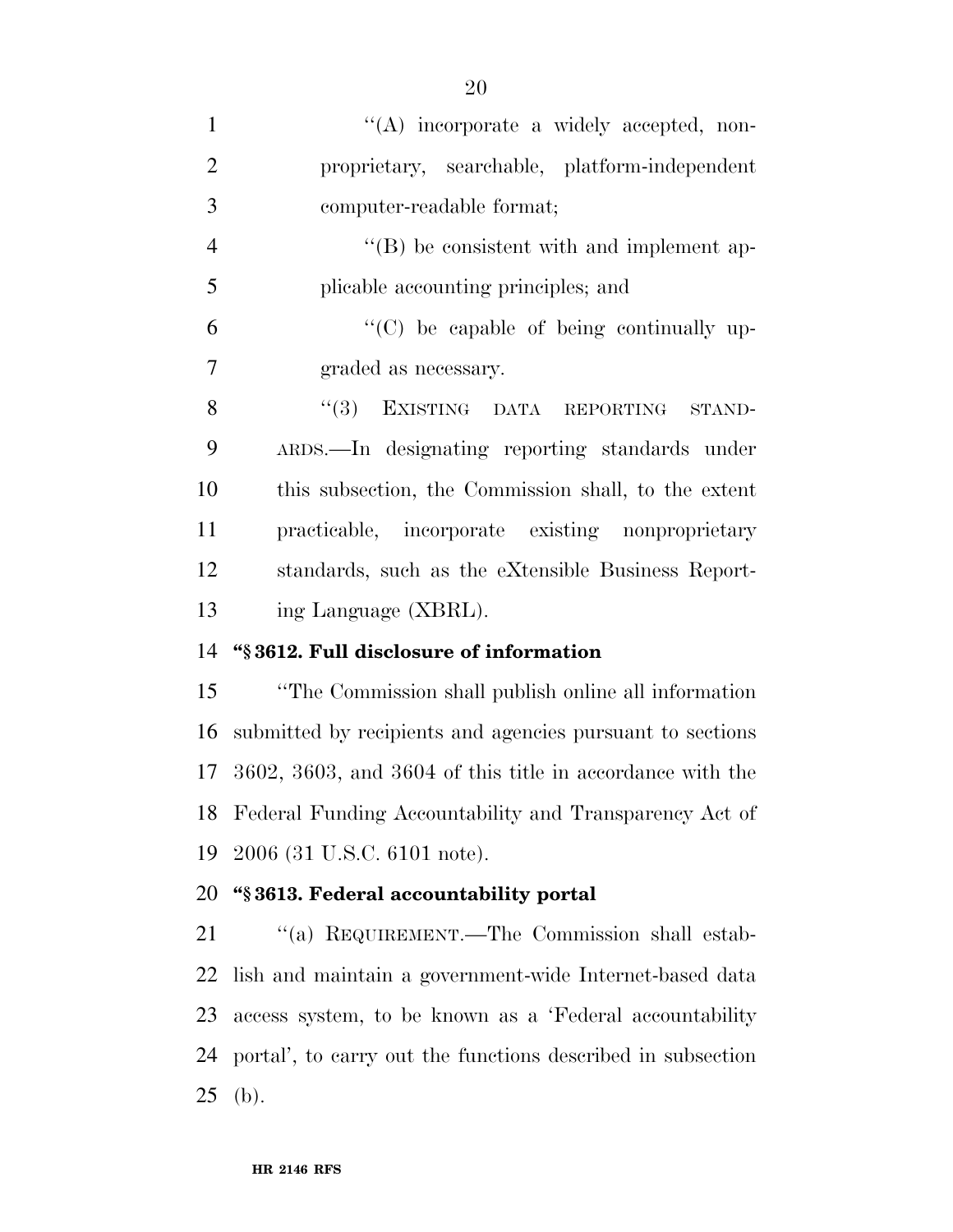| $\mathbf{1}$   | "(b) FUNCTIONS.—                                      |
|----------------|-------------------------------------------------------|
| $\overline{2}$ | " $(1)$ In GENERAL.—The Federal accountability        |
| 3              | portal shall incorporate—                             |
| $\overline{4}$ | $\lq\lq$ information submitted by recipients          |
| 5              | and agencies under sections 3602, 3603, and           |
| 6              | 3604 of this title;                                   |
| $\overline{7}$ | $\lq\lq (B)$ other information maintained by Fed-     |
| 8              | eral, State, local, and foreign government agen-      |
| 9              | cies; and                                             |
| 10             | $\lq\lq$ other commercially and publicly avail-       |
| 11             | able information.                                     |
| 12             | "(2) SPECIFIC FUNCTIONS.—The Federal ac-              |
| 13             | countability portal shall be designed and operated to |
| 14             | carry out the following functions:                    |
| 15             | "(A) Combine information submitted by                 |
| 16             | recipients and agencies under sections 3602,          |
| 17             | 3603, and 3604 of this title with other compila-      |
| 18             | tions of information, including those listed in       |
| 19             | $\frac{1}{2}$ paragraph $(1)$ .                       |
| 20             | "(B) Permit Executive agencies, in accord-            |
| 21             | ance with applicable law, to verify the eligibility   |
| 22             | and responsibility of recipients and potential re-    |
| 23             | cipients with respect to the receipt and use of       |
| 24             | Federal funds.                                        |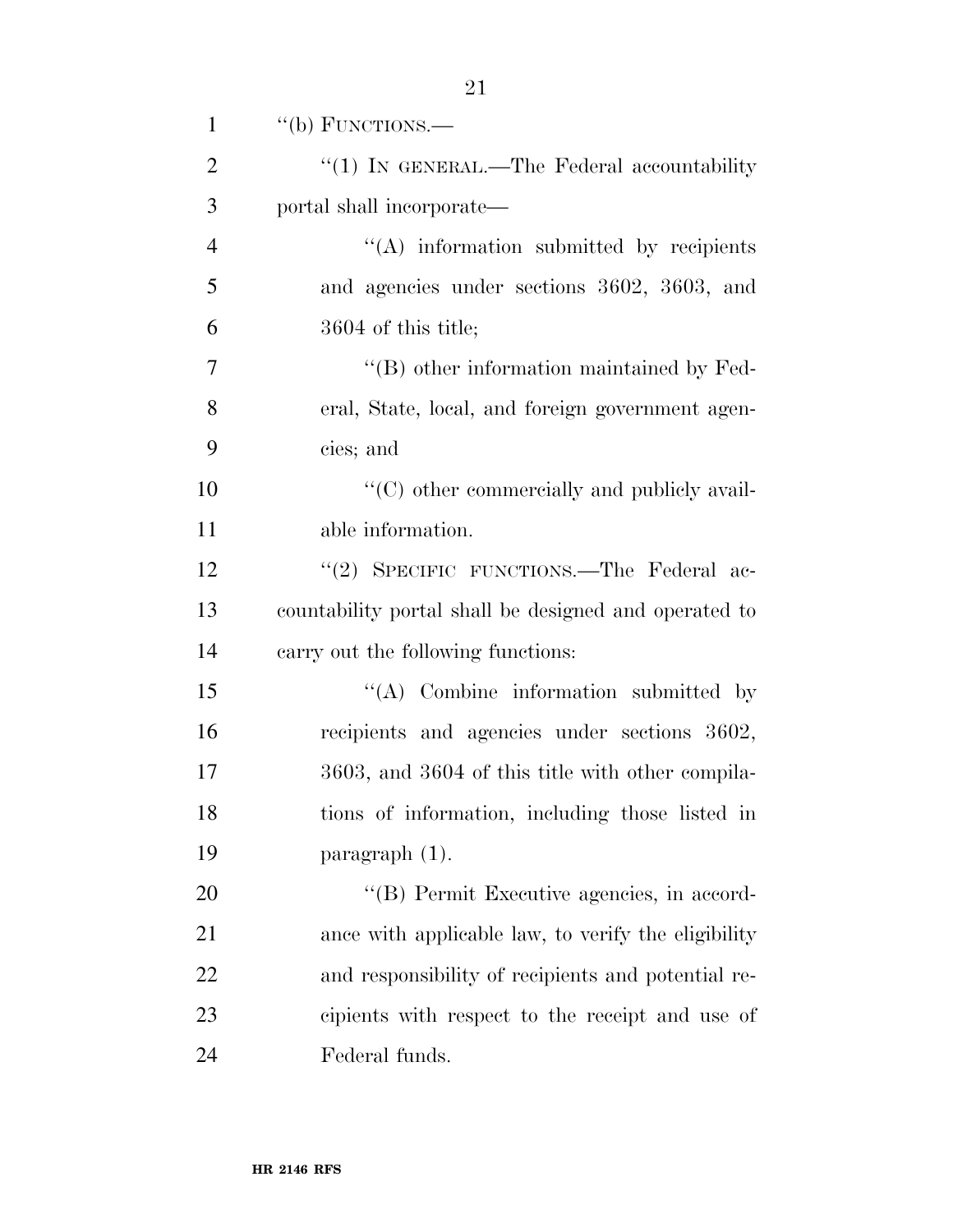$\lq(0)$  Permit Executive agencies, inspectors general, law enforcement agencies, and appro- priate State authorities, in accordance with ap- plicable law, to track Federal awards and re- cipients to detect and prevent waste, fraud, and abuse.

7  $\langle\text{``(D)}\rangle$  Serve as the primary accountability portal for the entire Federal Government.

 ''(c) GUIDANCE BY COMMISSION.—The Commission shall issue guidance on the use of and access to the Fed-eral accountability portal.

#### **''§ 3614. Agency responsibilities**

 ''(a) REQUIREMENT.—As a condition of receipt of Federal funds of an Executive agency pursuant to any Federal award, the Executive agency shall require any re- cipient of such funds to provide the information required under section 3602 of this title.

 ''(b) PENALTIES FOR RECIPIENT NONCOMPLI-ANCE.—

20 "(1) IN GENERAL.—The head of an Executive agency may impose a civil penalty in an amount not more than \$250,000 on a recipient of Federal funds from that Executive agency that does not provide the information required under section 3602 of this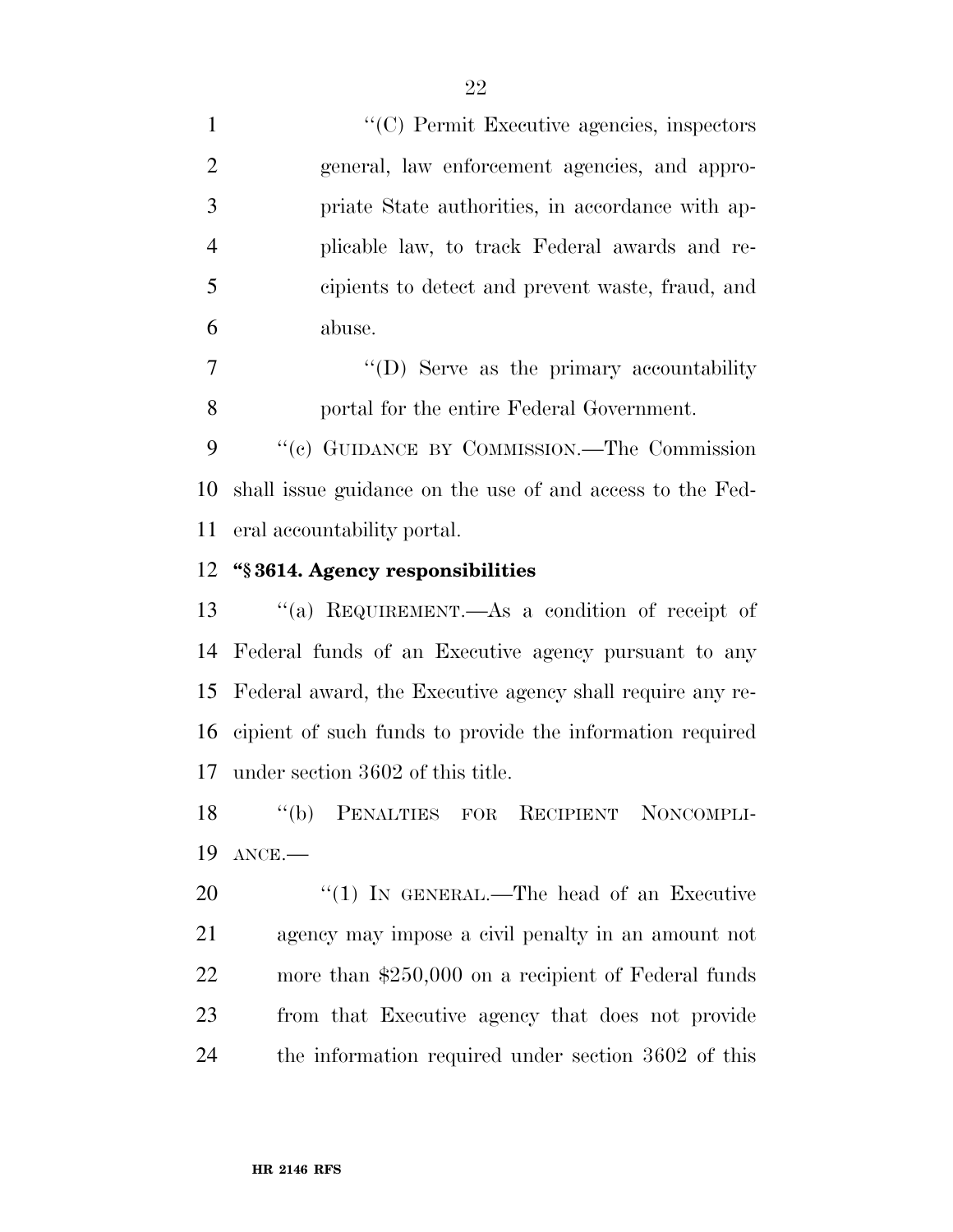title or provides information that contains a material omission or misstatement.

3 "(2) NONPRECLUSION.—The imposition of a civil penalty under this subsection does not preclude any other criminal or civil statutory, common law, or administrative remedy that is available by law to the United States or any other person. Any amounts re- ceived from a civil penalty under this subsection shall be deposited in the Treasury of the United States to the credit of the appropriation or appro-priations from which the award is made.

12 "(3) NOTIFICATION.—The head of an Executive agency shall provide a written notification to a re- cipient that fails to provide the information required under section 3602 of this title or provides informa- tion that contains a material omission or misstatement. Such notification shall provide the re- cipient with information on how to comply with the requirements of such section 3602 and notice of the penalties for failing to do so. The head of the Execu- tive agency may not impose a civil penalty under paragraph (1) until 60 days after the date of the no-tification.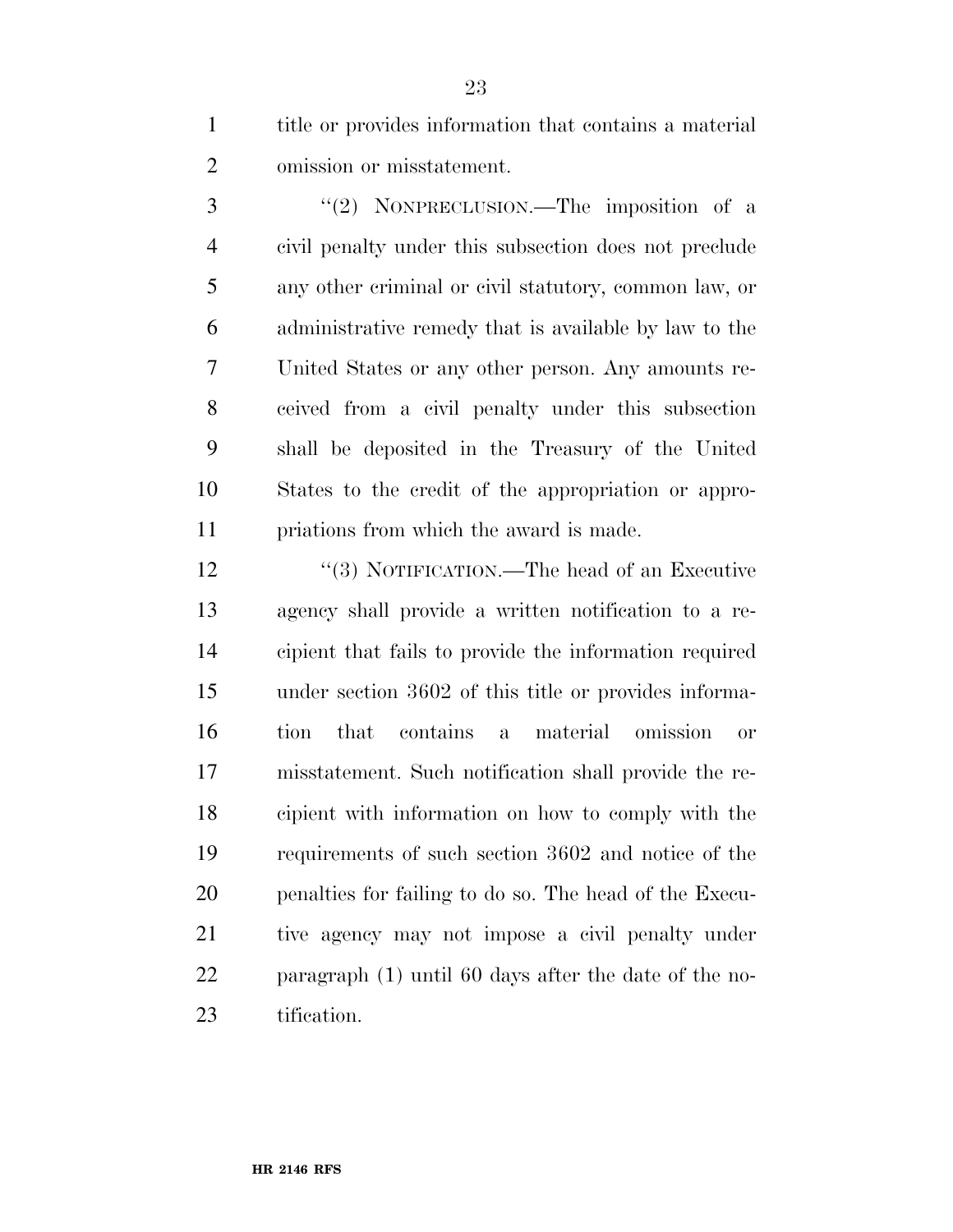1 "(c) COMPLIANCE WITH COMMISSION GUIDANCE.— Executive agencies shall comply with the instructions and guidance issued by the Commission under this Act.

4 "(d) INFORMATION AND ASSISTANCE.

5 "(1) In GENERAL.—Upon request of the Com- mission for information or assistance from any Ex- ecutive agency or other entity of the Federal Gov- ernment, the head of such entity shall, insofar as is practicable and not in contravention of any existing law, furnish such information or assistance to the Commission, or an authorized designee.

12 "(2) REPORT OF REFUSALS.—Whenever infor- mation or assistance requested by the Commission is, in the judgment of the Commission, unreasonably refused or not provided, the Commission shall report 16 the circumstances to Congress.

 ''(e) REQUIREMENT TO USE COMMON DATA ELE- MENTS AND DATA REPORTING STANDARDS.—After the Commission designates any common data element or data reporting standard under section 3611 of this title, each Executive agency shall issue guidance that requires every recipient of Federal funds under any of its Federal awards to use that common data element or data reporting stand-ard for any information reported to that Executive agency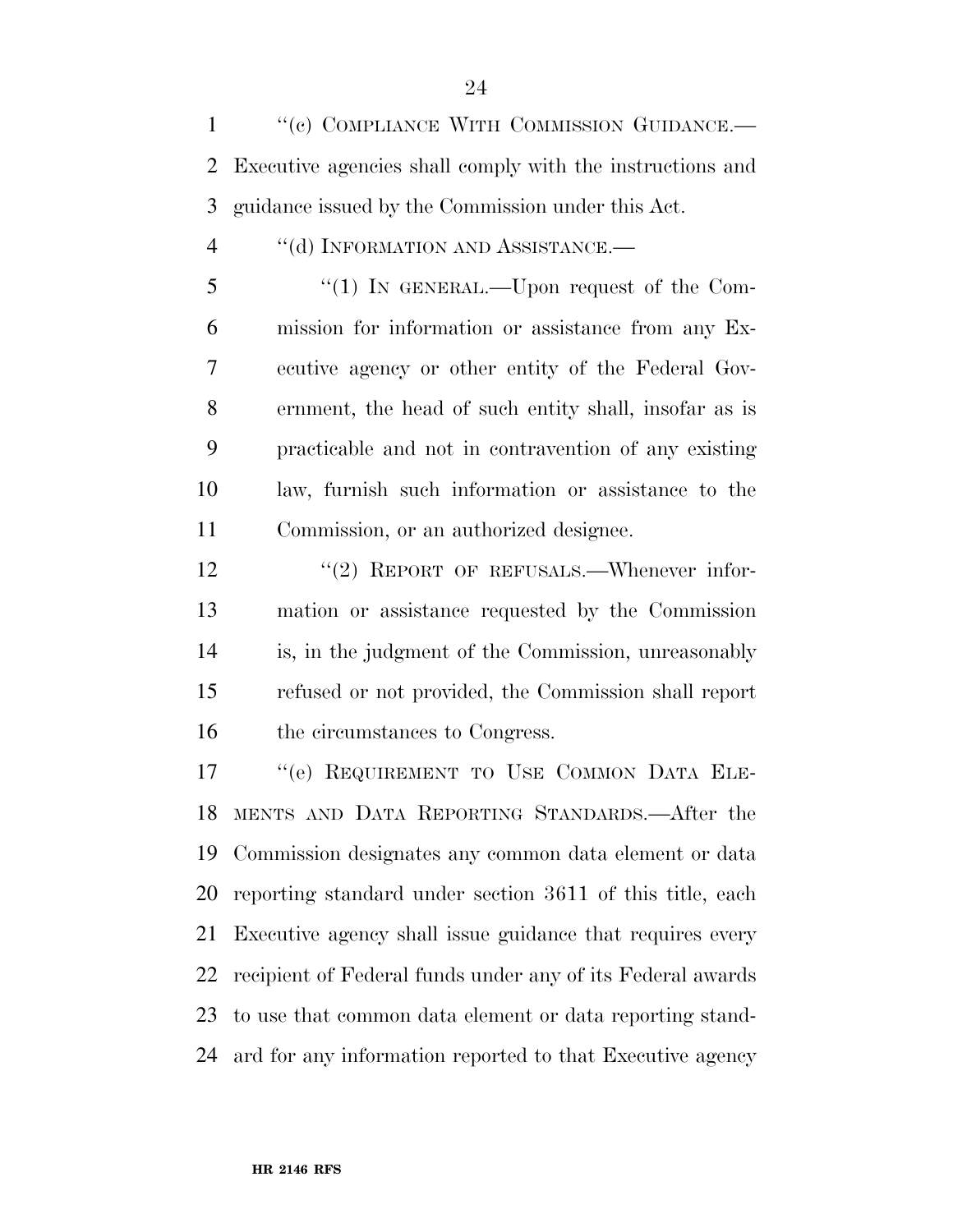to which the common data element or data reporting standard is applicable.

 ''(f) PREPOPULATION.—To the extent practicable, each Executive agency shall use data from the website maintained by the Commission under the Federal Funding Accountability and Transparency Act of 2006 (31 U.S.C. 6101 note) to prepopulate any electronic systems main- tained by that agency for the submission of reports on the receipt and use of Federal funds distributed by that agency.

#### **''§ 3615. Consolidated financial reporting**

 ''(a) REPORT IDENTIFYING RECIPIENT FINANCIAL REPORTING REQUIREMENTS TO BE CONSOLIDATED.—In consultation with the Office of Management and Budget, each Executive agency shall, not later than two years after the effective date of this chapter, submit to the President, Congress, and the Commission a report that—

18 ''(1) describes any agency-specific financial re- porting requirements for recipients of Federal funds pursuant to a Federal award from the agency;

21 ''(2) identifies every element of information that 22 such recipients must regularly submit to the agency pursuant to such requirements; and

24  $(3)$  for each element so identified, identifies whether that element or a similar element is already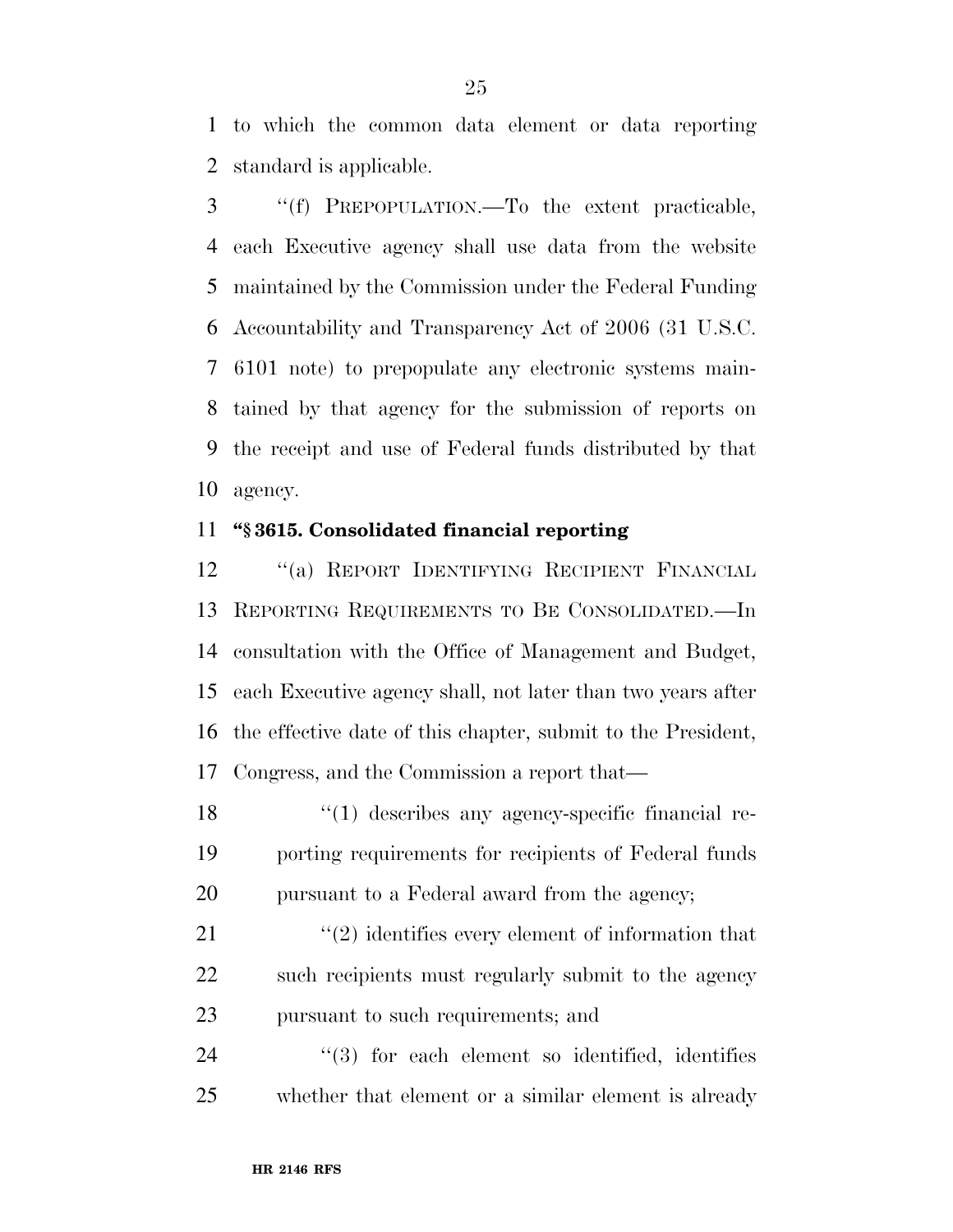being reported to the Commission by such recipients under this title.

 ''(b) DATE CERTAIN THAT RECIPIENTS MAY USE CONSOLIDATED FINANCIAL REPORTING.—Beginning on the date that is three years after the effective date of this chapter, recipients of Federal funds are deemed to have satisfied the agency-specific financial reporting require- ments identified in the reports required by subsection (a) by transmitting the same information to the Commission, in a manner prescribed by the Commission.

 ''(c) RECIPIENT NOTIFICATION.—After an Executive agency has submitted its report under subsection (a), the Executive agency shall issue guidance notifying recipients of Federal funds under its awards that they may, as of the date that is three years after the effective date of this chapter, satisfy those agency-specific financial reporting requirements identified by the agency in its report re- quired under subsection (a) by reporting the same infor-mation to the Commission only.

20 "(d) COMMISSION RESPONSIBILITIES.—

21 ''(1) After an Executive agency submits its re-22 port under subsection (a), the Commission shall pro- mulgate rules describing the manner in which the agency-specific financial reporting requirements identified in the report may be met by recipients of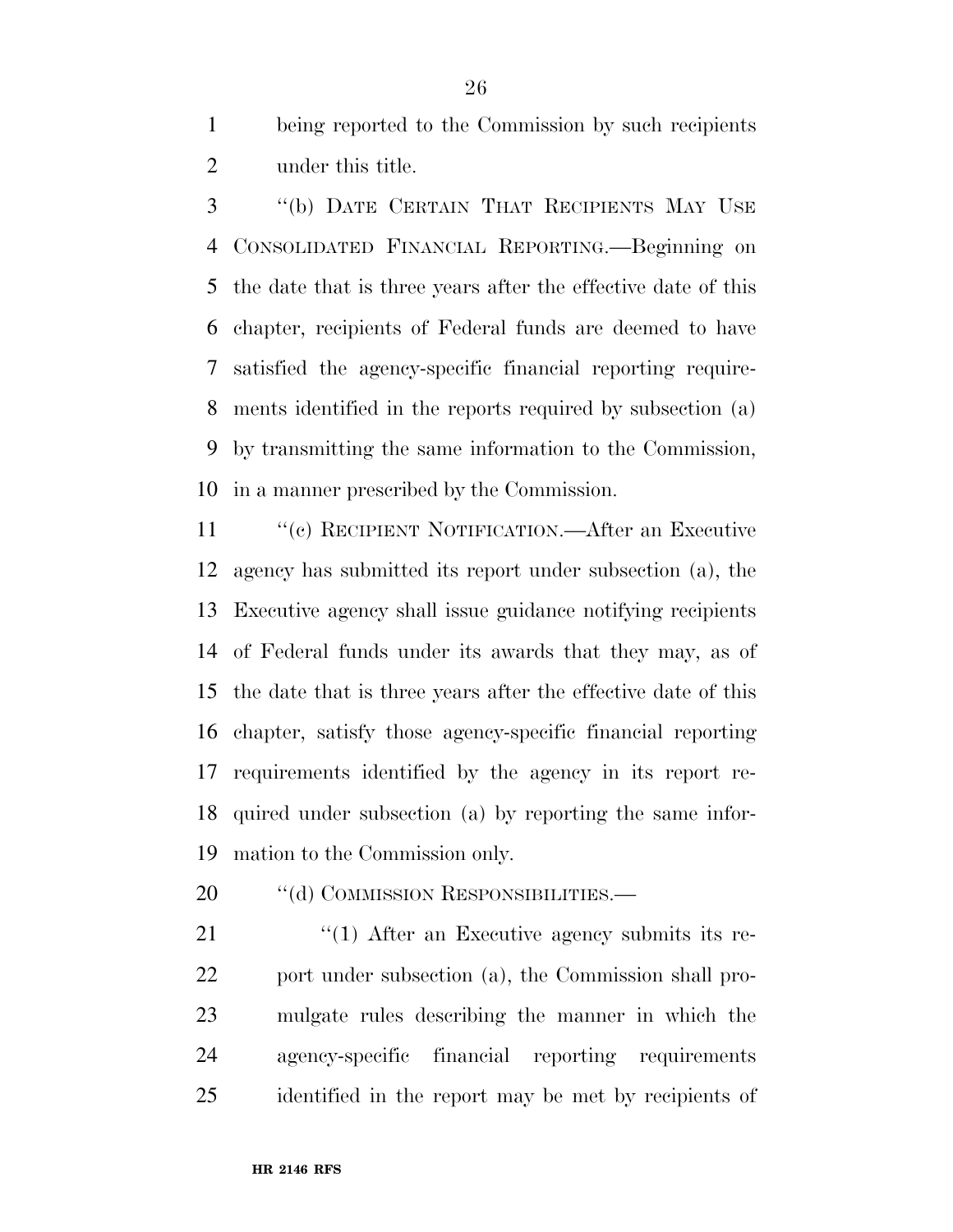Federal funds from that agency through reporting to the Commission only.

 ''(2) Upon receipt of agency-specific financial reporting information as described under this sec- tion, the Commission shall immediately make such information available to the Executive agency to which the information had previously been required to be submitted.

## **''§ 3616. Office of Management and Budget respon-sibilities**

 ''After the Commission designates any common data element or data reporting standard under section 3611 of this title, the Director of the Office of Management and Budget shall issue guidance that requires Executive agen- cies to use that common data element or data reporting standard for any information reported by Executive agen- cies to the Office of Management and Budget to which the common data element or data reporting standard is applicable.

### **''§ 3617. Treasury responsibilities**

 ''After the Commission designates any common data element or data reporting standard under section 3611 of this title, the Secretary of the Treasury shall issue guid- ance that requires Executive agencies to use that common data element or data reporting standard for any informa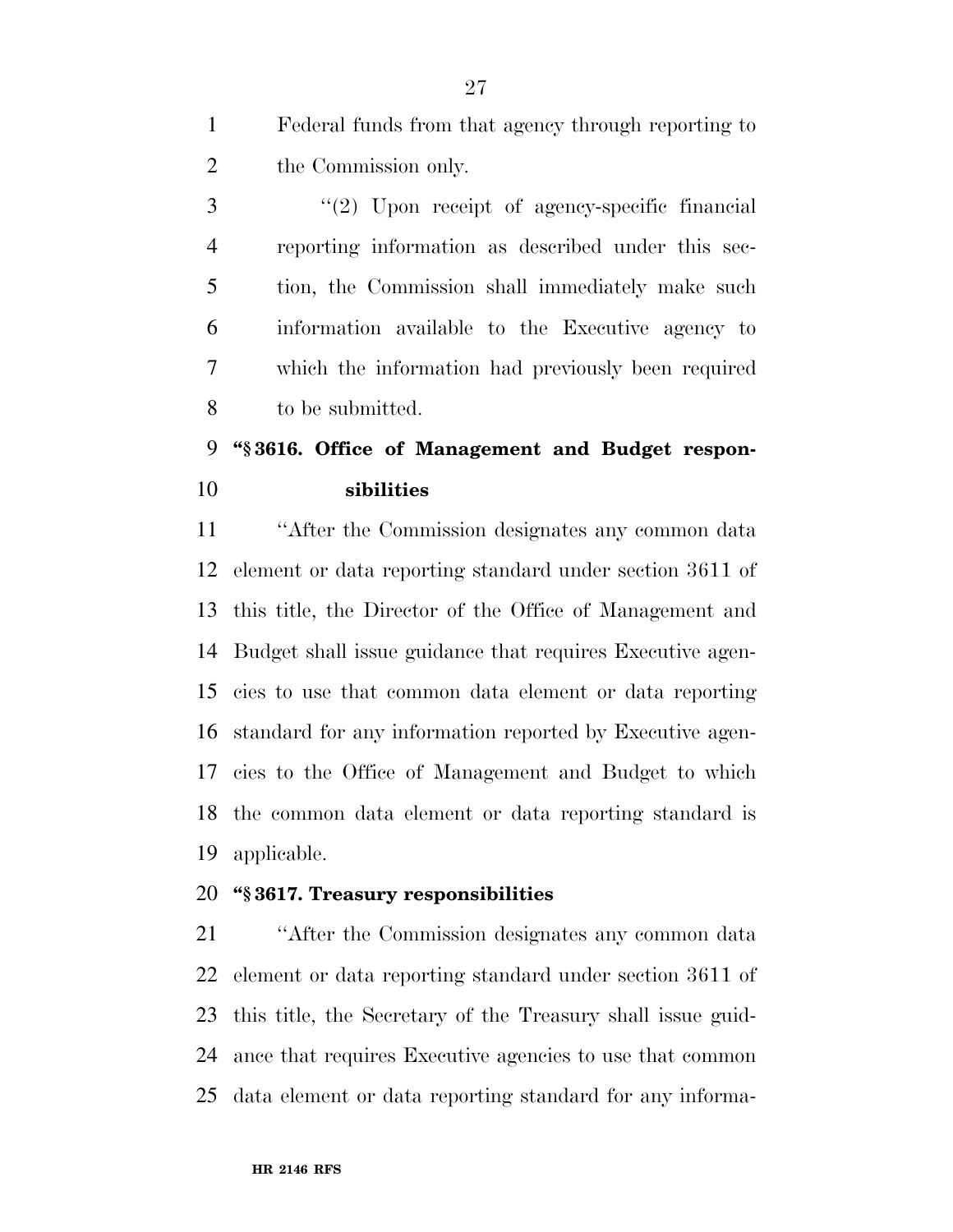tion reported by Executive agencies to the Department of the Treasury to which the common data element or data reporting standard is applicable.

## **''§ 3618. General Services Administration responsibil-**

**ities** 

 ''After the Commission designates any common data element or data reporting standard under section 3611 of this title, the Administrator of General Services shall apply that common data element or data reporting stand- ard for any information contained in acquisition-related databases maintained by the General Services Administra- tion to which the common data element or data reporting standard is applicable.''.

## **SEC. 103. AMENDMENTS TO THE FEDERAL FUNDING AC-**

## **COUNTABILITY AND TRANSPARENCY ACT OF 2006.**

 (a) ADDITIONAL REQUIREMENTS FOR USASPENDING.GOV.—Section 2(c) of the Federal Fund- ing Accountability and Transparency Act of 2006 (31 U.S.C. 6101 note) is amended—

21 (1) by striking paragraphs  $(1)$  and  $(2)$ ;

 (2) by redesignating paragraphs (3), (4), and  $(5)$  as paragraphs  $(1)$ ,  $(2)$ , and  $(3)$ , respectively; and (3) by adding at the end the following new paragraphs: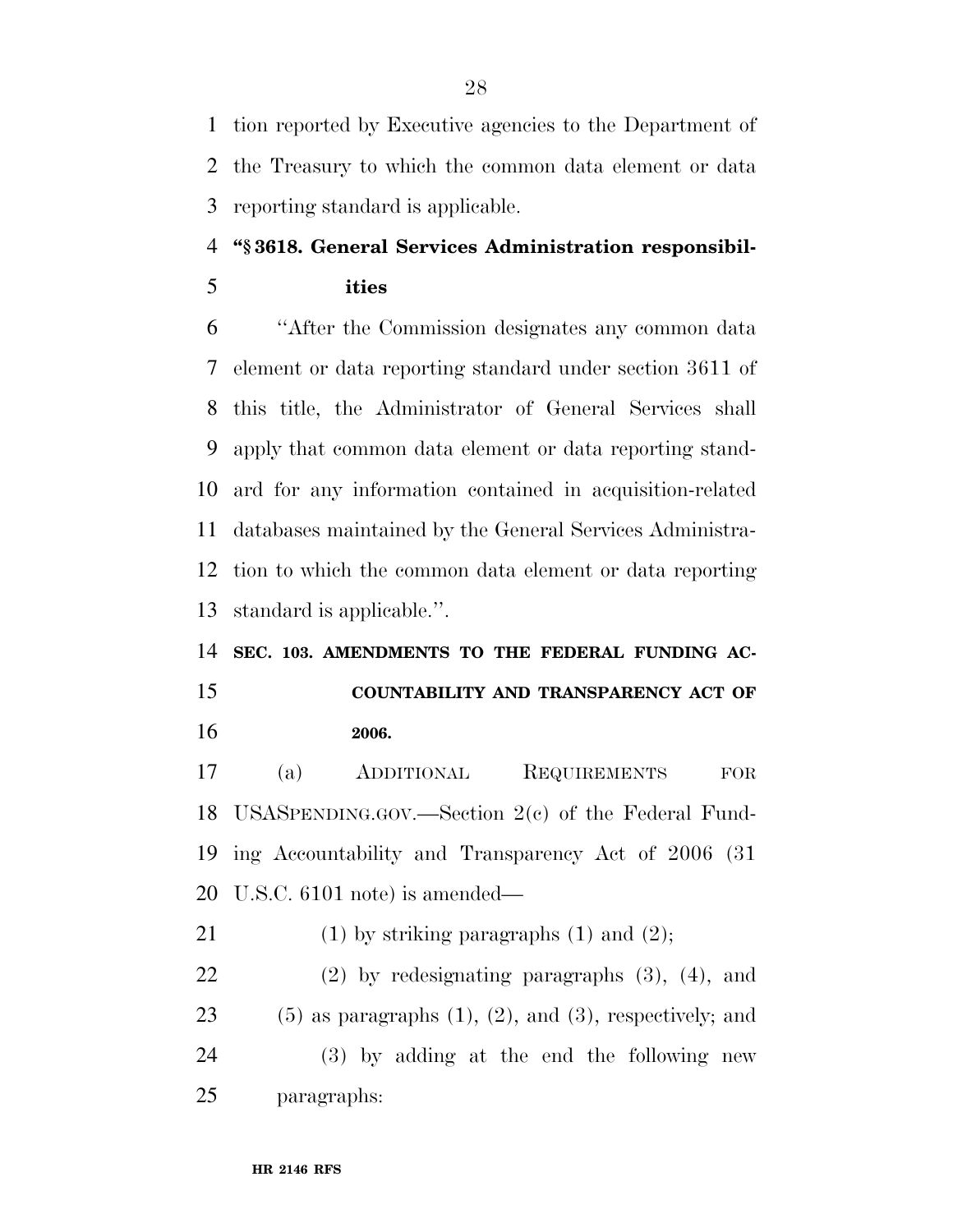| $\mathbf{1}$   | "(4) shall, to the extent practicable, publish              |
|----------------|-------------------------------------------------------------|
| $\overline{2}$ | data under this section in a manner that complies           |
| 3              | with applicable principles and best practices in the        |
| $\overline{4}$ | private sector for the publication of open government       |
| 5              | data;                                                       |
| 6              | $\cdot\cdot$ (5) shall serve as a public portal for Federal |
| 7              | financial information, including information con-           |
| 8              | cerning all Federal awards and information con-             |
| 9              | cerning the expenditure of all Federal funds;               |
| 10             | $\lq(6)$ shall—                                             |
| 11             | $\lq\lq$ make available all information pub-                |
| 12             | lished under subsections (b), (c), and (d) in a             |
| 13             | reasonably timely manner;                                   |
| 14             | "(B) make available all information pub-                    |
| 15             | lished under subsections $(b)$ , $(c)$ , and $(d)$ , using  |
| 16             | the common data elements and data reporting                 |
| 17             | standards designated by the Commission under                |
| 18             | section 3611 of title 31, United States Code;               |
| 19             | "(C) make available all information pub-                    |
| 20             | lished under subsections (b), (c), and (d) with-            |
| 21             | out charge, license, or registration requirement;           |
| 22             | "(D) permit all information published                       |
| 23             | under subsections (b), (c), and (d) to be                   |
| 24             | searched and aggregated;                                    |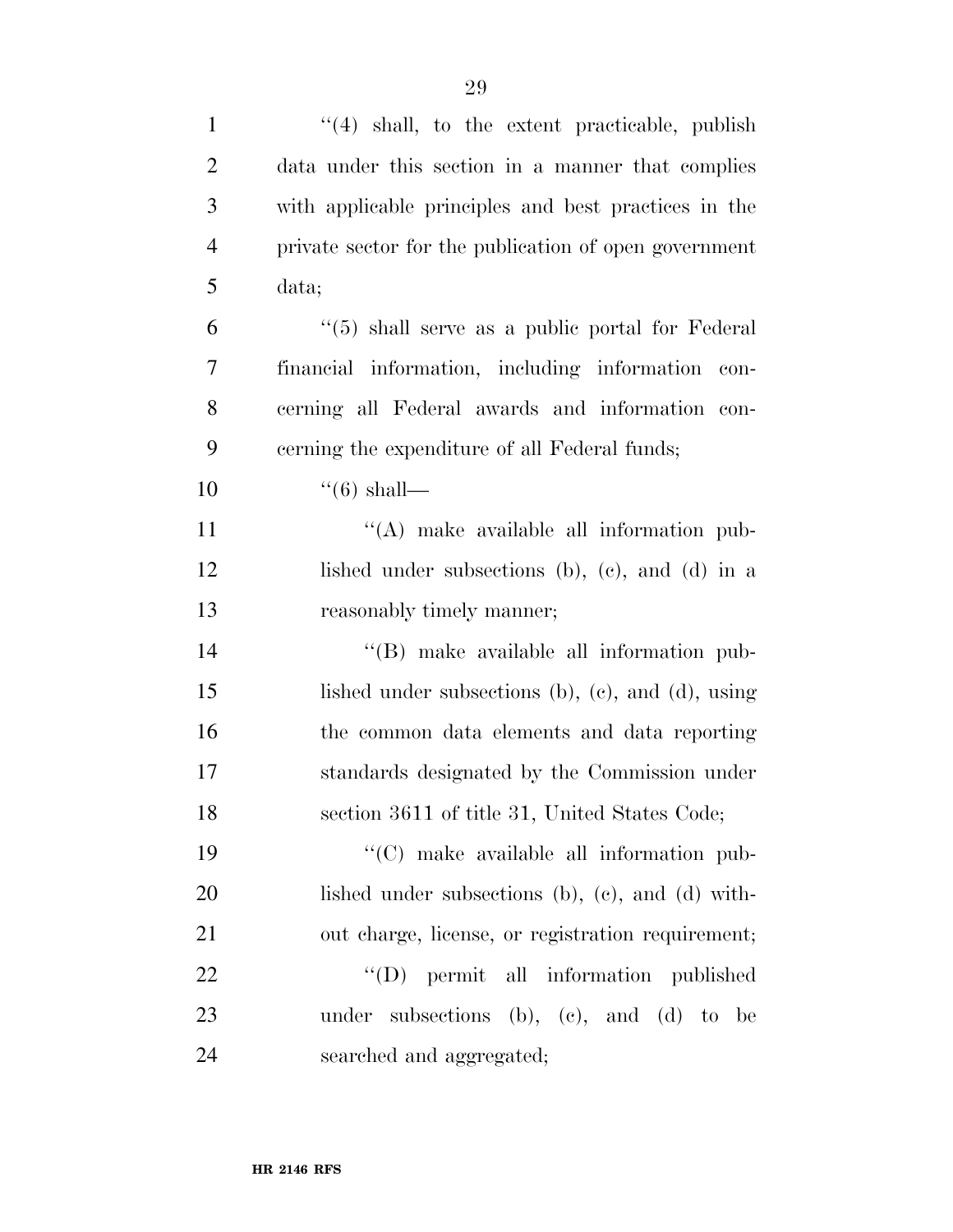| $\mathbf{1}$   | "(E) permit all information published                      |
|----------------|------------------------------------------------------------|
| $\overline{2}$ | under subsections (b), (c), and (d) to be                  |
| 3              | downloaded, including downloaded in bulk;                  |
| $\overline{4}$ | $\lq\lq(F)$ to the extent practicable, disseminate         |
| 5              | information published under subsections (b),               |
| 6              | (c), and (d) via automatic electronic means;               |
| 7              | $\lq\lq(G)$ to the extent practicable, permit in-          |
| 8              | formation published under subsections (b), (c),            |
| 9              | and (d) to be freely shared by the public, such            |
| 10             | as by social media; and                                    |
| 11             | $\rm{``(H)}$ to the extent practicable, use perma-         |
| 12             | nent uniform resource locators for information             |
| 13             | published under subsections (b), (c), and (d).".           |
| 14             | REQUIREMENT TO REPORT ALL DATA SUB-<br>(b)                 |
| 15             | MITTED UNDER DATA ACT AND CHAPTER 61 OF TITLE              |
| 16             | 31 ON USASPENDING.GOV.—Section 2 of the Federal            |
| 17             | Funding Accountability and Transparency Act of 2006        |
|                | 18 (31 U.S.C. 6101 note), as amended by subsection (a), is |
| 19             | further amended—                                           |
| 20             | $(1)$ by striking subsections $(d)$ and $(e)$ ;            |
| 21             | $(2)$ by redesignating subsection $(e)$ as sub-            |
| 22             | section (e); and                                           |
| 23             | $(3)$ by inserting after subsection (b) the fol-           |
| 24             | lowing new subsections (c) and (d):                        |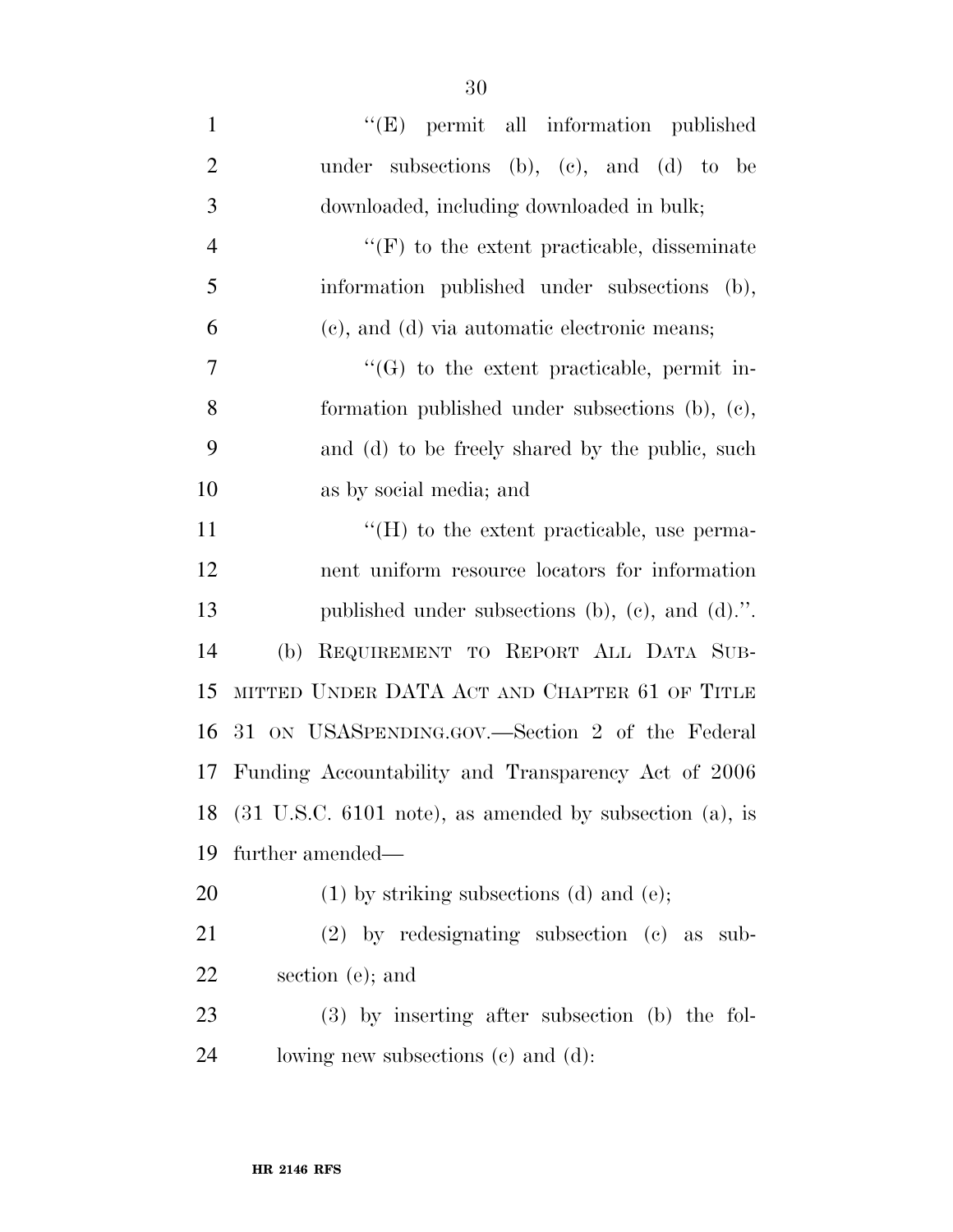''(c) FULL DISCLOSURE OF DATA SUBMITTED UNDER THE DIGITAL ACCOUNTABILITY AND TRANS-PARENCY ACT OF 2012.—

 ''(1) REQUIREMENT.—The Commission shall publish on the website established under this section all information submitted by recipients and agencies pursuant to sections 3602, 3603, and 3604 of title 31, United States Code, as added by the Digital Ac-countability and Transparency Act of 2012.

10 ''(2) AGGREGATION OF INFORMATION THAT IS EXEMPT FROM RECIPIENT REPORTING REQUIRE- MENT.—The Commission shall publish, online and in the aggregate, information that is exempt from re- cipient reporting under section 3605 of such title but that is reported by an Executive agency under section 3603 of such title in the aggregate.

17 "(d) FULL DISCLOSURE OF INFORMATION RE- QUIRED BY CHAPTER 61 OF TITLE 31.—The Commission shall publish on the website established under this section all information contained in the information system re- quired under section 6103 of title 31, United States Code.''.

 (c) ADDITIONAL DEFINITIONS.—Subsection 2(a) of the Federal Funding Accountability and Transparency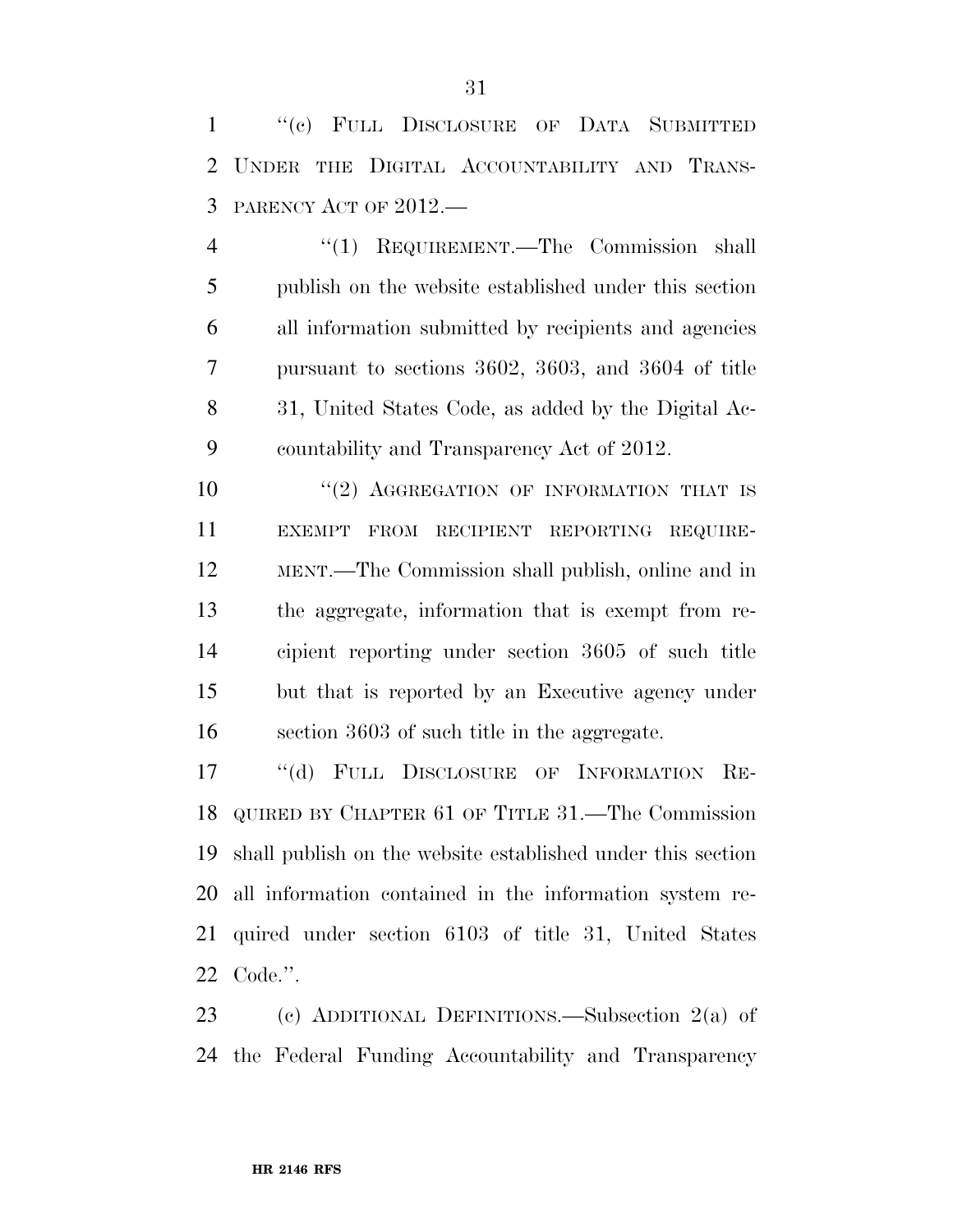| 1              | Act of $2006$ (31 U.S.C. 6101 note) is amended by adding |
|----------------|----------------------------------------------------------|
| $\overline{2}$ | at the end the following:                                |
| 3              | (4)<br>RECIPIENT.—The term 'recipient'                   |
| $\overline{4}$ | means-                                                   |
| 5              | $\lq\lq$ any person that receives Federal                |
| 6              | funds pursuant to a Federal award, either di-            |
| 7              | rectly or through a subgrant or subcontract at           |
| 8              | any tier; and                                            |
| 9              | "(B) any State, local, or tribal govern-                 |
| 10             | ment, or any government corporation, that re-            |
| 11             | ceives Federal funds pursuant to a Federal               |
| 12             | award, either directly or through a subgrant or          |
| 13             | subcontract at any tier.                                 |
| 14             | "(5) COMMISSION.—The term 'Commission'                   |
| 15             | means the Federal Accountability and Spending            |
| 16             | Transparency Commission established under sub-           |
| 17             | chapter III of chapter 36 of title 31, United States     |
| 18             | Code, or any successor entity to the Federal Ac-         |
| 19             | countability and Spending Transparency Commis-           |
| 20             | sion.".                                                  |
| 21             | (d) NEW TECHNOLOGIES.—Section $2(f)$ of the Fed-         |
| 22             | eral Funding Accountability and Transparency Act of      |
| 23             | $2006$ is amended—                                       |
| 24             | (1) by striking "Nothing" and inserting the fol-         |
| 25             | lowing:                                                  |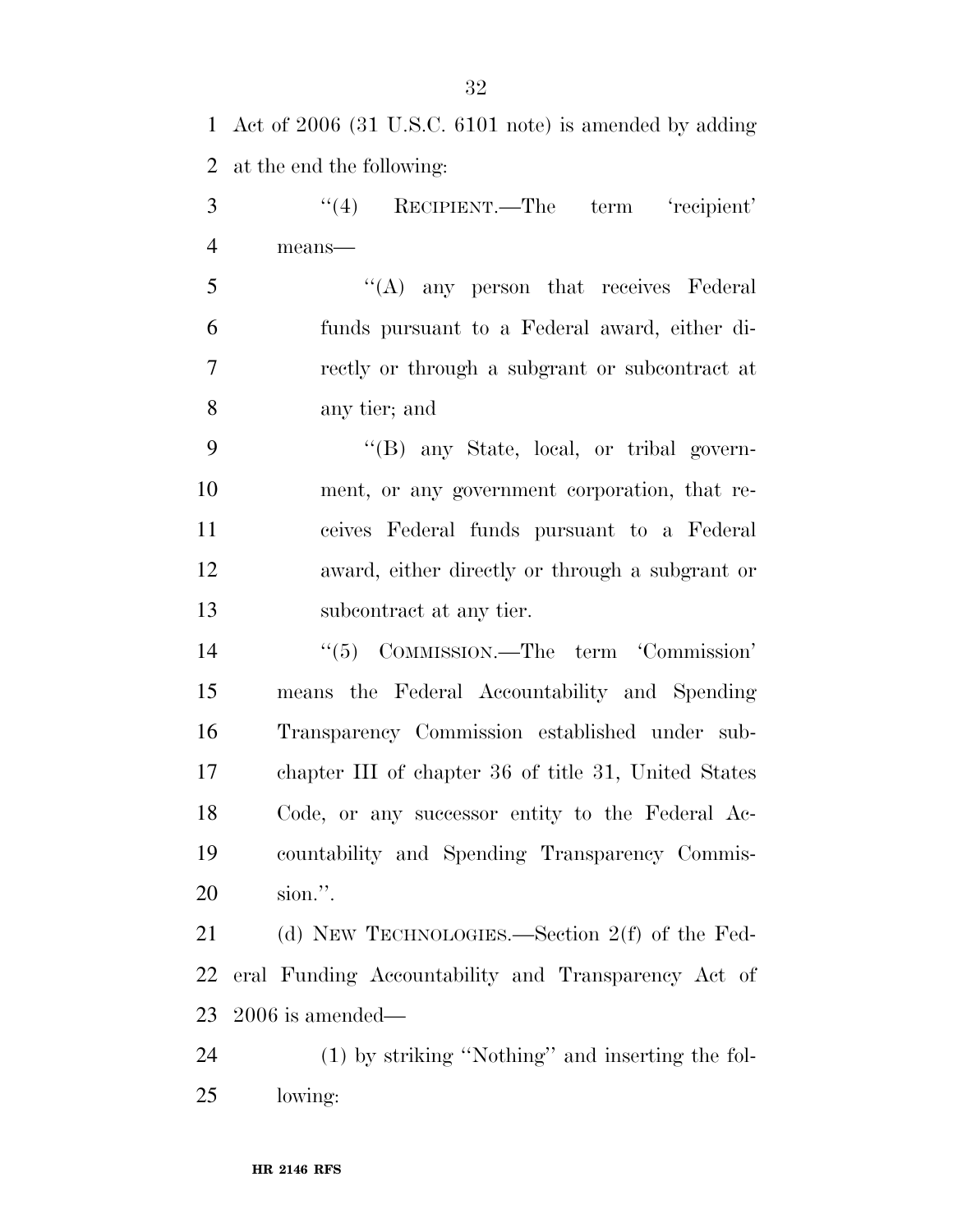1 "(1) ACCESS TO OTHER DATA.—Nothing"; and (2) by adding at the end the following new paragraph:

4 "(2) NEW TECHNOLOGIES.—Nothing in this Act shall prohibit the Commission from complying with the requirements of this section using such new technologies as may replace websites for data publi-cation and dissemination.''.

 (e) CONFORMING AMENDMENTS TO REPLACE OMB WITH COMMISSION FOR MANAGEMENT OF USASPENDING.GOV.—Section 2 of such Act (31 U.S.C. 6101 note) is further amended—

 (1) in subsection (b), by striking ''Office of Management and Budget'' and inserting ''Commis- sion'' both places it appears in paragraph (1); and (2) in subsection (g), by striking ''Director of the Office of Management and Budget'' and insert- ing ''Commission'' in paragraph (1) and in para-graph (3).

 (f) REPEAL OF SUPERSEDED PROVISIONS.—Section 2(b) of such Act (31 U.S.C. 6101 note) is further amend-ed by striking paragraphs (3) and (4).

23 (g) TECHNICAL AND CONFORMING AMENDMENTS.— Such Act (31 U.S.C. 6101 note) is further amended—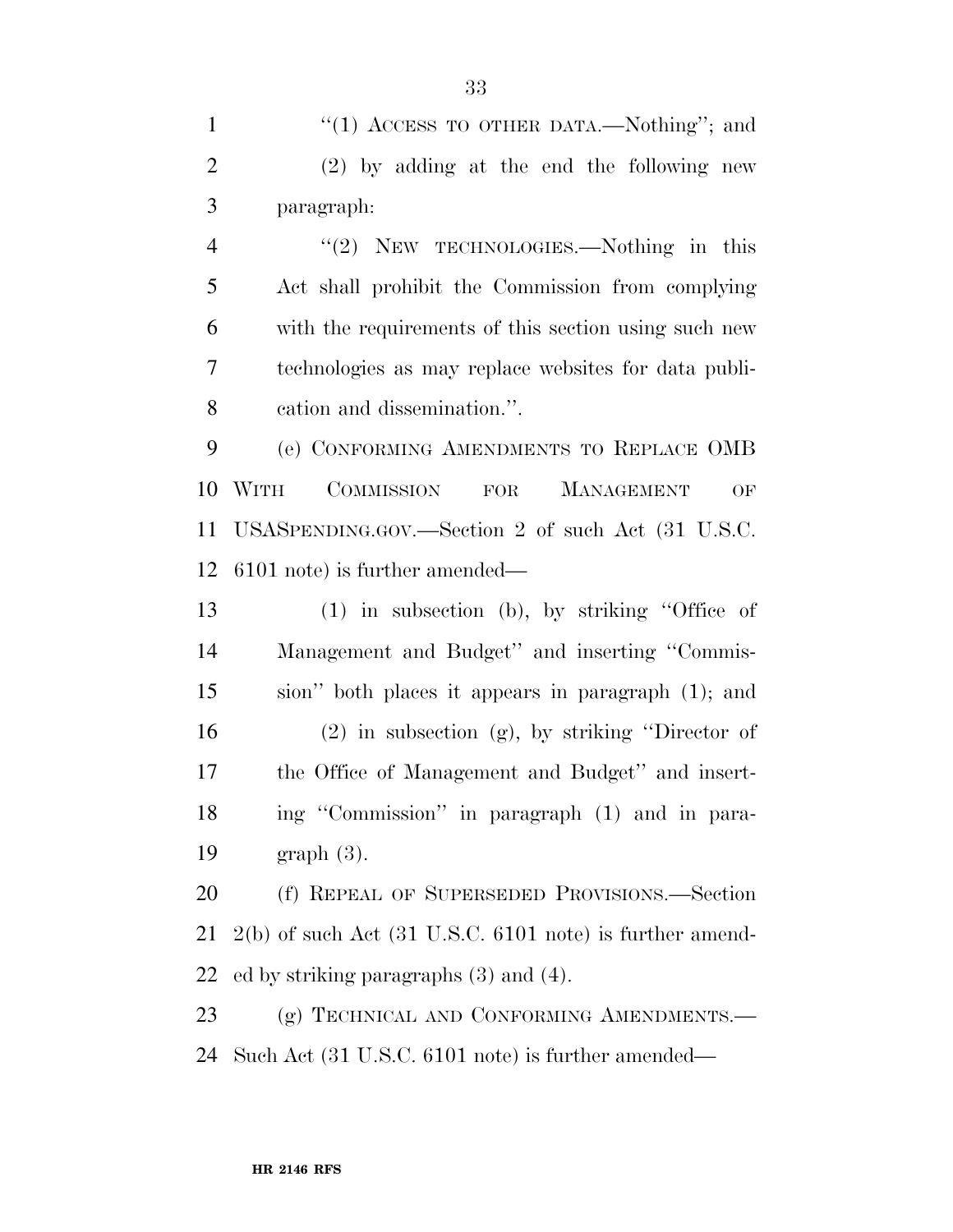| $\mathbf{1}$   | $(1)$ in section 2(b), by striking "Not later than         |
|----------------|------------------------------------------------------------|
| $\overline{c}$ | January 1, 2008, the" and inserting "The"; and             |
| 3              | $(2)$ in section $2(g)$ —                                  |
| $\overline{4}$ | (A) by striking "Committee on Govern-                      |
| 5              | ment Reform" and inserting "Committee on                   |
| 6              | Oversight and Government Reform"; and                      |
| $\overline{7}$ | $(B)$ in paragraph $(2)$ —                                 |
| 8              | (i) by inserting "and" at the end of                       |
| 9              | subparagraph $(A)$ ;                                       |
| 10             | (ii) by striking "; and" at the end of                     |
| 11             | subparagraph (B) and inserting a period;                   |
| 12             | and                                                        |
| 13             | (iii) by striking subparagraph $(C)$ .                     |
| 14             | SEC. 104. EFFECTIVE DATE AND DEADLINES FOR ACCOUNT-        |
| 15             | ABILITY AND TRANSPARENCY IN FEDERAL                        |
| 16             | SPENDING.                                                  |
| 17             | (a) EFFECTIVE DATE.—Chapter $36$ of title $31$ ,           |
|                | 18 United States Code, as added by section 101, is further |
| 19             | amended by adding at the end the following new sub-        |
| 20             | chapter:                                                   |
| 21             | "SUBCHAPTER IV—GENERAL PROVISIONS                          |
| 22             | "§3641. Independence of inspectors general                 |
| 23             | "Nothing in this chapter shall affect the independent      |
| 24             |                                                            |
|                | authority or discretion of an inspector general to deter-  |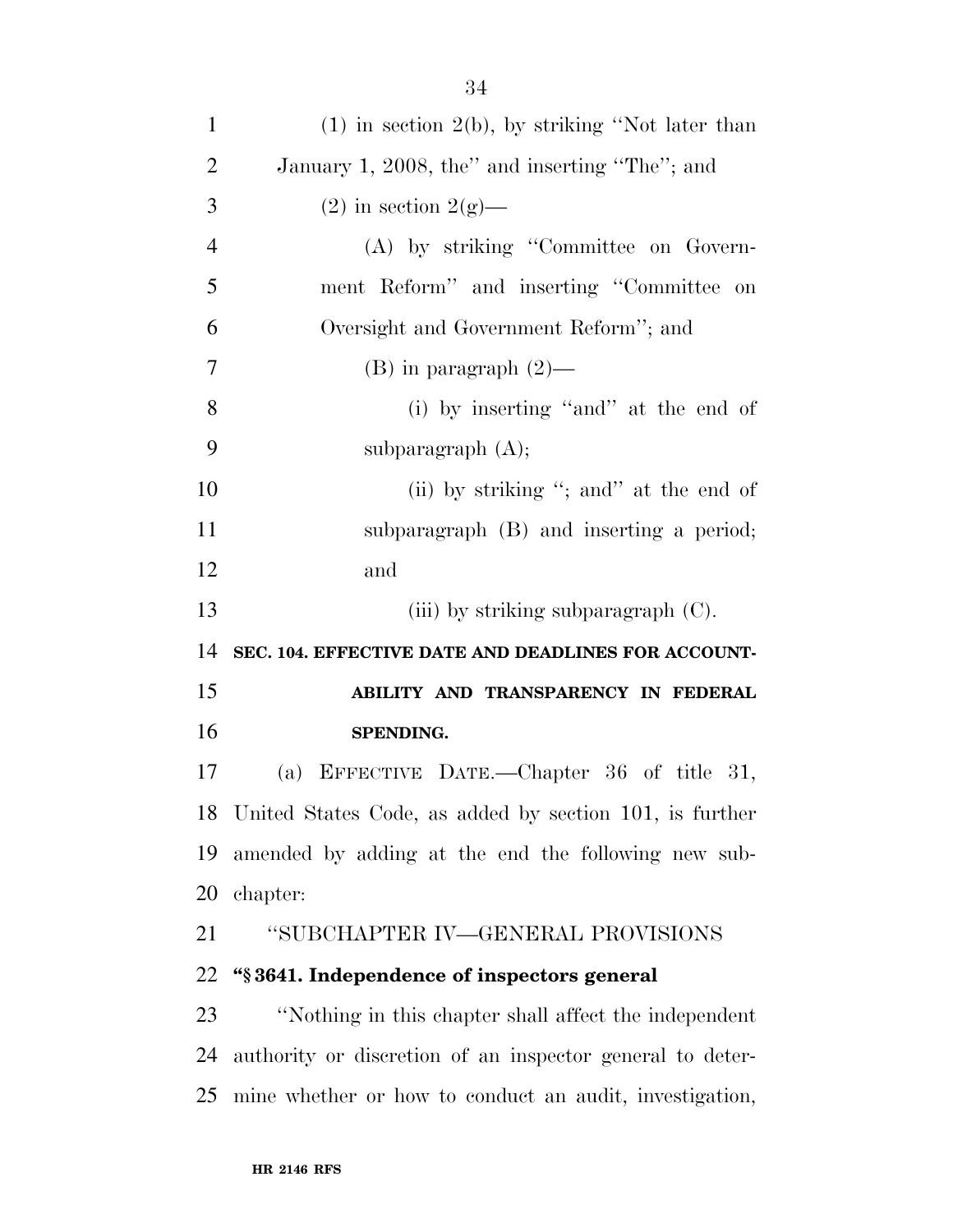or any other function authorized by the Inspector General Act of 1978 (5 U.S.C. App.), or to disclose any informa-tion relating to an audit or investigation.

#### **''§ 3642. Effective date**

 ''This chapter takes effect on the date of the enact-ment of this chapter.''.

(b) DEADLINES FOR IMPLEMENTATION.—

8 (1) DEADLINE FOR APPOINTMENT OF COMMIS- SIONERS.—Within 60 days after the effective date of this Act, the President shall appoint Commissioners to the Commission under section 3622 of title 31, United States Code, as added by this Act.

13 (2) COMMISSION DEADLINES.—

 (A) Within 60 days after the effective date of this Act, the Commission shall establish the committee required under section 3627 of title 31, United States Code, as added by this Act. (B) Within 180 days after the effective date of this Act, the Commission shall—

 (i) promulgate rules and issue guid- ance under sections 3602 and 3603 of title 22 31, United States Code, as added by this Act;

 (ii) together with the Secretary of the Treasury, determine the frequency and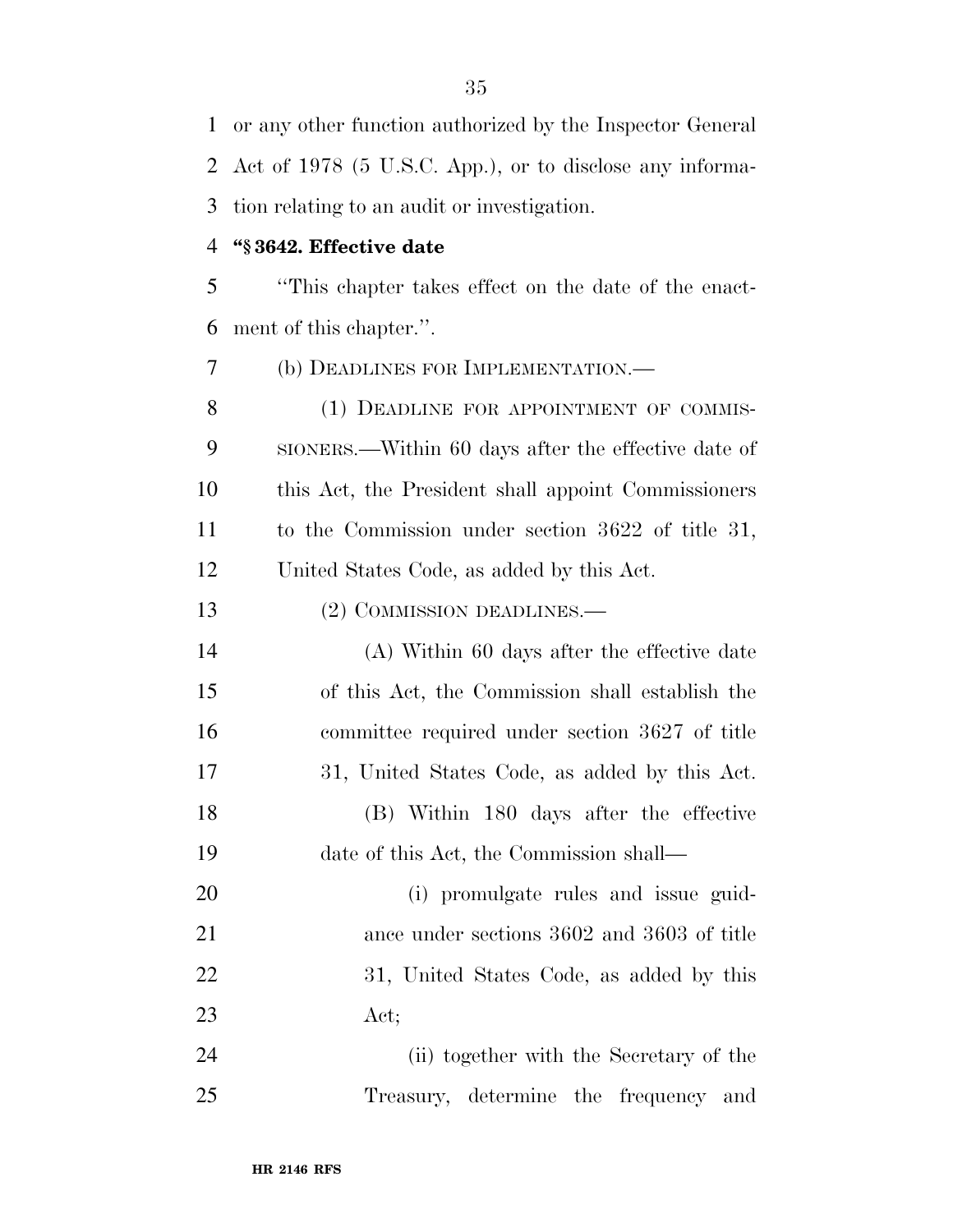content of reports to be submitted to the Commission by the Department of the Treasury under section 3604 of such title, as so added; (iii) designate common data elements under section 3611(a) of such title and data reporting standards under section 3611(b) of such title, as so added; and (iv) establish one or more websites under the Federal Funding Accountability 11 and Transparency Act of 2006, as amend- ed by this Act. 13 (3) AGENCY AND DEPARTMENT DEADLINES.— (A) Within one year after the effective date of this Act, each Executive agency shall imple- ment section 3614(a) of title 31, United States Code, as added by this Act. (B) Within two years after the Commission designates any common data element or data reporting standard under section 3611 of such 21 title, as so added— (i) each Executive agency shall issue guidance under section 3614(e) of such 24 title, as so added;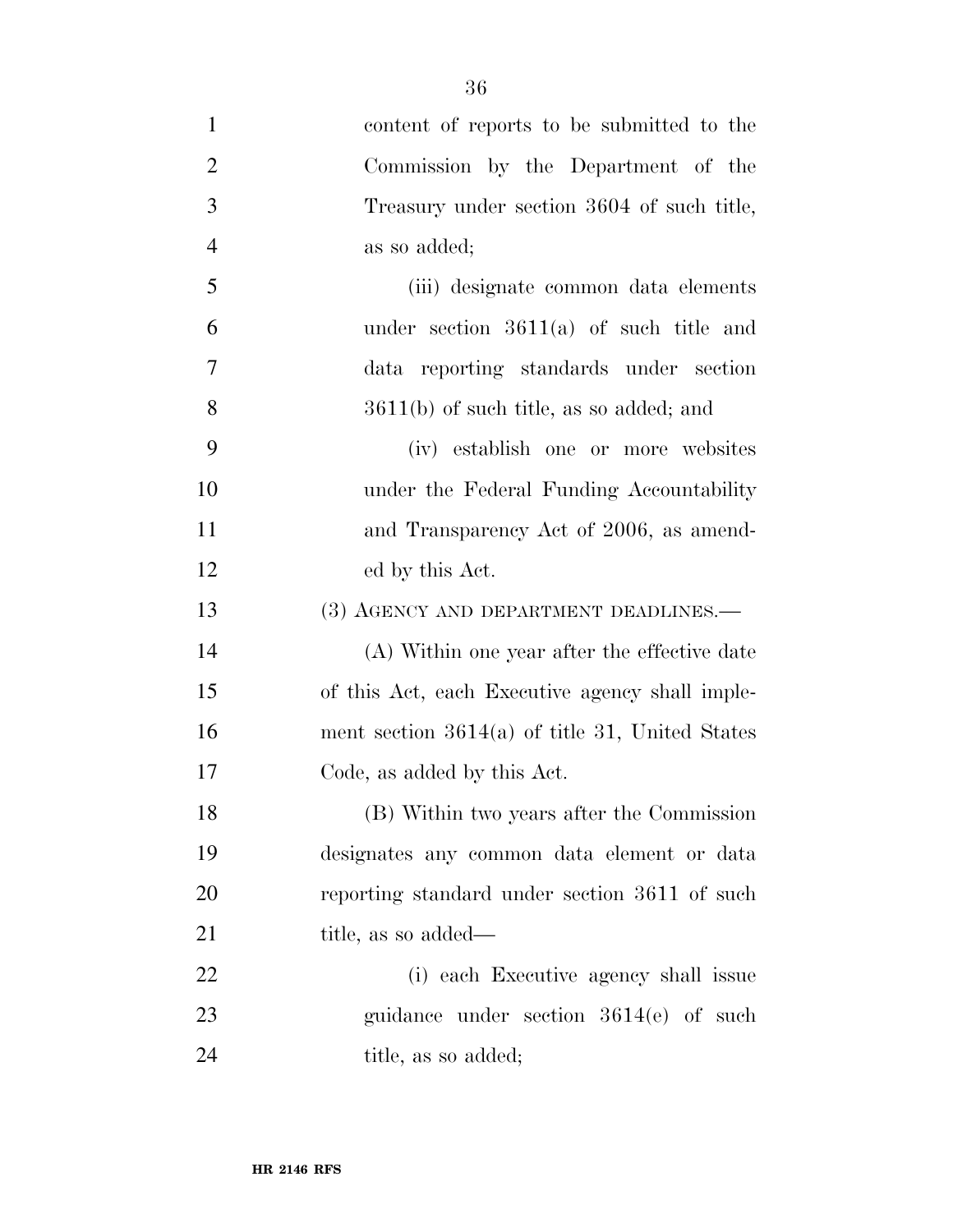| $\mathbf{1}$   | (ii) the Director of the Office of Man-          |
|----------------|--------------------------------------------------|
| $\overline{2}$ | agement and Budget shall issue guidance          |
| 3              | under section 3615 of such title, as so          |
| $\overline{4}$ | added; and                                       |
| 5              | (iii) the Administrator of General               |
| 6              | Services shall take the actions required         |
| $\overline{7}$ | under section 3617 of such title, as so          |
| 8              | added.                                           |
| 9              | (4) TREASURY DEADLINES.                          |
| 10             | (A) Within 180 days after the effective          |
| 11             | date of this Act, the Secretary of the Treasury, |
| 12             | together with the Commission, shall determine    |
| 13             | the frequency and content of reports to be sub-  |
| 14             | mitted to the Commission by the Department of    |
| 15             | the Treasury under section 3604 of title 31,     |
| 16             | United States Code, as added by this Act.        |
| 17             | (B) Within 180 days after the Commission         |
| 18             | and the Secretary of the Treasury determine      |
| 19             | the frequency and content of reports to be sub-  |
| 20             | mitted to the Commission by the Department of    |
| 21             | the Treasury under section 3604 of such title,   |
| 22             | as so added, the Department of the Treasury      |
| 23             | shall begin to submit such reports to the Com-   |
| 24             | mission.                                         |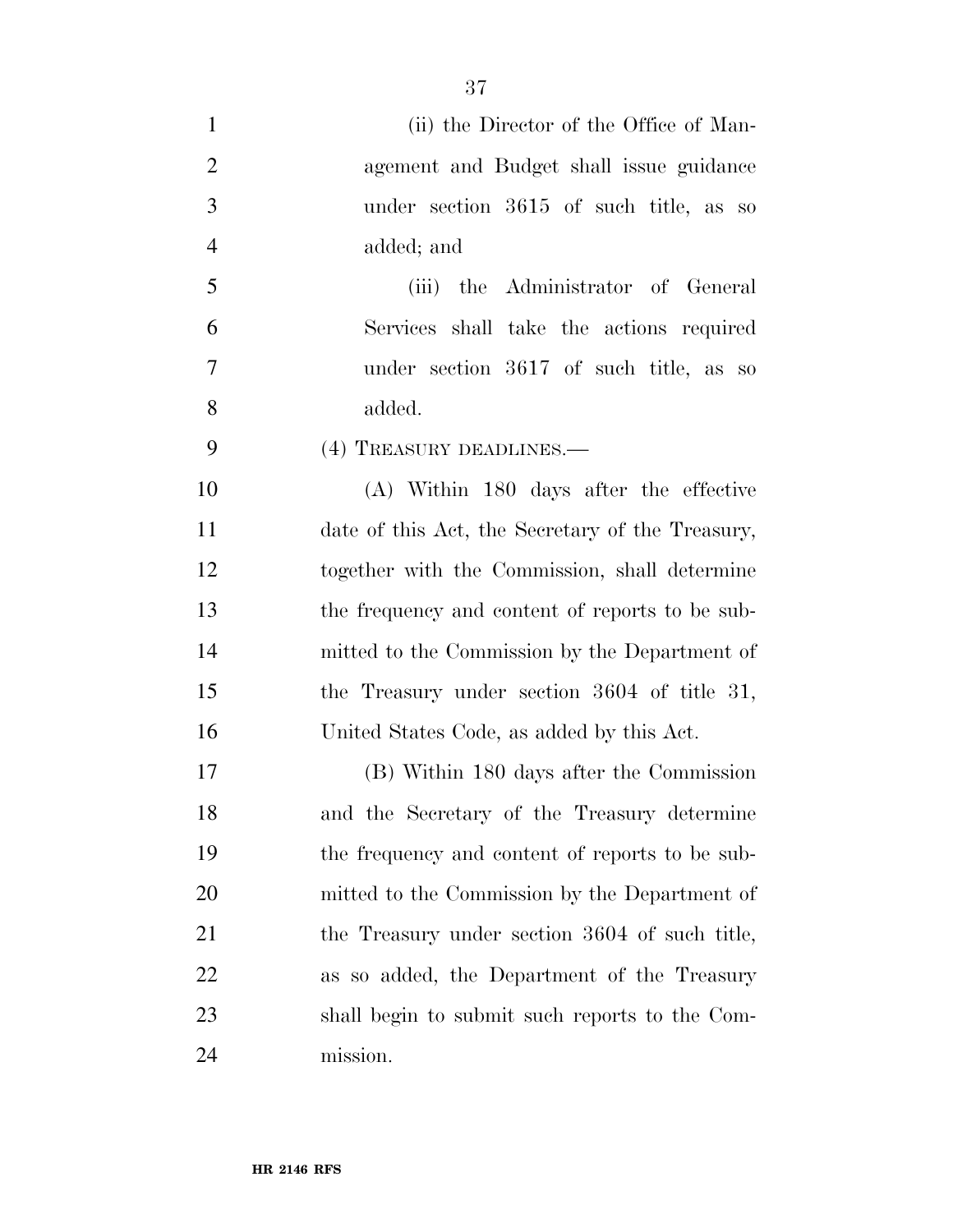(C) Within two years after the Commission designates any common data element or data reporting standard under section 3611 of such title, as so added, the Secretary of the Treasury shall issue guidance under section 3616 of such title, as so added.

 (5) RECIPIENT DEADLINES.—Notwithstanding any other provision of this Act or the amendments made by this Act, no recipient shall be required to comply with this Act or such amendments until 180 days after the Commission has issued rules and guidance under section 3602 of title 31, United States Code, as added by this Act.

 (6) TRANSFER OF USASPENDING.GOV.—Within 180 days after the effective date of this Act, the Commission and the Office of Management and Budget shall transfer the management and control of USASpending.gov from the Office of Management and Budget to the Commission, as required by the Federal Funding Accountability and Transparency Act of 2006, as amended by this Act.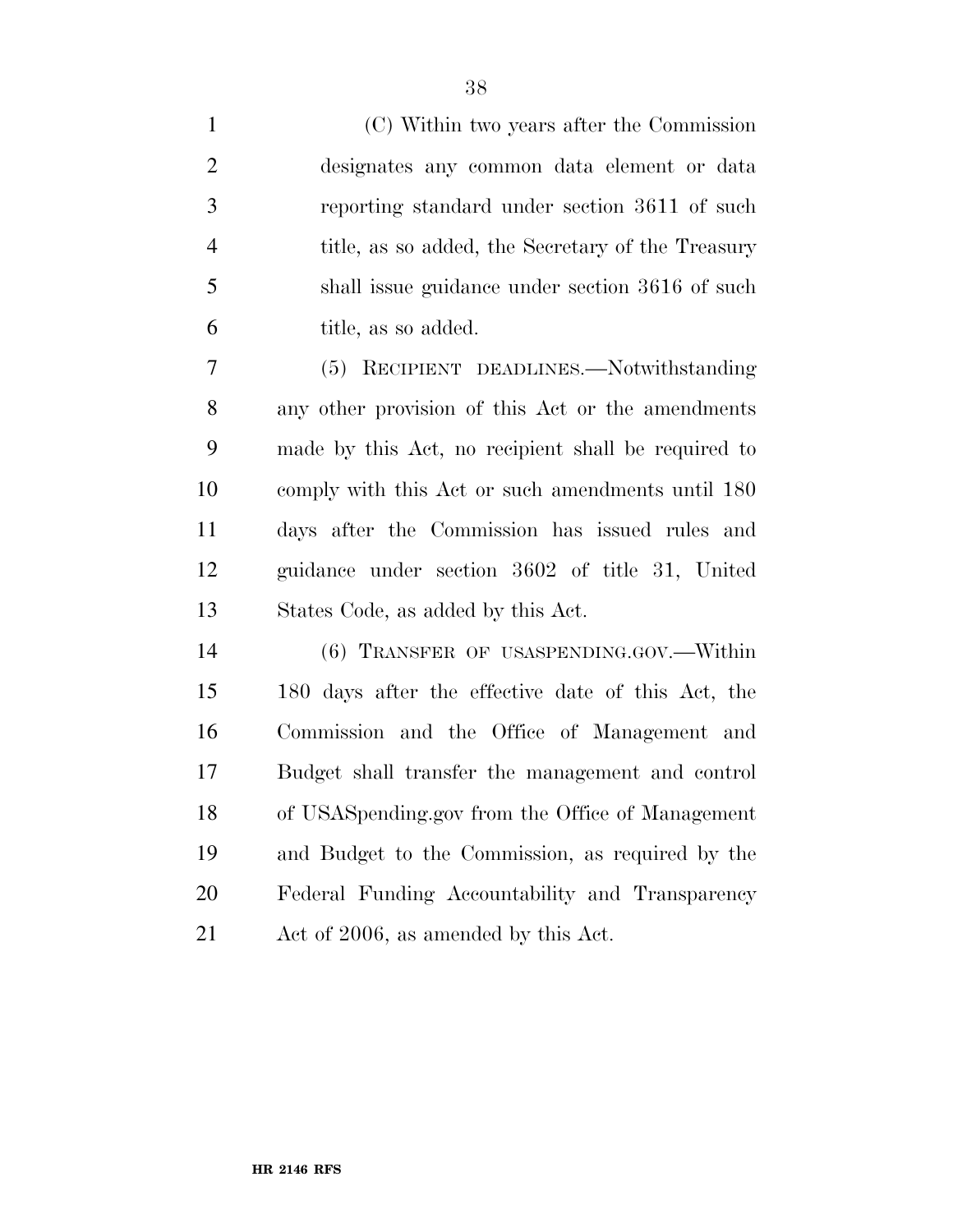# **TITLE II—FEDERAL ACCOUNT- ABILITY AND SPENDING TRANSPARENCY COMMISSION**

 **SEC. 201. FEDERAL ACCOUNTABILITY AND SPENDING TRANSPARENCY COMMISSION.** 

 Chapter 36 of title 31, United States Code, as added by section 101, is further amended by inserting after sub-chapter II the following new subchapter:

 ''SUBCHAPTER III—FEDERAL ACCOUNTABILITY AND SPENDING TRANSPARENCY COMMISSION

### **''§ 3621. Establishment**

 ''(a) ESTABLISHMENT.—There is established the Federal Accountability and Spending Transparency Com- mission as an independent agency in the Executive Branch.

''(b) FUNCTIONS AND POWERS TRANSFERRED.—

17 "(1) FUNCTIONS TRANSFERRED. Except as provided in this section, there are transferred to the Commission all functions of the Recovery Account-ability and Transparency Board.

21 "(2) POWERS, AUTHORITIES, RIGHTS, AND DU- TIES.—The Federal Accountability and Spending Transparency Commission shall succeed to all pow- ers, authorities, rights, and duties that were vested in the Recovery Accountability and Transparency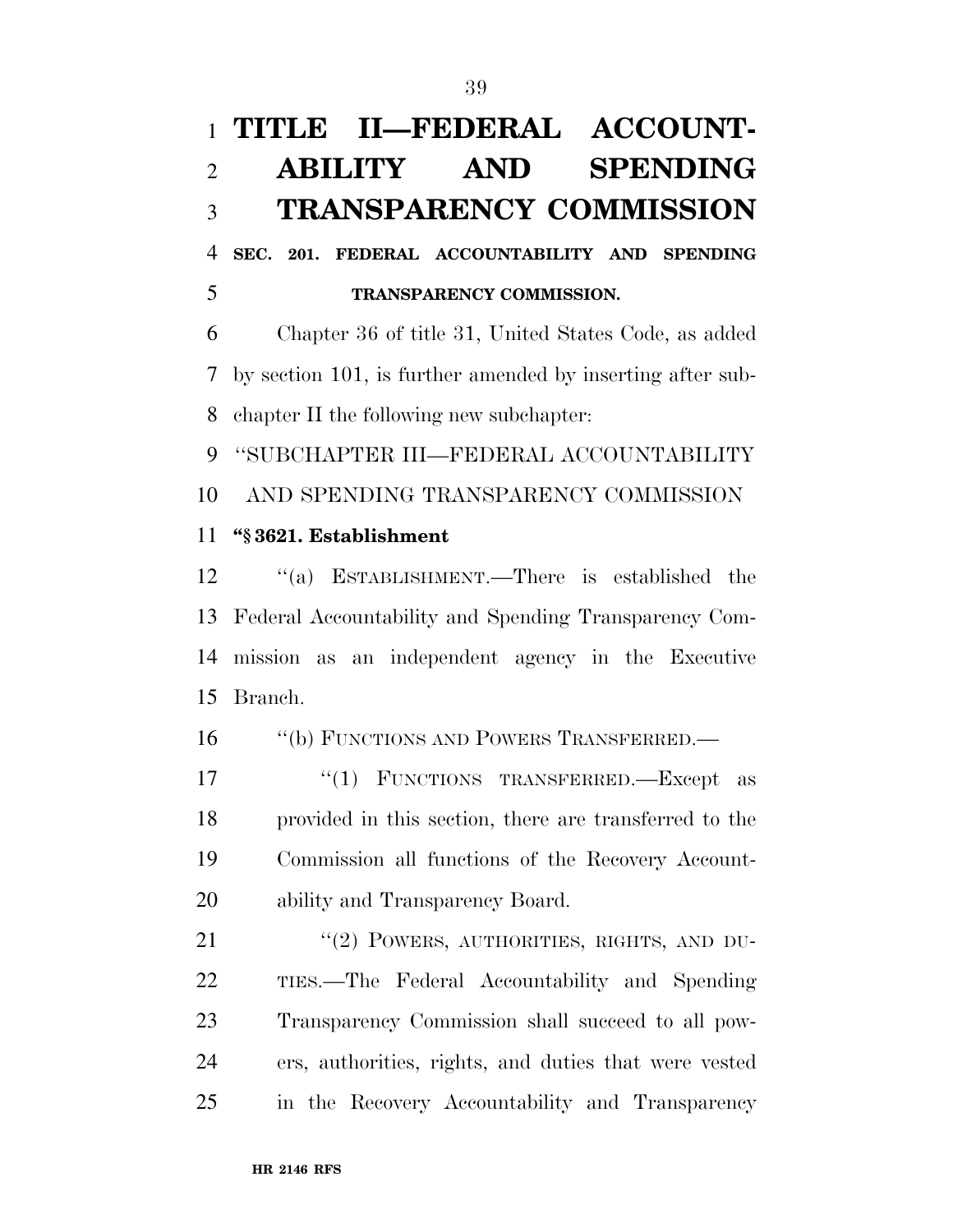Board on the day before the effective date of this chapter.

#### **''§ 3622. Composition of the Commission**

"(a) MEMBERS.—

 ''(1) IN GENERAL.—The Commission shall be composed of five Commissioners who shall be ap- pointed by the President, by and with the consent of the Senate.

9 "(2) PARTY AFFILIATION.—Not more than three of the members of the Commission shall be members of the same political party.

12 "(3) TERM.—Each Commissioner shall hold of- fice for a term of five years and until a successor is appointed and has qualified, except that—

 ''(A) a Commissioner shall not so continue to serve beyond the expiration of the next ses- sion of Congress subsequent to the expiration of 18 such term of office;

 ''(B) any Commissioner appointed to fill a vacancy occurring prior to the expiration of the term for which that Commissioner's predecessor was appointed shall be appointed for the re-mainder of such term; and

24  $\cdot$  (C) the terms of office of the Commis-sioners first taking office after the enactment of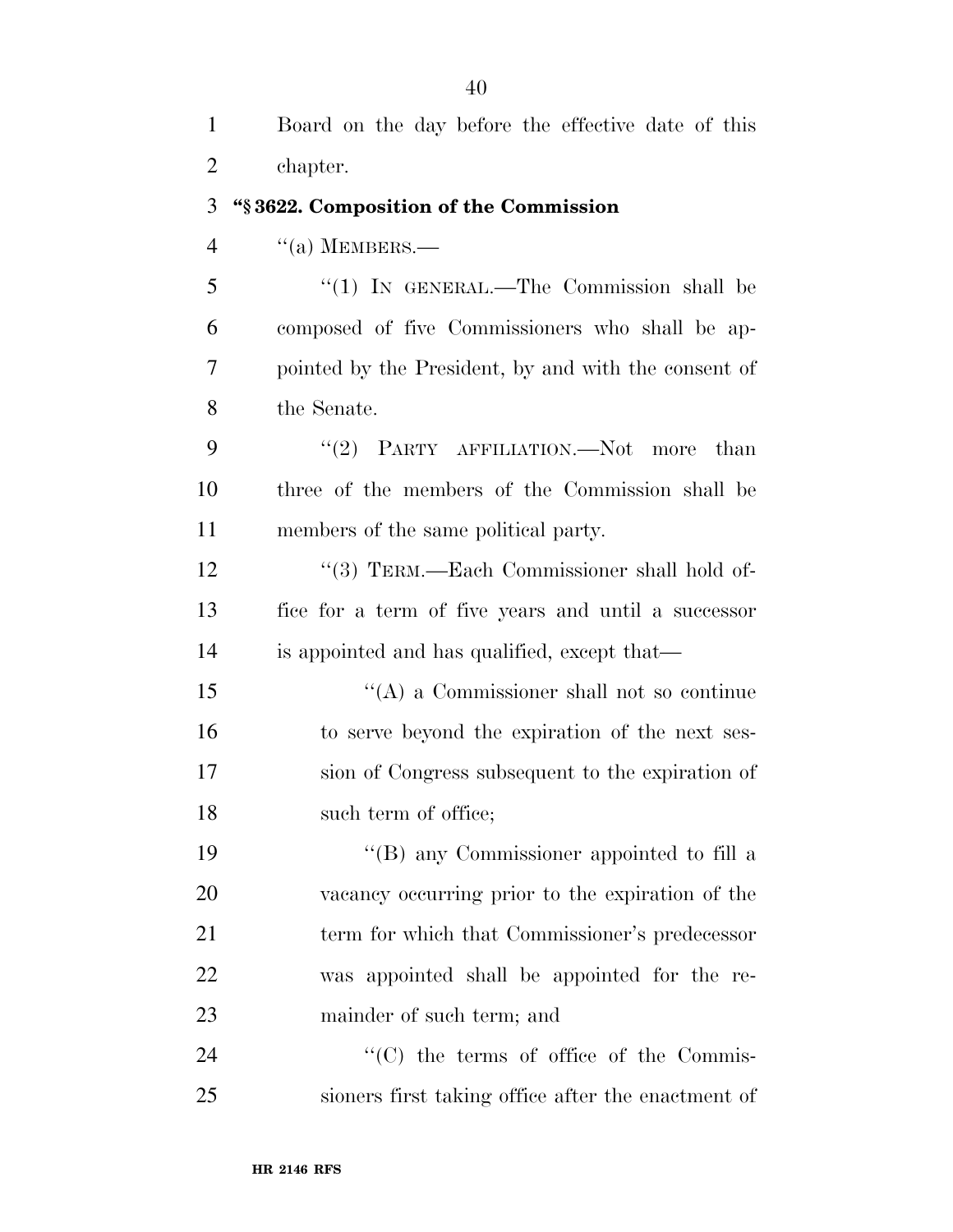| $\mathbf{1}$   | this paragraph shall expire as designated by the    |
|----------------|-----------------------------------------------------|
| 2              | President at the time of nomination, one at the     |
| 3              | end of one year, one at the end of two years,       |
| $\overline{4}$ | one at the end of three years, one at the end       |
| 5              | of four years, and one at the end of five years.    |
| 6              | "(4) COMPENSATION.—An individual appointed          |
| 7              | to the Commission under this subsection shall be    |
| 8              | compensated at the rate of basic pay prescribed for |
| 9              | level III of the Executive Schedule under section   |
| 10             | $5314$ of title 5.                                  |
| 11             | "(b) CHAIRMAN.—                                     |
| 12             | "(1) IN GENERAL.—The President shall ap-            |
| 13             | point, by and with the advice and consent of the    |

 point, by and with the advice and consent of the Senate, a member of the Commission as Chairman, who shall serve as Chairman at the pleasure of the President. An individual may be appointed as Chair- man at the same time that person is appointed as a Commissioner. At any time, the President may ap- point, by and with the advise and consent of the Senate, a different Chairman, and the Commissioner previously appointed as Chairman may complete that Commissioner's term as a Commissioner.

23 ''(2) DUTIES.—The Chairman shall be the chief administrative officer of the Commission and shall preside at meetings of the Commission.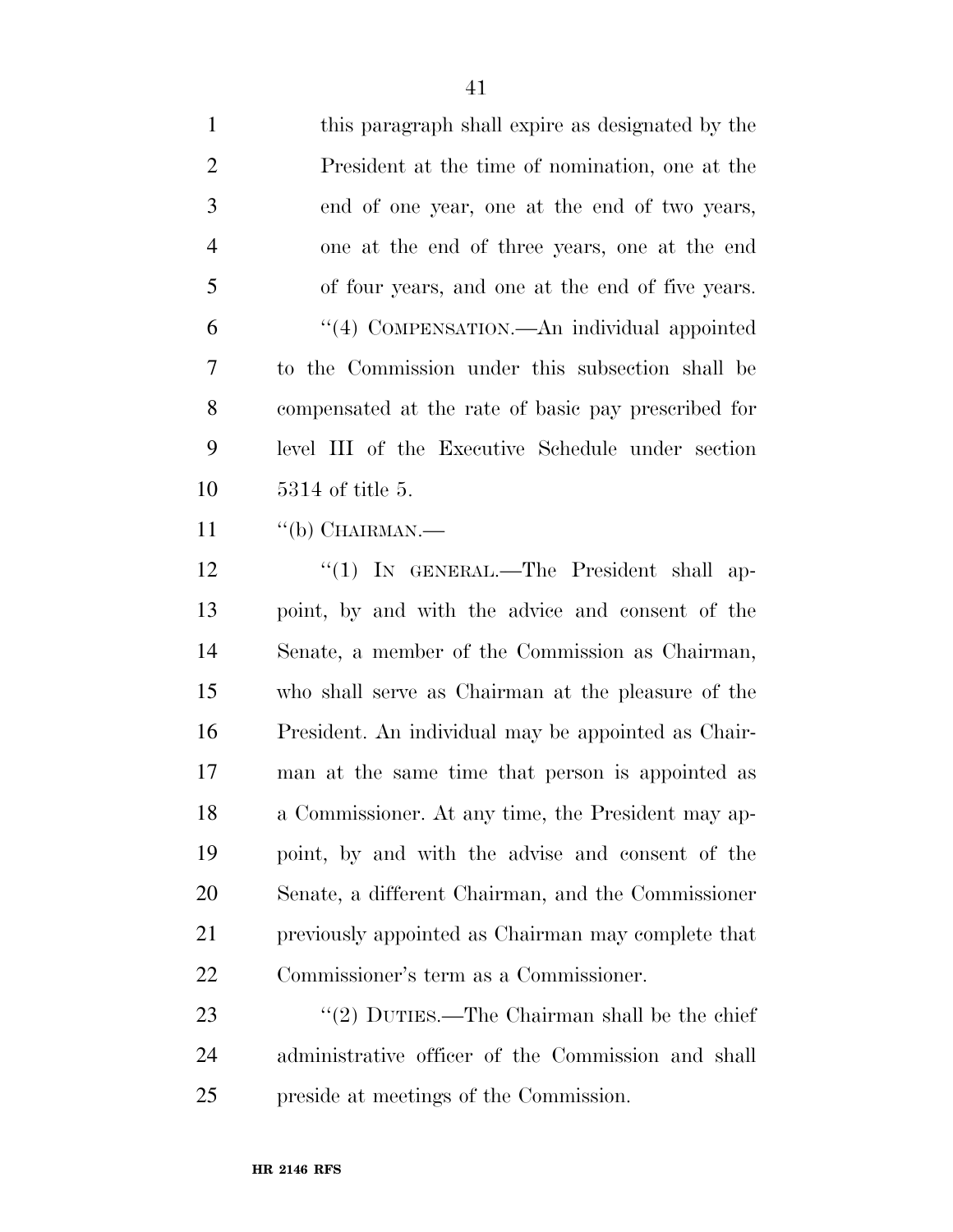1 "(3) POWERS AND FUNCTIONS.—

2 ''(A) Except as otherwise provided in this paragraph and in section 3625 of this chapter, the executive and administrative functions of the Commission, including functions of the Commission with respect to the appointment and supervision of personnel employed under the Commission, the distribution of business among such personnel and among administra- tive units of the Commission, and the use and expenditure of funds, according to budget cat- egories, plans, programs, and priorities estab- lished and approved by the Commission, shall be exercised solely by the Chairman.

15 "(B) In carrying out any of his functions under the provisions of this paragraph, the Chairman shall be governed by the general poli- cies, plans, priorities, and budgets approved by the Commission and by such regulatory deci- sions, findings, and determinations as the Com-mission may by law be authorized to make.

 $\bullet$  (C) The appointment by the Chairman of the heads of major administrative units under the Commission shall be subject to the approval of the Commission.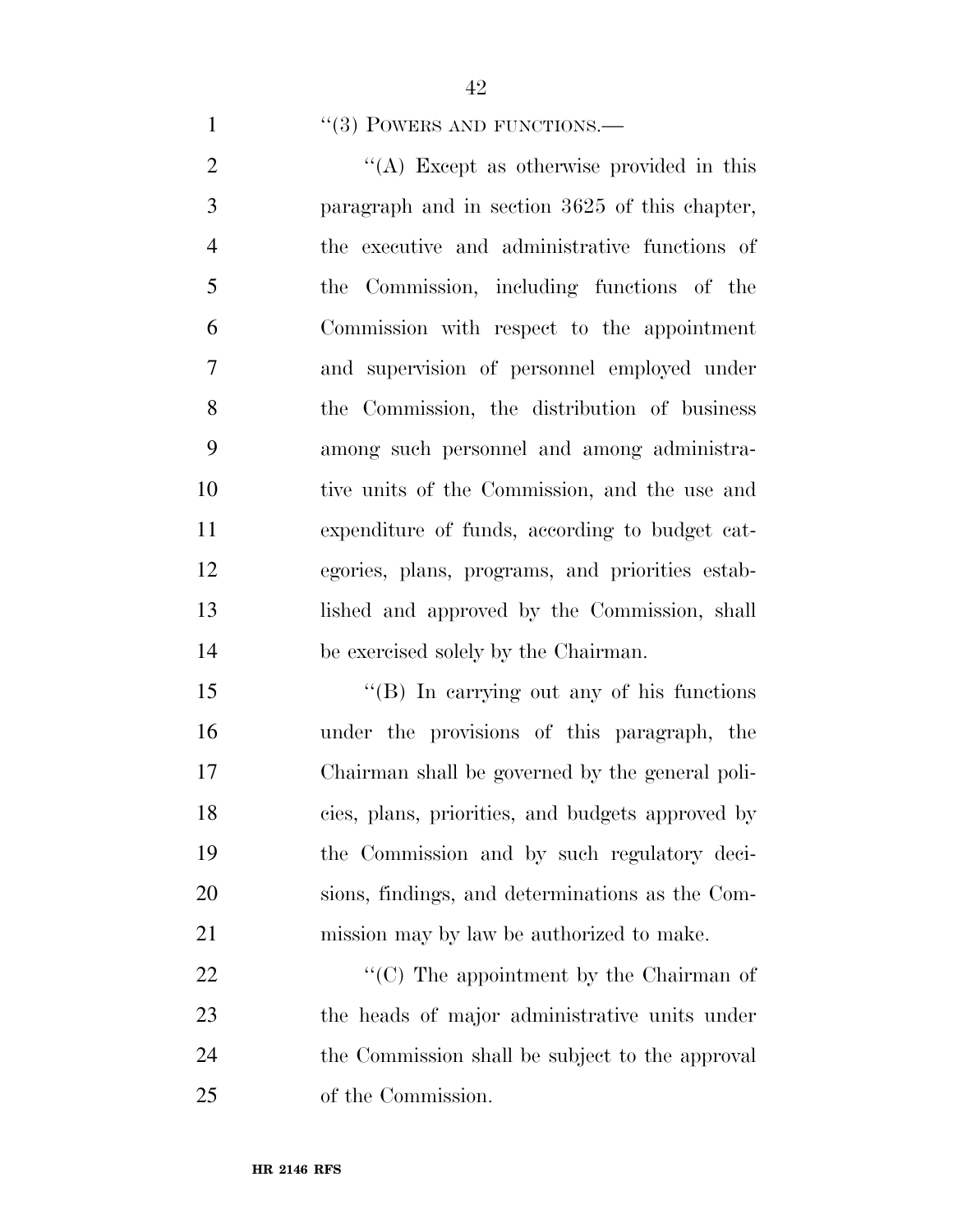| $\mathbf{1}$   | "(D) Personnel employed regularly and full            |
|----------------|-------------------------------------------------------|
| $\overline{2}$ | time in the immediate offices of Commissioners        |
| 3              | other than the Chairman shall not be affected         |
| $\overline{4}$ | by the provisions of this paragraph.                  |
| 5              | $\lq\lq$ (E) The Commission shall be responsible      |
| 6              | for the functions of revising budget estimates of     |
| $\overline{7}$ | the Commission and determining the distribu-          |
| 8              | tion of appropriated funds according to major         |
| 9              | programs and purposes of the Commission.              |
| 10             | " $(F)$ The Chairman may authorize the per-           |
| 11             | formance by any officer, employee, or adminis-        |
| 12             | trative unit under the Chairman's jurisdiction        |
| 13             | of any functions of the Chairman under this           |
| 14             | paragraph.                                            |
| 15             | "(4) LIMITATION ON TERMS. No person ap-               |
| 16             | pointed as Chairman under this subsection shall       |
| 17             | serve as Chairman for more than 10 years, whether     |
| 18             | or not such service is consecutive.                   |
| 19             | " $(5)$ INTERIM CHAIRMAN.—Upon the effective          |
| 20             | date of this chapter, the person serving as Chair-    |
| 21             | person of the Recovery Accountability and Trans-      |
| 22             | parency Board on the day before the effective date    |
| 23             | of this chapter shall serve as acting Chairman of the |
| 24             | Commission until the President appoints a Chair-      |
| 25             | man of the Commission pursuant to this subsection.    |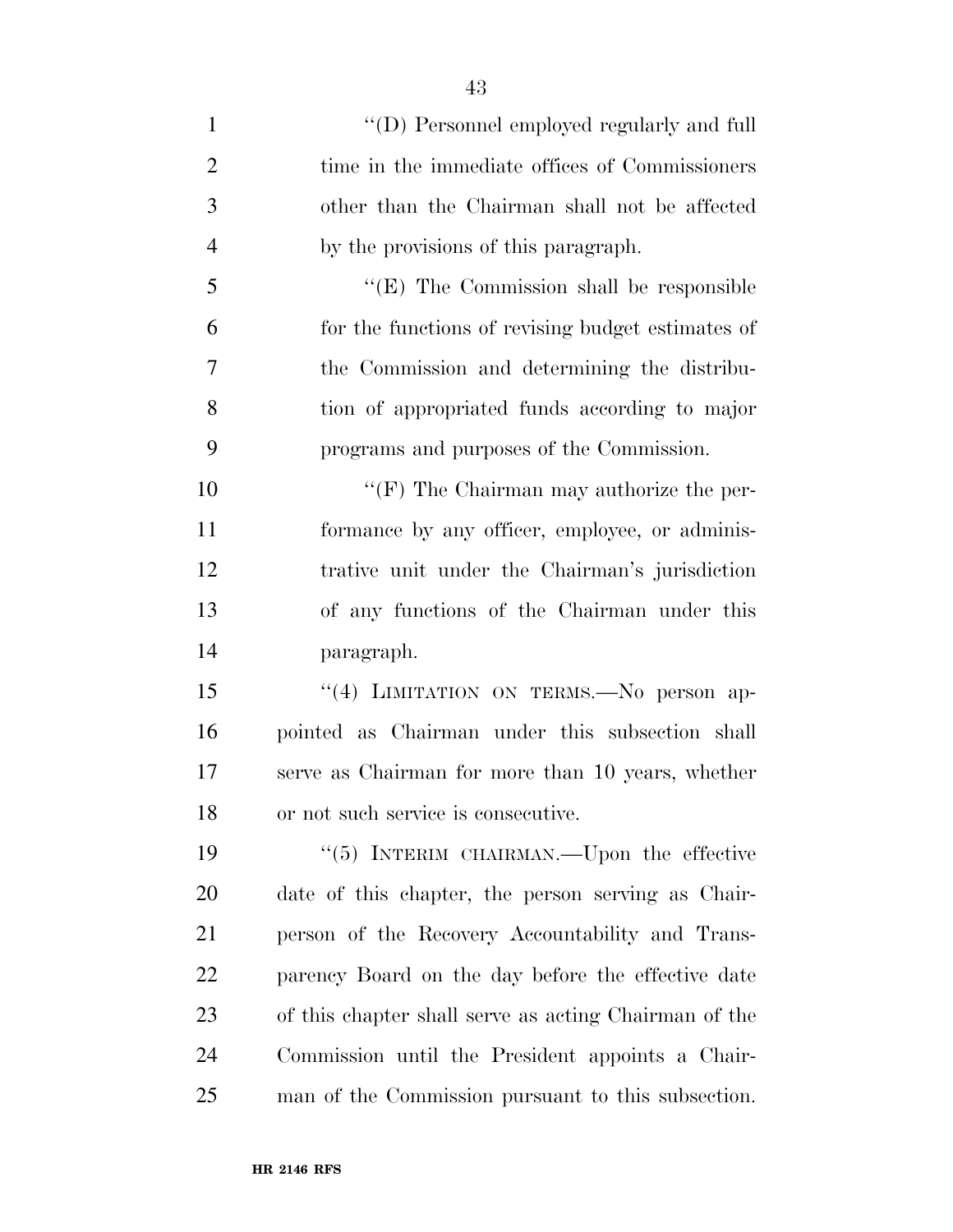1 ''(c) VACANCIES.—A vacancy in the Commission shall not impair the right of the remaining Commissioners to exercise all the powers of the Commission. **''§ 3623. Functions**  ''(a) IN GENERAL.—The Commission shall—  $(1)$  be responsible for the collection, storage, and public disclosure of information about Federal spending;  $(2)$  serve as the authoritative government source for the information about Federal spending that it collects; and 12 ''(3) coordinate and conduct oversight of Fed- eral funds in order to prevent waste, fraud, and abuse. ''(b) SPECIFIC FUNCTIONS.—The functions of the Commission shall include each of the following: 17 ''(1) Receiving, storing, and publicly dissemi- nating all of the information that is reported to it under sections 3602, 3603, and 3604 of this title.  $\frac{u(2)}{2}$  Reviewing whether reporting under section 3602 of this title meets applicable standards and specifies the purpose of the Federal award and measures of performance.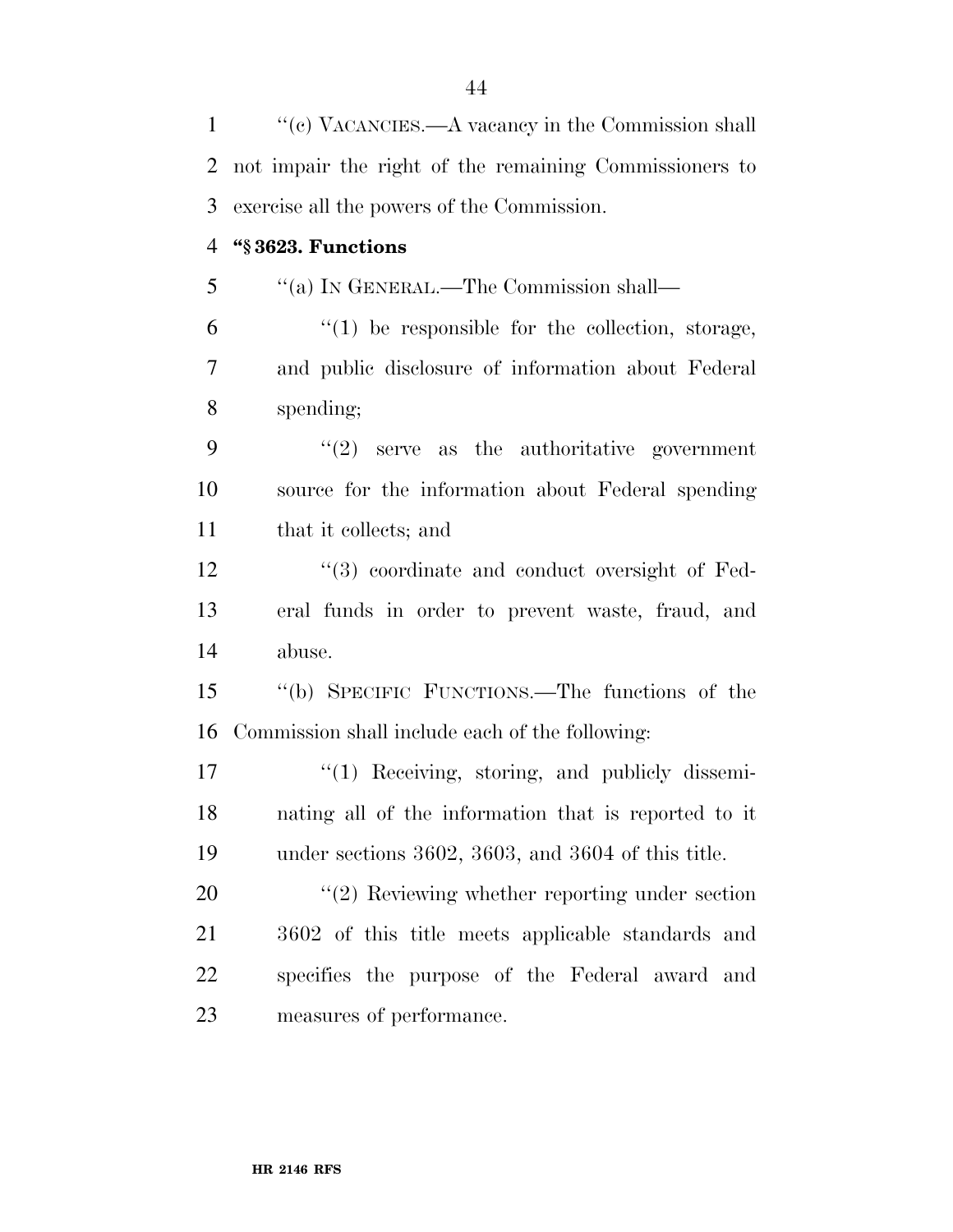1 ''(3) Identifying possible criminal activity and referring such matters to appropriate Federal, State, and local law enforcement authorities. 4 "(4) Supporting ongoing criminal investiga- tions, prosecutions, and related proceedings. ''(5) Furnishing research, analytical, and infor- mational services to Executive agencies, inspectors general, law enforcement agencies, and appropriate State authorities in the interest of detection, preven- tion, and prosecution of waste, fraud, and abuse of Federal funds. ''(6) Regularly evaluating the quality of the data submitted to it under sections 3602, 3603, and

3604 of this title.

 ''(7) Standardizing common data elements and data reporting standards to foster transparency and accountability for Federal spending, as required by section 3611 of this title.

 ''(8) Reviewing whether there are appropriate mechanisms for interagency collaboration relating to Federal funds, including coordinating and collabo- rating to the extent practicable with the Council of the Inspectors General on Integrity and Efficiency established by section 11 of the Inspector General Act of 1978 (5 U.S.C. App.).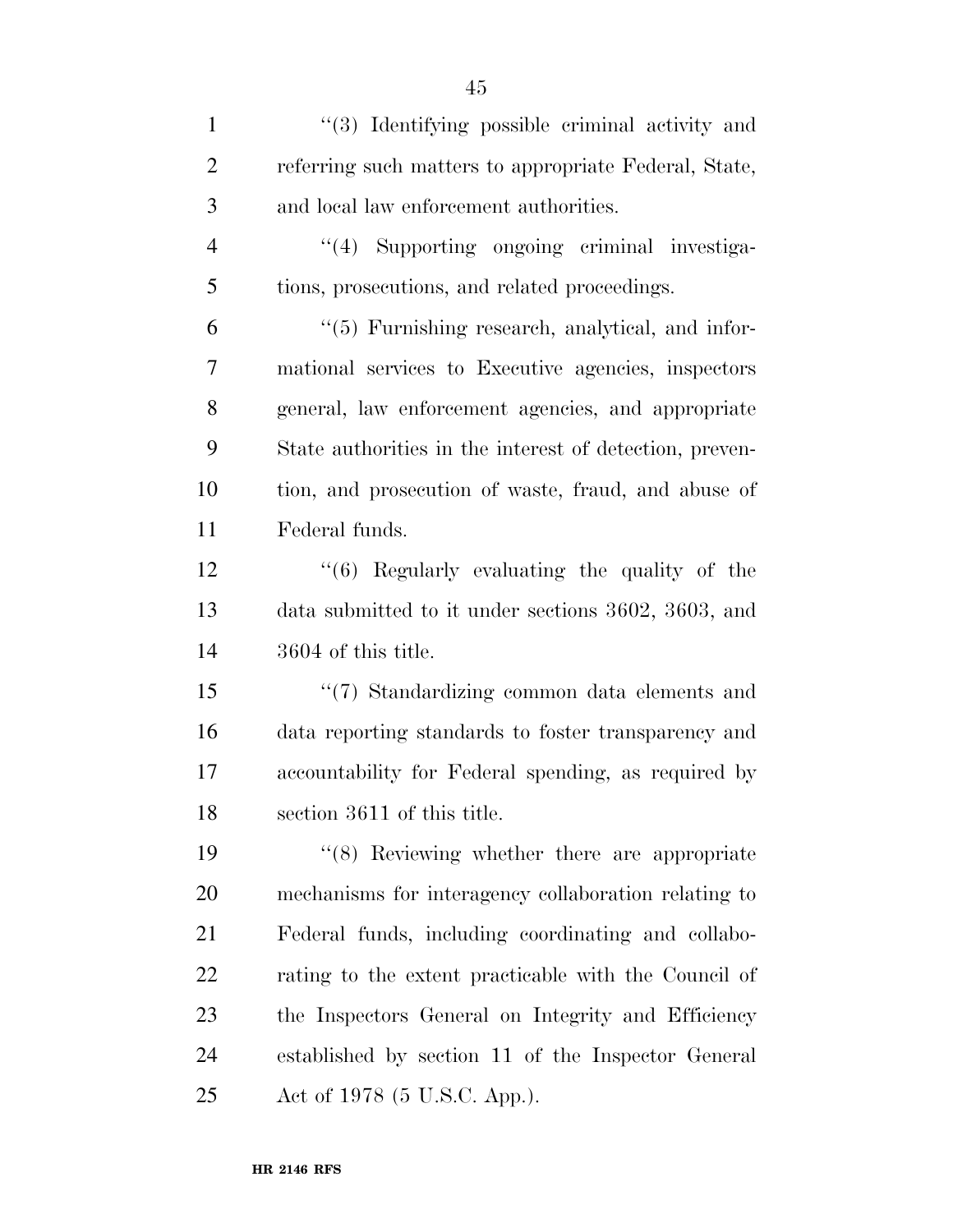| $\mathbf{1}$   | $(9)$ Issuing a report in accordance with sub-        |
|----------------|-------------------------------------------------------|
| $\overline{2}$ | section (e) on the feasibility of collecting and pub- |
| 3              | lishing online tax expenditures data.                 |
| $\overline{4}$ | "(c) PRIORITIES IN ANALYSES AND REVIEWS.—             |
| 5              | "(1) IN GENERAL.—To the extent practicable,           |
| 6              | the Commission shall give high priority to analyses   |
| 7              | and reviews relating to Federal funds—                |
| 8              | $\lq\lq$ awarded without the use of competi-          |
| 9              | tive procedures; or                                   |
| 10             | $\lq\lq (B)$ awarded to any contractor found to       |
| 11             | be in violation of the Foreign Corrupt Practices      |
| 12             | Act of 1977.                                          |
| 13             | "(2) IDENTIFICATION.—The Commission shall             |
| 14             | identify any contractor found to be in violation of   |
| 15             | the Foreign Corrupt Practices Act of 1977 as a vio-   |
| 16             | lator of such Act in any contract information related |
| 17             | to such contractor published online under the Fed-    |
| 18             | eral Funding Accountability and Transparency Act      |
| 19             | of 2006.                                              |
| 20             | "(d) REPORT REQUIREMENTS.—                            |
| 21             | $``(1)$ REPORTS.—                                     |
| 22             | "(A) REGULAR REPORTS ON DATA QUAL-                    |
| 23             | ITY AUDITS.—The Commission shall regularly            |
| 24             | submit to the President and Congress reports          |
| 25             | on its audits of the quality of the data sub-         |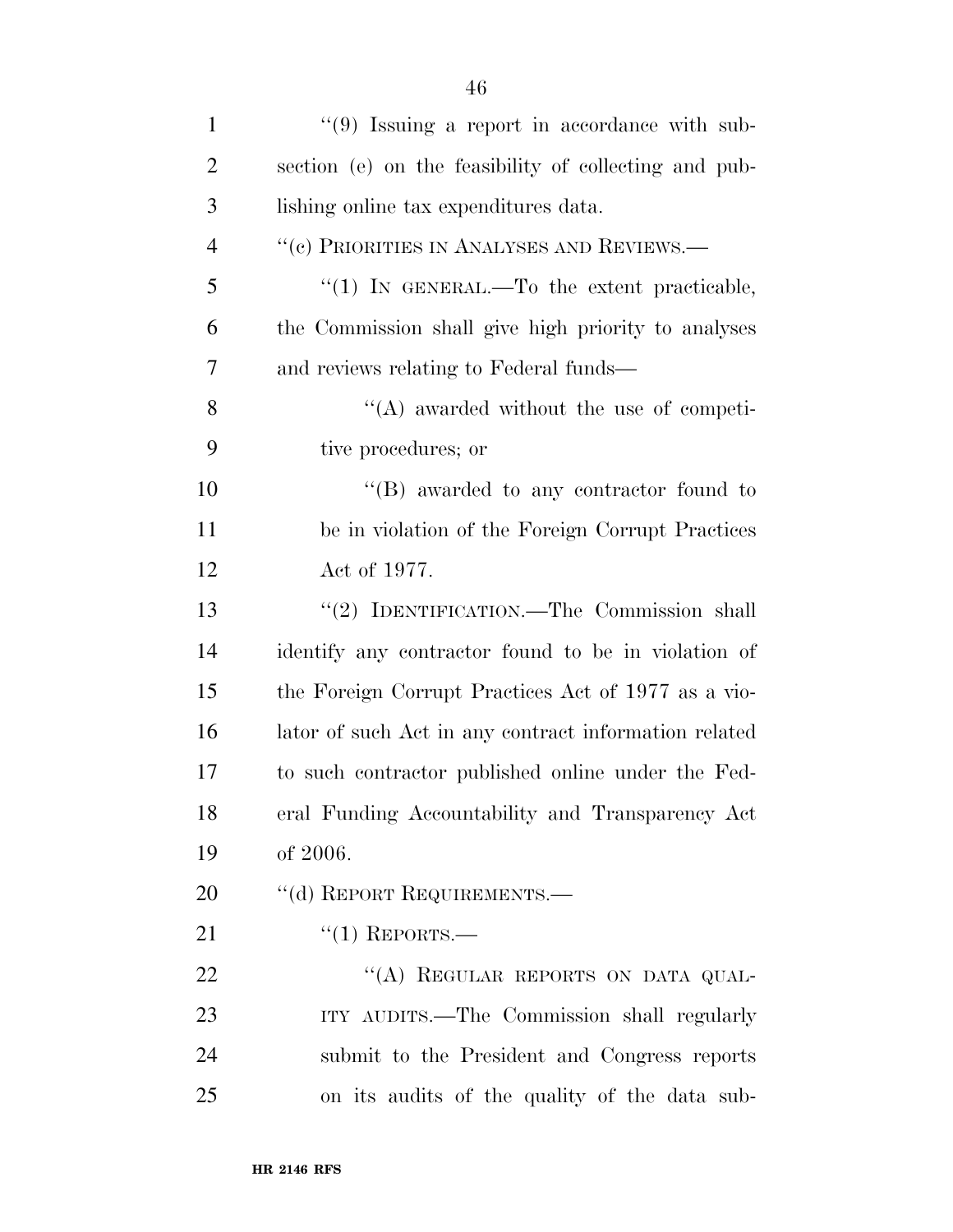mitted to it under sections 3602, 3603, and 3604 of this title.

3 "(B) SEMI-ANNUAL REPORTS ON ACTIVI- TIES.—The Commission shall submit semi-an- nual reports to the President and Congress, summarizing the activities and findings of the Commission and, in the Commission's discre-8 tion, the findings of inspectors general of Exec- utive agencies that relate to the Commission's activities during the reporting period.

11 "'(C) REPORT ON SAVINGS.—Not later than five years after the effective date of this chapter, the Commission shall submit to the President, Congress, and the Comptroller Gen- eral of the United States a report containing estimates of the direct and indirect cost savings to the Treasury achieved as a result of the Commission's activities.

 ''(D) OTHER REPORTS.—Section 2(f) of the Federal Funding Accountability and Trans-**parency** Act of 2006 requires another report by 22 the Commission.

23 "(2) PUBLIC AVAILABILITY.—The Commission shall make all reports submitted under paragraph (1) publicly available contemporaneously online.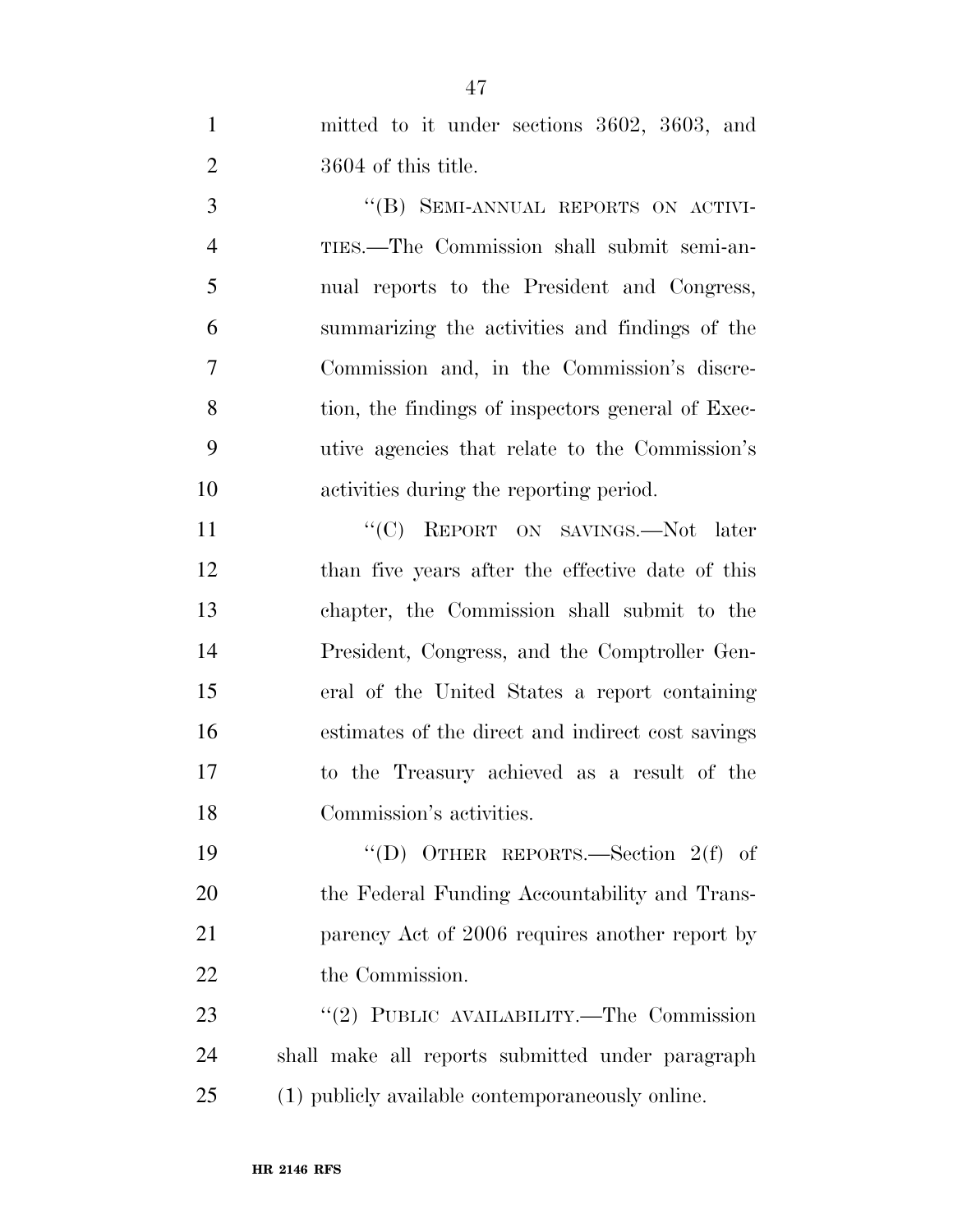| $\mathbf{1}$   | "(3) GAO EVALUATION.—Upon receipt of the               |
|----------------|--------------------------------------------------------|
| $\overline{2}$ | report submitted by the Commission under para-         |
| 3              | graph $(1)(C)$ , the Comptroller General shall conduct |
| $\overline{4}$ | an evaluation of the report and submit the evalua-     |
| 5              | tion to Congress within six months after receipt of    |
| 6              | the report, with such findings and recommendations     |
| 7              | as the Comptroller General considers appropriate.      |
| 8              | "(e) TAX EXPENDITURES REPORT.-                         |
| 9              | "(1) IN GENERAL.—For purposes of subsection            |
| 10             | $(b)(7)$ , not later than one year after the effective |
| 11             | date of this chapter, the Commission shall submit to   |
| 12             | the appropriate congressional committees a report      |
| 13             | on tax expenditures data that includes the following:  |
| 14             | "(A) A description of processes that could             |
| 15             | be put in place to collect and disseminate tax         |
| 16             | expenditures data, and the potential effects of        |
| 17             | making such data publicly available on the In-         |
| 18             | ternal Revenue Service, taxpayers, and other           |
| 19             | relevant parties determined by the Commission.         |
| 20             | $\lq\lq$ (B) Any changes in law that are needed        |
| 21             | to make such tax expenditures data publicly            |
| 22             | available.                                             |
| 23             | "(2) TAX EXPENDITURES DEFINED.—In this                 |
| 24             | section, the term 'tax expenditures' has the meaning   |
| 25             | given that term in section $3(3)$ of the Congressional |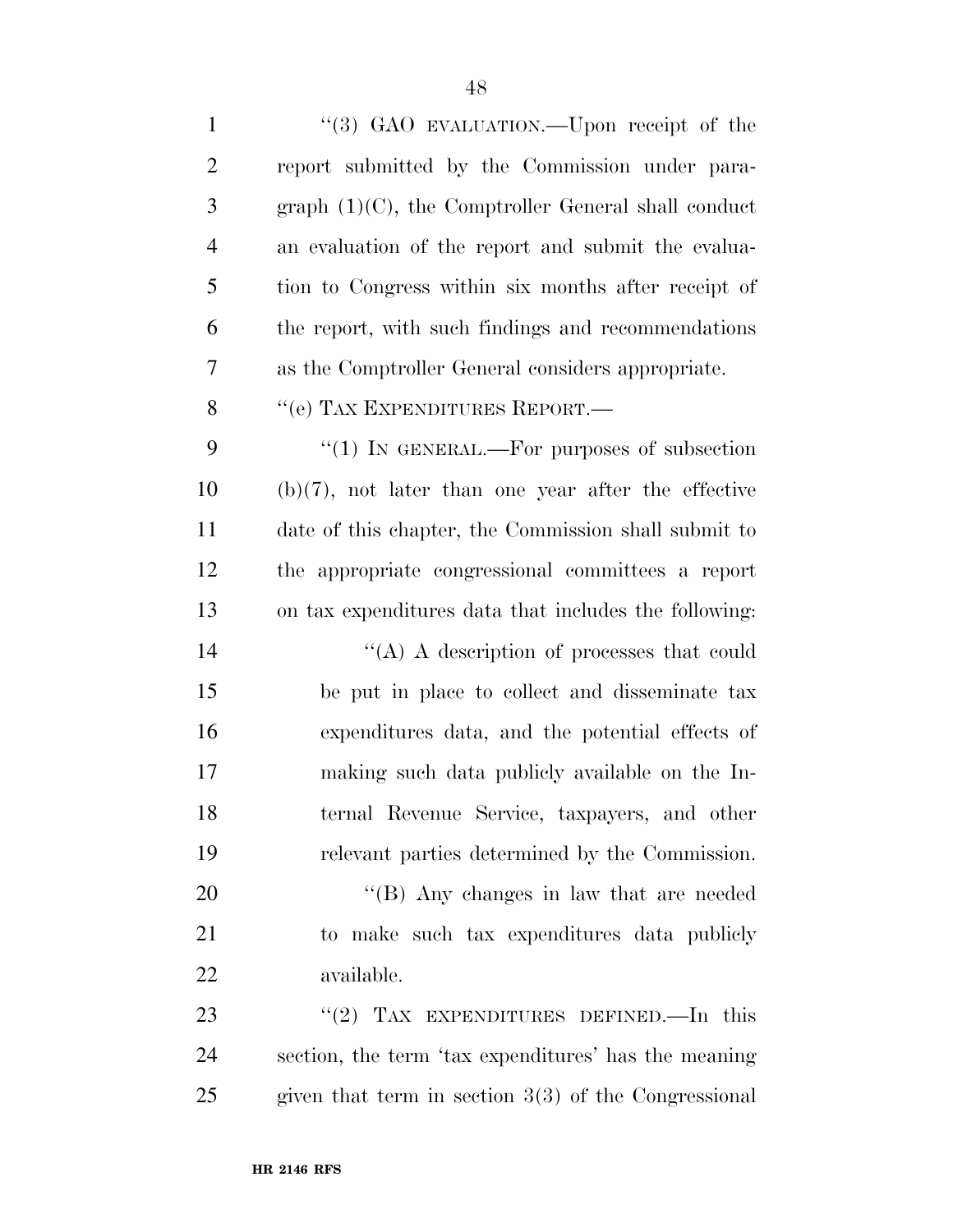Budget and Impoundment Control Act of 1974 (2 2 U.S.C.  $622(3)$ ).

 ''(3) PUBLIC AVAILABILITY.—The Commission shall make the report submitted under paragraph (1) publicly available.

6 "(f) RECOMMENDATIONS.—

7 "(1) IN GENERAL.—The Commission shall make recommendations to Executive agencies on measures to prevent waste, fraud, and abuse relating to Federal funds.

11 ''(2) RESPONSIVE REPORTS.—Not later than 30 days after receipt of a recommendation under para- graph (1), an Executive agency shall submit a report to the President, the congressional committees of ju- risdiction, and the Commission on whether the Exec- utive agency agrees or disagrees with the rec- ommendations and any actions the Executive agency will take to implement the recommendations. The Commission shall make all reports submitted to it under this paragraph publicly available contempora-neously online.

### **''§ 3624. Powers**

23 "(a) IN GENERAL.—The Commission shall conduct independent analyses and reviews of spending of Federal funds, including analyses and reviews of information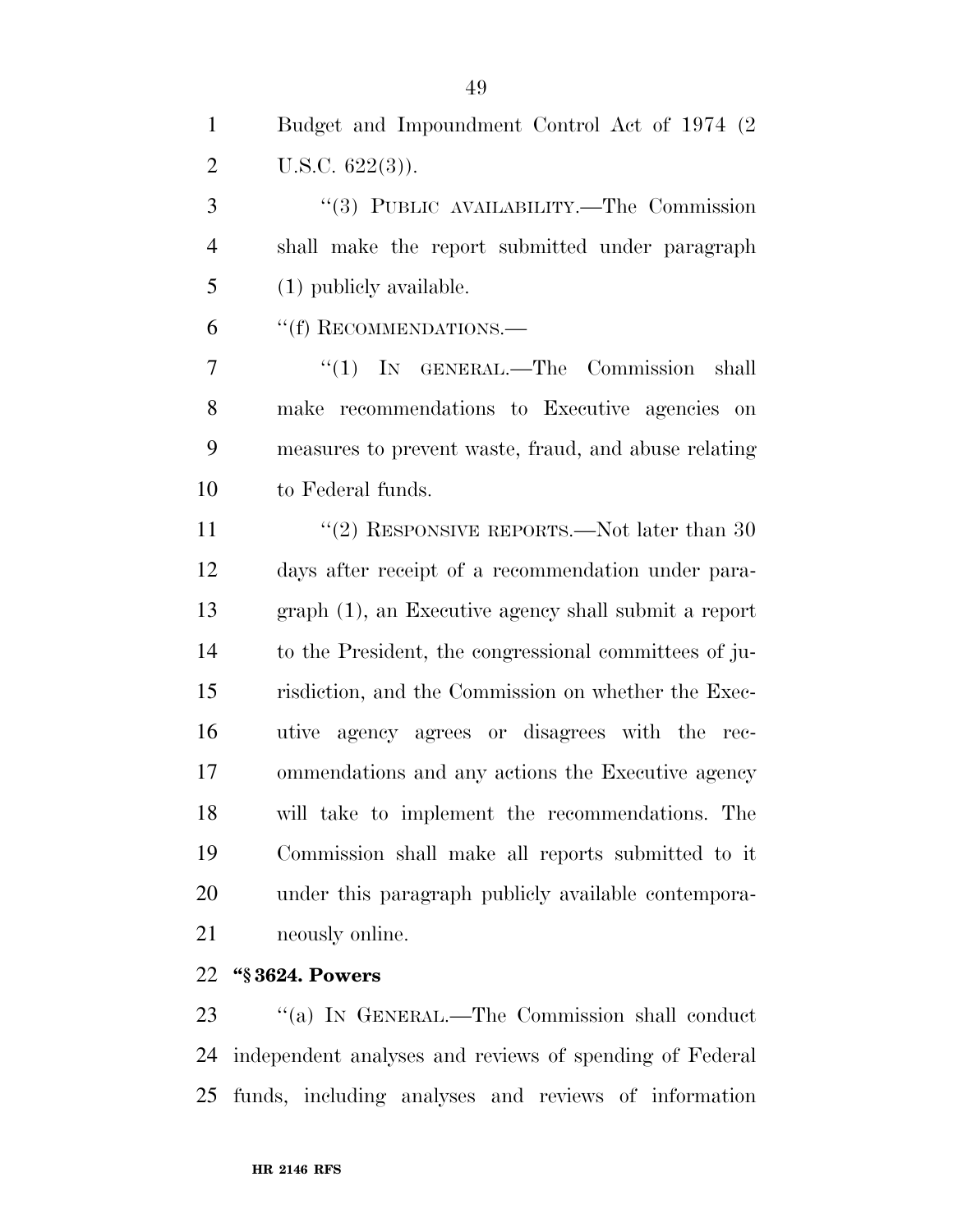maintained in the Federal accountability portal estab- lished under section 3612 of this title, and provide inves- tigative and audit support to the inspectors general of Ex-ecutive agencies.

 ''(b) ANALYSES AND REVIEWS.—The Commission may—

7  $\frac{1}{1}$  conduct its own independent analyses and reviews of spending of Federal funds; and

 ''(2) collaborate with and provide support for any inspector general of any Executive agency or other law enforcement authority on any audit, inves- tigation, or other review relating to Federal funds. 13 "(c) AUTHORITIES.—

14 "(1) ANALYSES, REVIEWS, AND INVESTIGATIVE AND AUDIT SUPPORT.—In conducting analyses and reviews, and in providing investigative and audit support to inspectors general and law enforcement authorities, the Commission shall have the authori- ties provided under paragraphs (1), (3), and (6) 20 through  $(10)$  of section  $6(a)$ , and section  $6(b)$ , of the 21 Inspector General Act of 1978 (5 U.S.C. App.).

22 "(2) MATCHING PROGRAM AUTHORITY WITH RESPECT TO EVALUATIONS AND REVIEWS.—The au- thorities provided under section 6(a)(9) of the In-spector General Act of 1978 (provided to the Com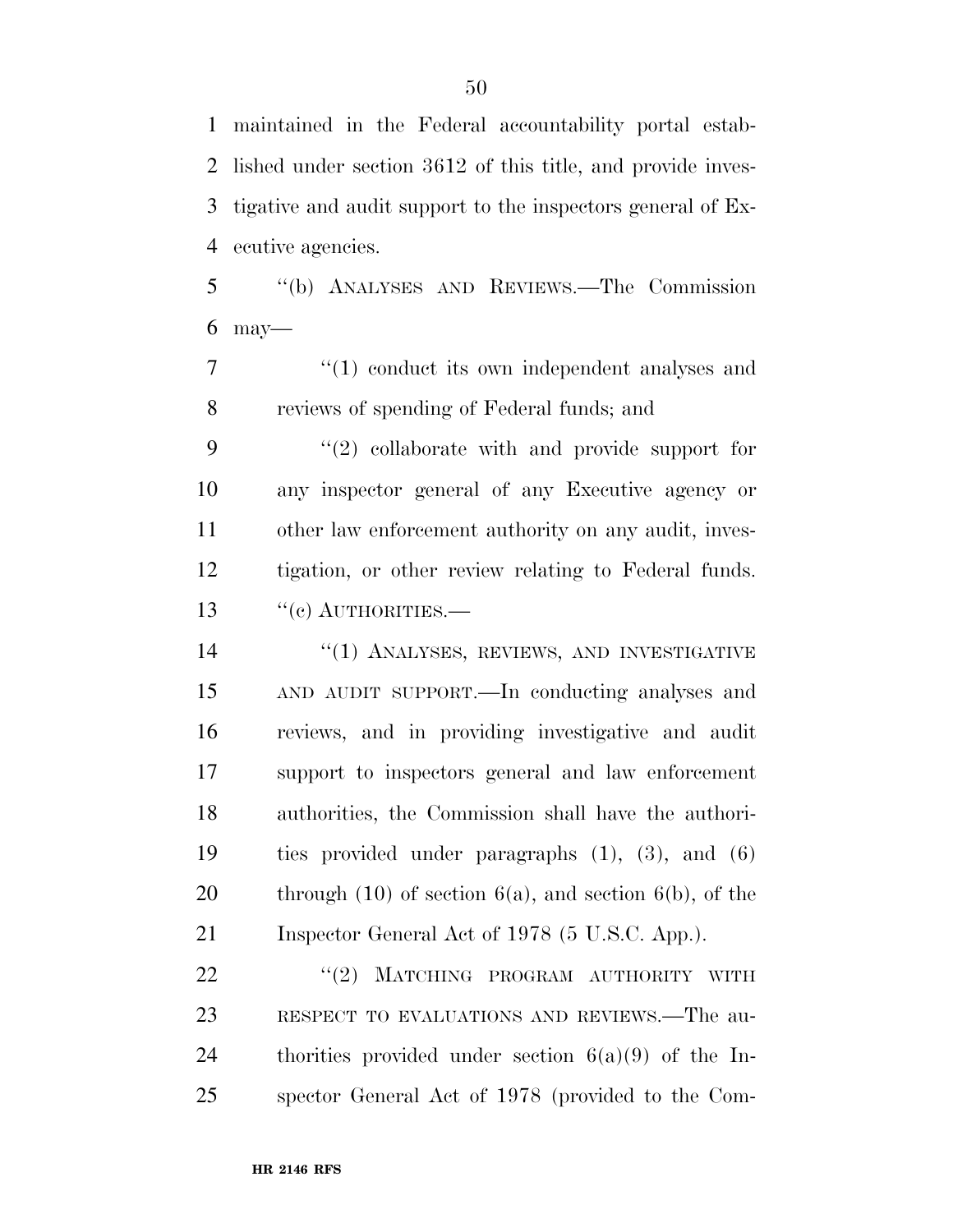mission pursuant to paragraph (1)) may be used by the Commission while conducting an evaluation or other review authorized under such Act.

''(d) CONTRACTS.—

 ''(1) IN GENERAL.—The Commission may enter into contracts to enable the Commission to discharge its duties under this chapter, including contracts and other arrangements for audits, studies, analyses, and other services with public agencies and with pri- vate persons, and make such payments as may be necessary to carry out the duties of the Commission.

12 "(2) CONTRACTING FOR MISSIONS OF OTHER AGENCIES.—The Commission may enter into con- tracts with any Federal agency (within or outside the executive branch) to enable such agency to iden- tify waste, fraud, and abuse, including contracts and other arrangements for audits, studies, analyses, and other services.

 $(3)$  CONTRACTING FOR PUBLICATION OF DATA.—The Commission may make contracts or agreements with any Federal agency (within or out- side the executive branch) to publish data main- tained by such agency on the website maintained under the Federal Funding Accountability and Transparency Act of 2006.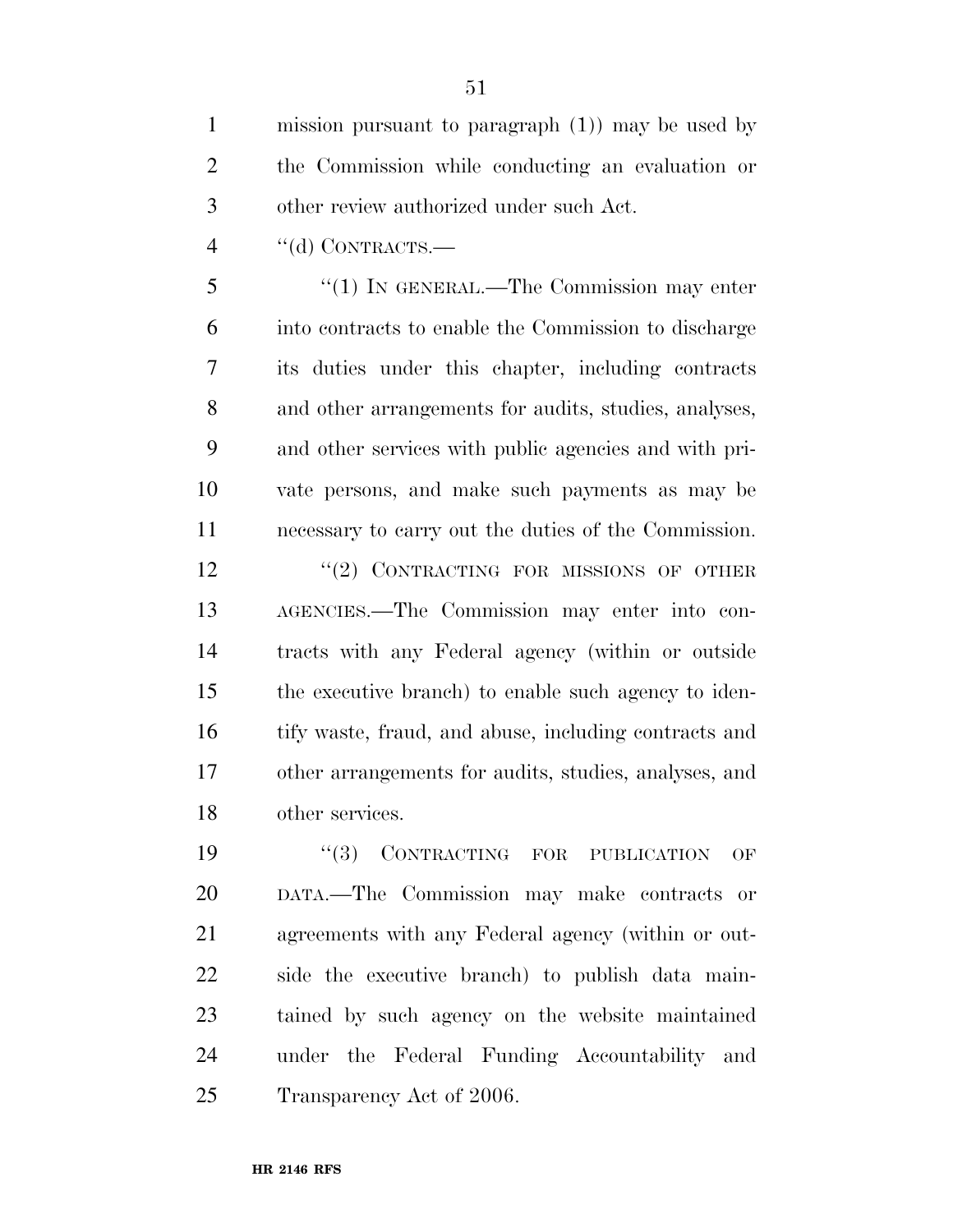''(e) TRANSFER OF FUNDS.—The Commission may transfer funds appropriated to the Commission for ex- penses to support administrative support services, inves- tigations, audits, reviews, or other activities related to oversight by the Commission of Federal funds to any of- fice of inspector general, the Office of Management and Budget, and the General Services Administration.

## **''§ 3625. Employment, personnel, and related authori-ties**

 ''(a) EXECUTIVE DIRECTOR.—The Commission shall have an Executive Director, who shall be appointed by the Commission and serve at the pleasure of the Commission. The Executive Director shall report directly to the Com- mission and carry out the functions of the Commission subject to the supervision and direction of the Commis- sion. The position of Executive Director shall be a career reserved position in the Senior Executive Service, as that position is defined under section 3132 of title 5.

 ''(b) OTHER EMPLOYEES.—The Commission may ap- point and fix the compensation of such officers, attorneys, information technology professionals, and other employees as may be necessary for carrying out the functions of the Commission under this chapter.

 ''(c) ADMINISTRATIVE SUPPORT.—The General Serv-ices Administration shall provide the Commission with ad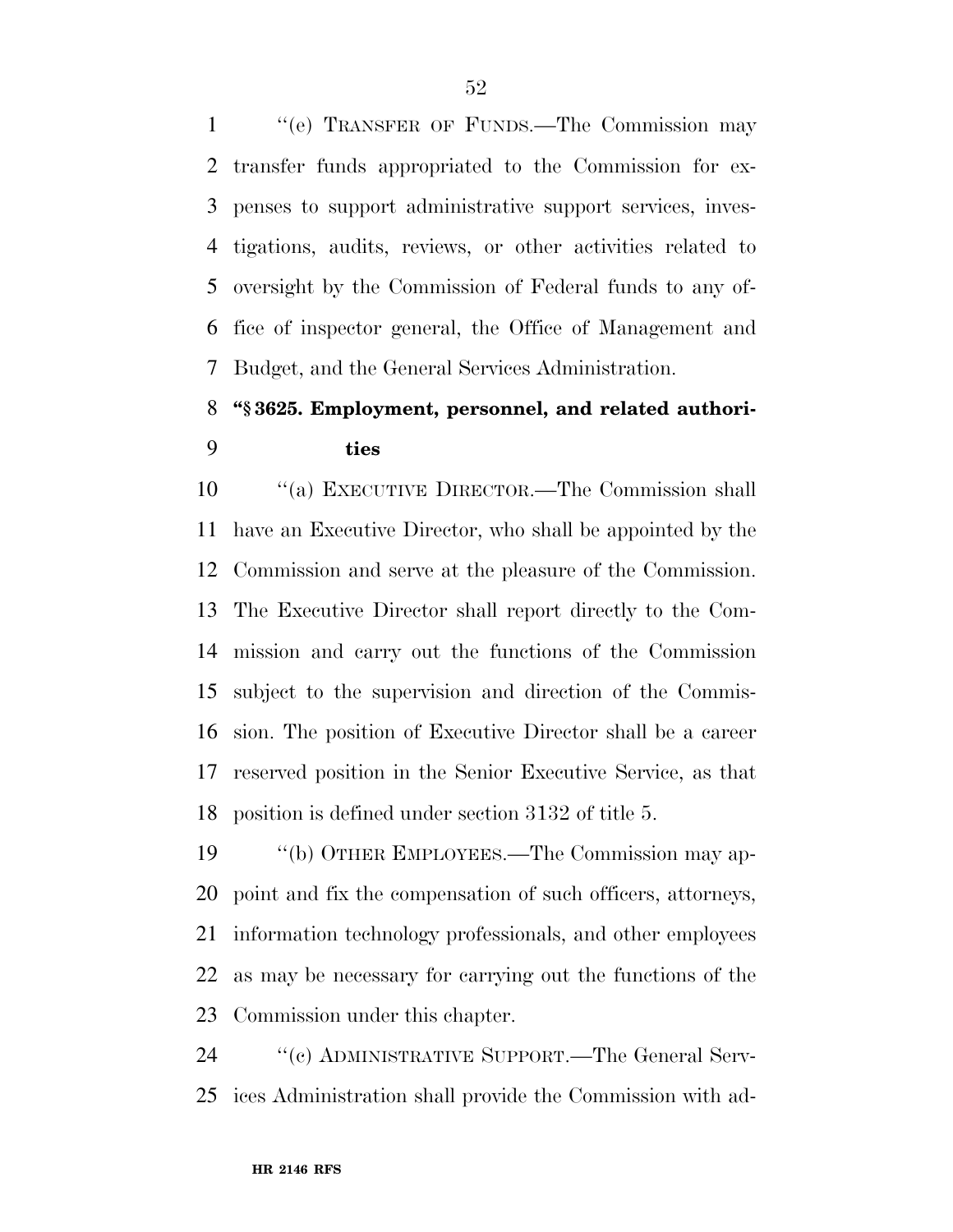ministrative support services, including the provision of of-fice space and facilities.

### **''§ 3626. Transfer of certain personnel**

 ''(a) RECOVERY ACCOUNTABILITY AND TRANS- PARENCY BOARD EMPLOYEES.—The Chairman or Execu- tive Director, or both, shall identify employees of the Re- covery Accountability and Transparency Board for trans- fer to the Commission, and such identified employees shall be transferred to the Commission for employment.

10  $"^{\text{(b)}}$  PAY.—

 $\frac{1}{2}$   $\frac{1}{2}$  Except as provided in paragraph (2), each transferred employee shall, during the 2-year period beginning on the effective date of this chapter, re- ceive pay at a rate equal to not less than the basic rate of pay (including any geographic differential) that the employee received during the pay period im-mediately preceding the date of transfer.

 ''(2) Paragraph (1) does not limit the right of the Commission to reduce the rate of basic pay of a transferred employee for cause, for unacceptable performance, or with the consent of the employee.

22  $\frac{1}{3}$  Paragraph (1) applies to a transferred em- ployee only while that employee remains employed by the Commission.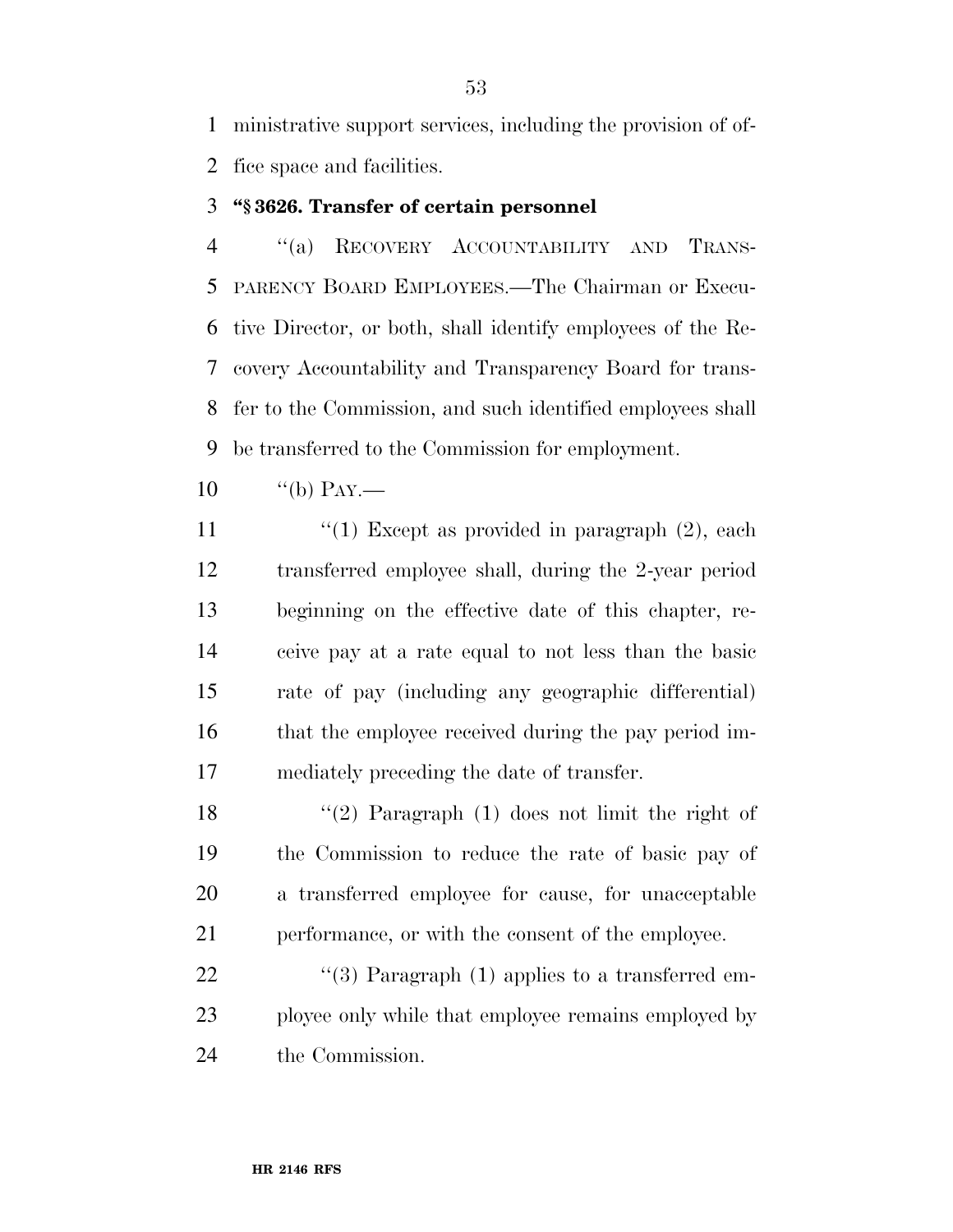| $\mathbf{1}$   | "§3627. Advisory committee to Commission           |
|----------------|----------------------------------------------------|
| $\overline{2}$ | "(a) ESTABLISHMENT AND PURPOSE.—                   |
| 3              | "(1) ESTABLISHMENT.—The Commission shall           |
| $\overline{4}$ | establish an advisory committee to be known as the |
| 5              | Federal Accountability and Spending Transparency   |
| 6              | Advisory Committee (in this section referred to as |
| 7              | the 'Advisory Committee').                         |
| 8              | "(2) PURPOSE.—The Advisory Committee shall         |
| 9              | submit to the Commission such findings and rec-    |
| 10             | ommendations related to the Commission's imple-    |
| 11             | mentation of this chapter as it determines are ap- |
| 12             | propriate.                                         |
| 13             | "(b) MEMBERSHIP AND CHAIRPERSON.—                  |
| 14             | "(1) IN GENERAL.—The Commission shall ap-          |
| 15             | point no fewer than 10, and no more than 20, mem-  |
| 16             | bers to the Advisory Committee, from among indi-   |
| 17             | viduals who-                                       |
| 18             | $\lq\lq$ represent the interests of recipients of  |
| 19             | Federal contracts;                                 |
| 20             | $\lq\lq$ represent the interests of State, local,  |
| 21             | tribal governments receiving Federal<br>and        |
| 22             | grants;                                            |
| 23             | $\lq\lq$ represent the interests of other recipi-  |
| 24             | ents of Federal funds; and                         |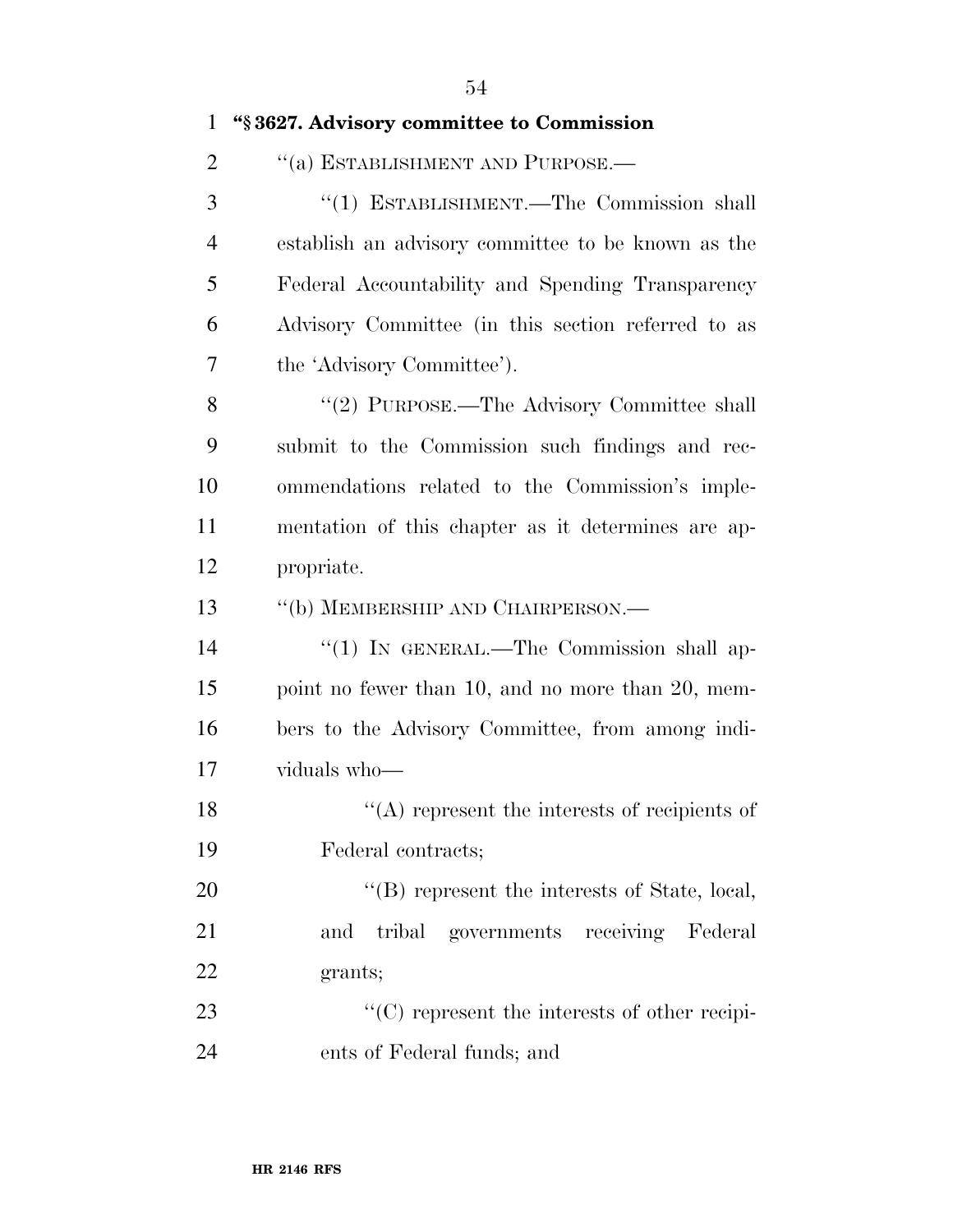| $\mathbf{1}$   | "(D) represent nonprofit organizations                   |
|----------------|----------------------------------------------------------|
| $\overline{2}$ | that advocate transparency and accountability            |
| 3              | in government.                                           |
| $\overline{4}$ | "(2) TERM.—Each member of the Advisory                   |
| 5              | Committee appointed under this section shall serve       |
| 6              | for a term of three years, except that the Commis-       |
| 7              | sion may appoint original members of the Com-            |
| 8              | mittee to one-year and two-year terms in order to        |
| 9              | achieve staggered terms. No person shall serve more      |
| 10             | than one term.                                           |
| 11             | "(3) CHAIRPERSON.—The members of the Ad-                 |
| 12             | visory Committee shall elect a chairperson.              |
| 13             | "(c) MEETINGS.—The Advisory Committee shall              |
| 14             | meet not less frequently than six times annually, at the |
| 15             | call of the chairperson of the Advisory Committee.       |
| 16             | "(d) COMPENSATION AND TRAVEL EXPENSES.-                  |
| 17             | Each member of the Committee who is not a full-time em-  |
| 18             | ployee of the United States shall—                       |
| 19             | $(1)$ be entitled to receive compensation at a           |
| 20             | rate not to exceed the daily equivalent of the annual    |
| 21             | rate of basic pay in effect for a position at level V    |
| 22             | of the Executive Schedule under section 5316 of title    |
| 23             | 5 for each day during which the member is engaged        |
| 24             | in the actual performance of the duties of the Com-      |
| 25             | mittee; and                                              |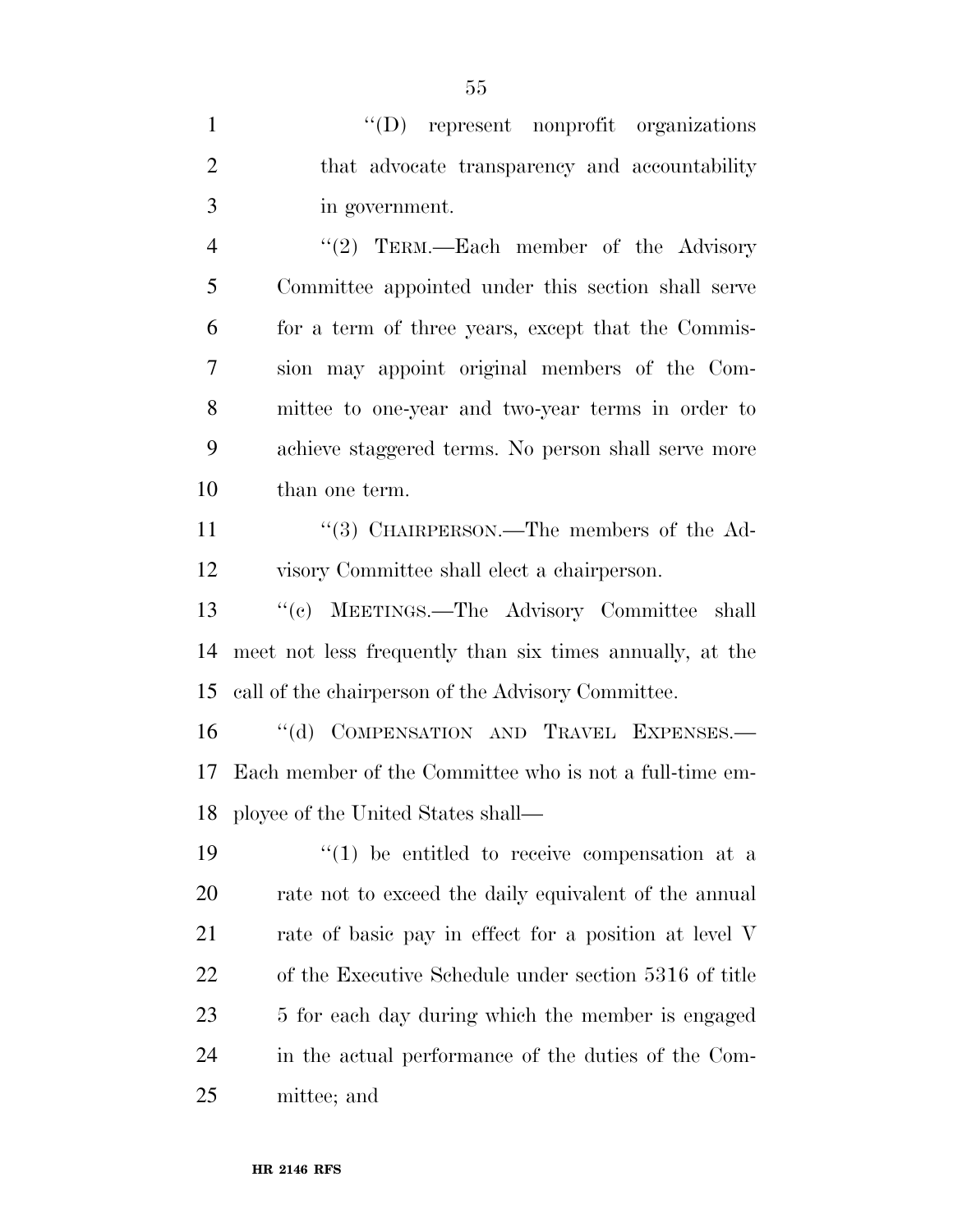| $\mathbf{1}$   | $\lq(2)$ while away from the home or regular place       |
|----------------|----------------------------------------------------------|
| $\overline{2}$ | of business of the member in the performance of          |
| 3              | services for the Committee, be allowed travel ex-        |
| 4              | penses, including per diem in lieu of subsistence, in    |
| 5              | the same manner as persons employed intermittently       |
| 6              | in the Government service are allowed expenses           |
| 7              | under section $5703(b)$ of title 5.                      |
| 8              | "(e) STAFF.—The Commission shall make available          |
| 9              | to the Advisory Committee such staff of the Commission   |
| 10             | as the chairperson of the Advisory Committee recommends  |
| 11             | is necessary to carry out this section.                  |
| 12             | "(f) REVIEW BY COMMISSION.—After receipt of any          |
| 13             | finding or recommendation from the Advisory Committee,   |
| 14             | the Commission shall—                                    |
| 15             | $\lq(1)$ review the finding or recommendation; and       |
| 16             | $\lq(2)$ promptly issue a public statement—              |
| 17             | $\lq\lq$ assessing the finding or recommenda-            |
| 18             | tion of the Advisory Committee; and                      |
| 19             | $\lq\lq$ (B) disclosing the action, if any, the Com-     |
| 20             | mission intends to take with respect to the find-        |
| 21             | ing or recommendation.                                   |
| 22             | "(g) ADVISORY COMMITTEE FINDINGS.—Nothing in             |
| 23             | this section shall be construed as requiring the Commis- |
| 24             | sion to agree to or act upon any finding or recommenda-  |
| 25             | tion of the Advisory Committee.                          |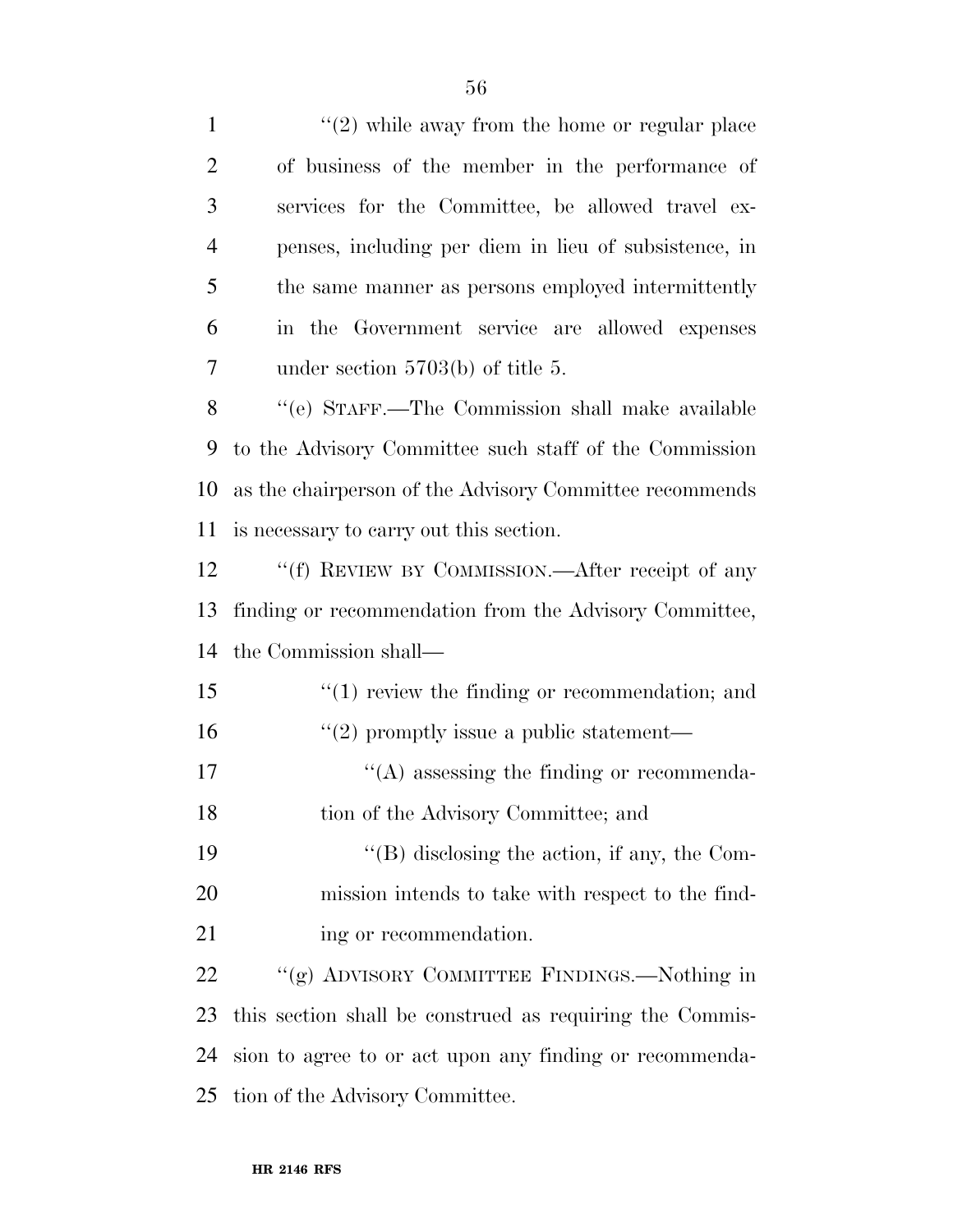''(h) FEDERAL ADVISORY COMMITTEE ACT.—The Federal Advisory Committee Act (5 U.S.C. App.) shall apply to the Advisory Committee.

### **''§ 3628. Authorization and availability of appropria-tions**

 ''(a) AUTHORIZATION OF APPROPRIATIONS.—There is authorized to be appropriated \$51,000,000 for each of fiscal years 2012, 2013, 2014, 2015, 2016, 2017, 2018, and 2019 to carry out the functions of the Commission. ''(b) AVAILABILITY OF APPROPRIATIONS.—If the Re- covery Accountability and Transparency Board has unobli- gated appropriations as of the effective date of this chap- ter, such appropriations are authorized to remain available to the Commission until September 30, 2015.

### **''§ 3629. Sunset**

 ''This subchapter shall cease to be in effect after the date occurring seven years after the date of the enactment of this subchapter.''.

### **SEC. 202. CONFORMING AMENDMENT RELATING TO COM-PENSATION OF CHAIRMAN.**

 Section 5314 of title 5, United States Code, is amended by adding at the end the following new item:

 ''Chairman of the Federal Accountability and Spending Transparency Commission.''.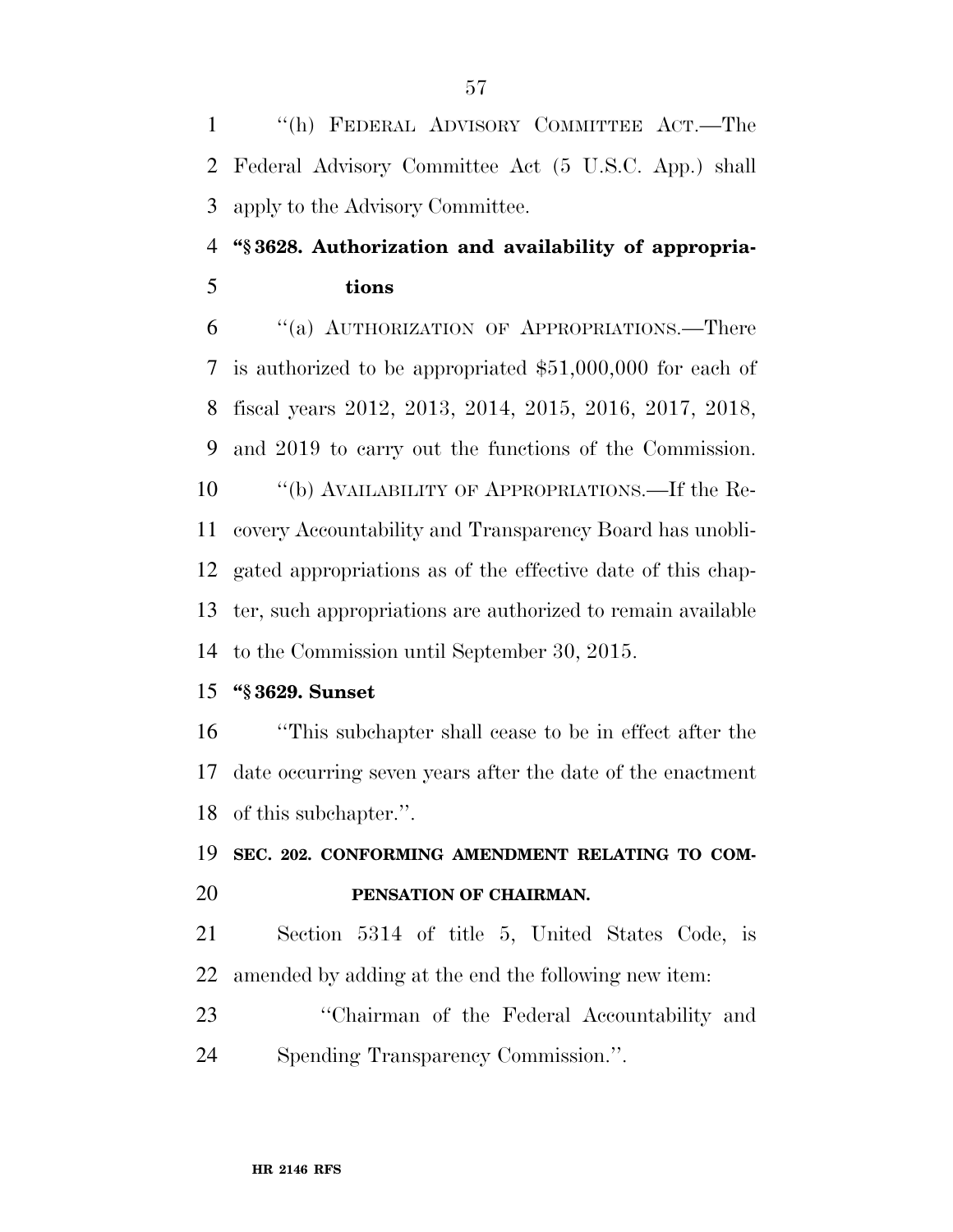**SEC. 203. CONFORMING AMENDMENTS RELATED TO RE-**

**COVERY ACCOUNTABILITY AND TRANS-**

| 3              | PARENCY BOARD.                                               |
|----------------|--------------------------------------------------------------|
| $\overline{4}$ | (a) REPEAL OF SUPERSEDED PROVISIONS IN SUB-                  |
| 5              | TITLE B OF TITLE XV OF PUBLIC LAW 111-5.—Subtitle            |
| 6              | B of title XV of division A of the American Recovery and     |
| 7              | Reinvestment Act of 2009 (Public Law 111–5; 123 Stat.        |
| 8              | $287$ ) is amended by striking sections 1521, 1522, 1525(a), |
| 9              | 1529, and 1530.                                              |
| 10             | (b) CONFORMING AMENDMENTS.—                                  |
| 11             | (1)<br>REFERENCES TO BOARD<br>AND<br>CHAIR-                  |
| 12             | PERSON.                                                      |
| 13             | $(A)$ Paragraph $(2)$ of section 1501 of the                 |
| 14             | American Recovery and Reinvestment Act of                    |
| 15             | 2009 (Public Law 111–5; 123 Stat. 287) is                    |
| 16             | amended to read as follows:                                  |
| 17             | COMMISSION.—The term 'Commission'<br>(2)                     |
| 18             | means the Federal Accountability and Spending                |
| 19             | Transparency Commission established in chapter 36            |
| 20             | of title 31, United States Code.".                           |
| 21             | (B) Such section is further amended by                       |
| 22             | striking paragraph (3).                                      |
| 23             | (C) The following provisions of such Act                     |
| 24             | are amended by striking "Board" each place it                |
| 25             | appears and inserting "Commission" in the                    |
| 26             | headings or text, as the case may be: the head-              |
|                | <b>HR 2146 RFS</b>                                           |
|                |                                                              |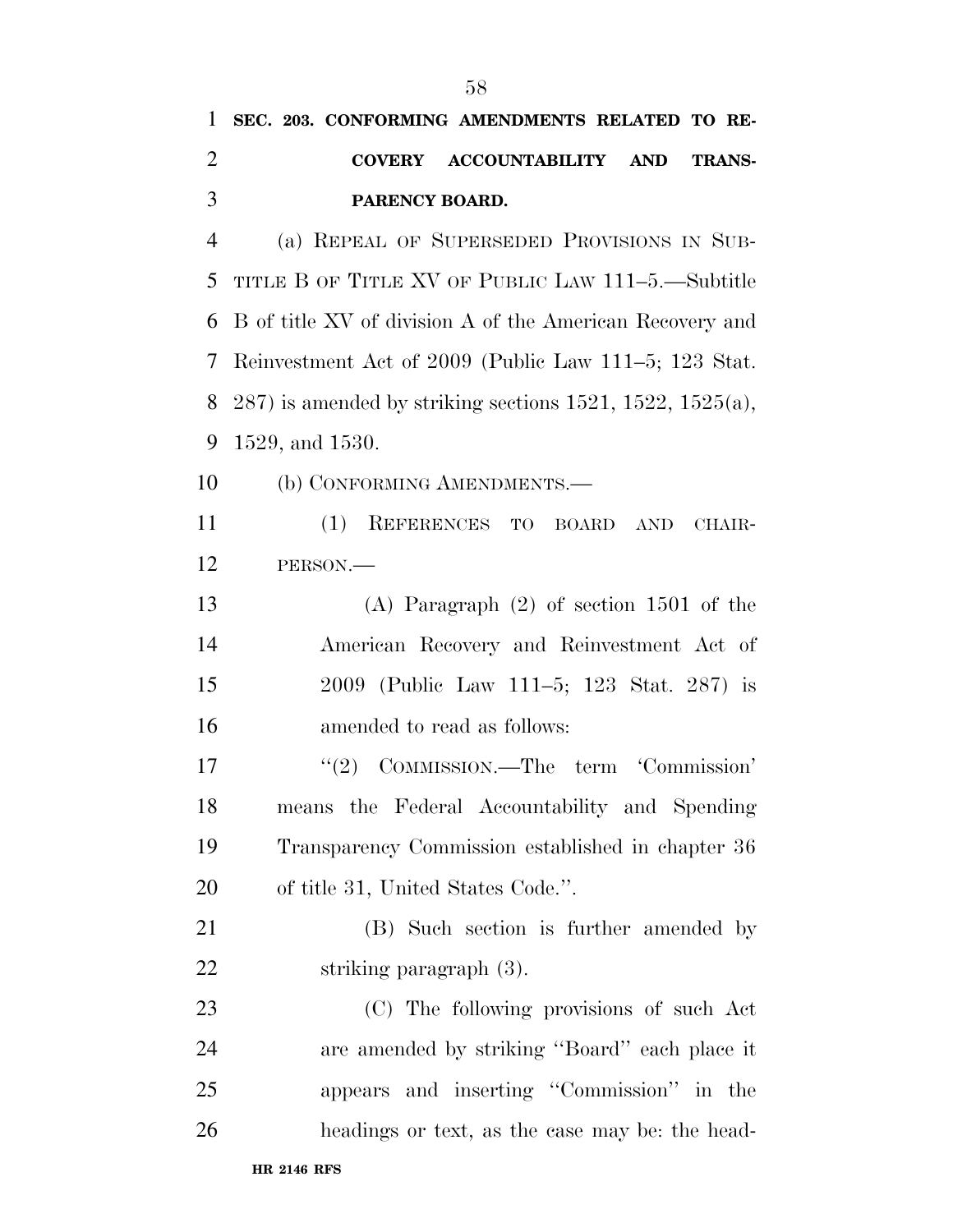| $\mathbf{1}$   | ing of subtitle B of title XV, and sections 1523,          |
|----------------|------------------------------------------------------------|
| $\overline{2}$ | $1524, 1525(b), 1525(c), 1526, 1527, 1528,$                |
| 3              | 1542, and 1553.                                            |
| $\overline{4}$ | (D) Section $1513(b)(2)$ of such Act is                    |
| 5              | amended by striking "the quarter in which the              |
| 6              | Board terminates under section 1530" and in-               |
| 7              | serting "the quarter ending September 30,                  |
| 8              | $2013"$ .                                                  |
| 9              | (c) REPEAL OF SUBTITLE B OF TITLE XV OF PUB-               |
| 10             | LIC LAW $111-5$ .—Effective on October 1, 2013, subtitle   |
| 11             | B of title XV of division A of such Act is repealed.       |
| 12             | (d) REFERENCES IN FEDERAL LAW TO BOARD.—On                 |
| 13             | and after the effective date of this Act, any reference in |
| 14             | Federal law to the Recovery Accountability and Trans-      |
| 15             | parency Board is deemed to be a reference to the Federal   |
| 16             | Accountability and Spending Transparency Commission.       |
| 17             | <b>TITLE III—ADDITIONAL</b>                                |
| 18             | <b>PROVISIONS</b>                                          |
| 19             | SEC. 301. CLASSIFIED INFORMATION.                          |
| 20             | Nothing in this Act or the amendments made by this         |
| 21             | Act shall be construed to require the public disclosure of |
| 22             | classified information.                                    |
| 23             | SEC. 302. PAPERWORK REDUCTION ACT EXEMPTION.               |

 Section 3518(c) of title 44, United States Code, is amended—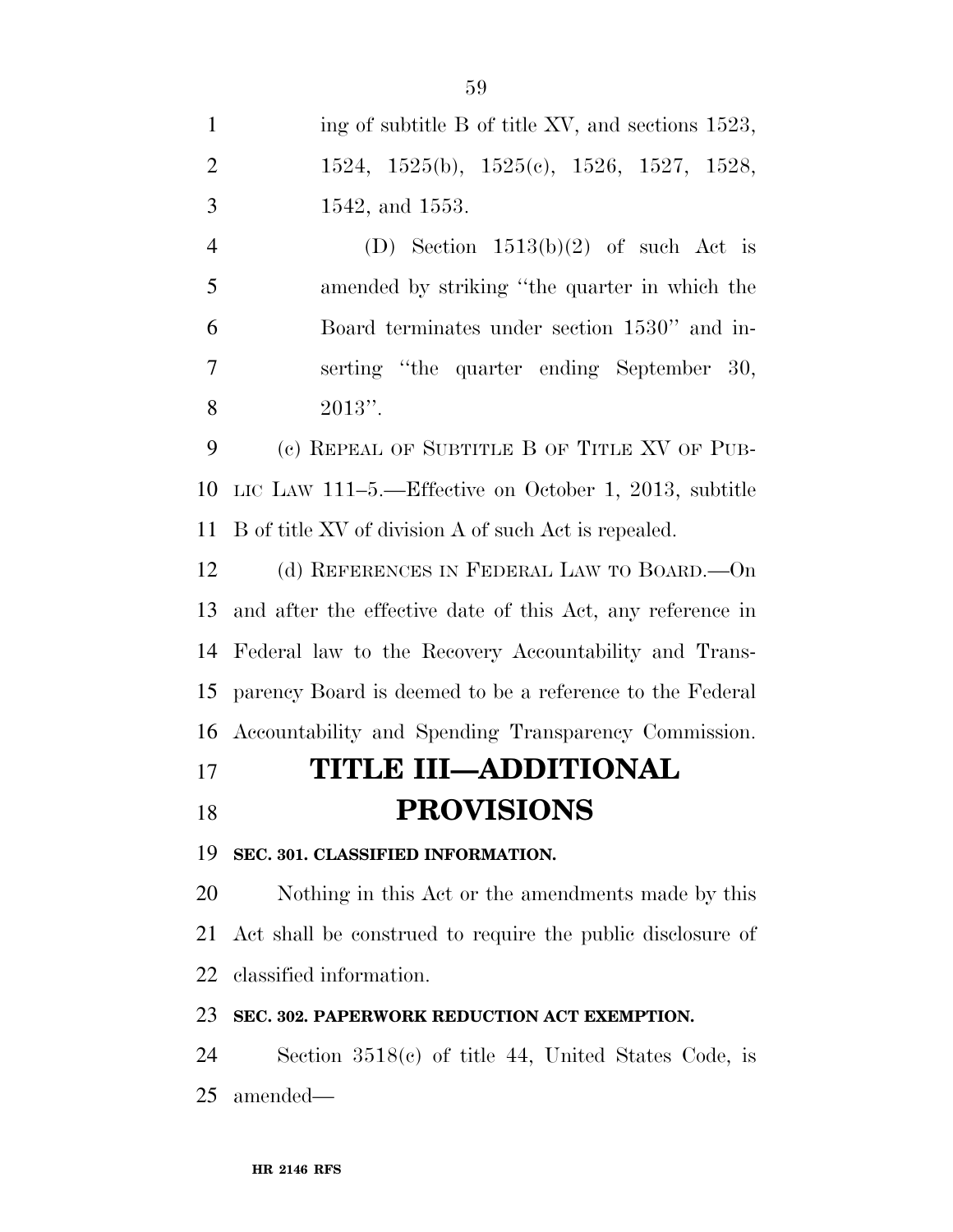(1) in paragraph (1), by striking ''paragraph 2 (2)'' and inserting "paragraph  $(3)$ "; (2) by redesignating paragraph (2) as para-4 graph  $(3)$ ; and (3) by inserting after paragraph (1) the fol- lowing new paragraph: ''(2) Notwithstanding paragraph (3), this subchapter shall not apply to the collection of information during the conduct of any evaluation, or other review conducted by the Federal Accountability and Spending Transparency Commission, or during the conduct of any audit, investiga- tion, inspection, evaluation, or any other review conducted by the Council of Inspectors General on Integrity and Effi- ciency or any office of inspector general, including any of- fice of special inspector general.''. **SEC. 303. MATCHING PROGRAM EXCEPTION FOR INSPEC- TORS GENERAL.**  Section 6(a) of the Inspector General Act of 1978 (5 U.S.C. App.) is amended—  $(1)$  in paragraph  $(8)$ , by striking "and"; (2) by redesignating paragraph (9) as para-22 graph  $(10)$ ; and (3) by inserting after paragraph (8) the fol-lowing new paragraph: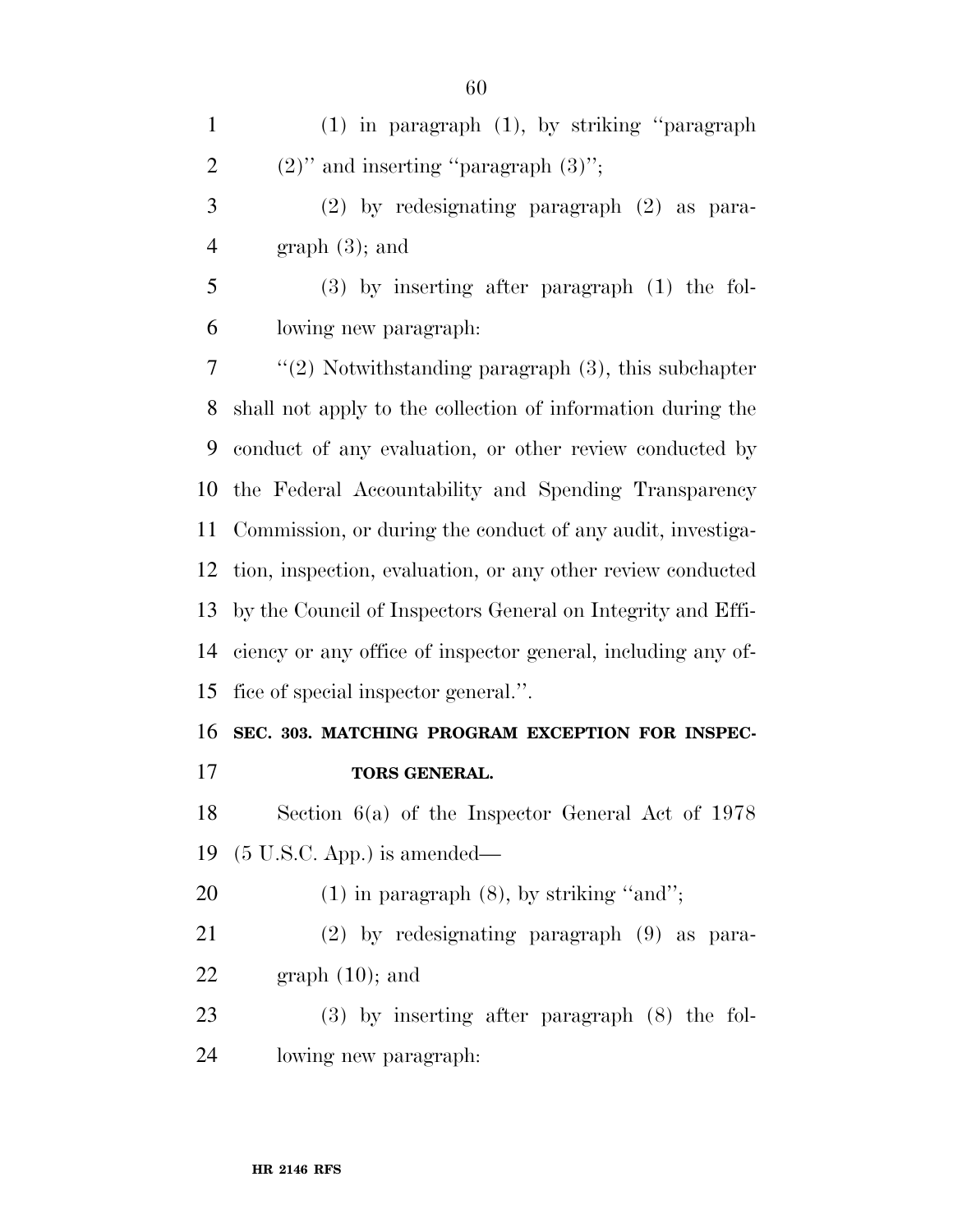| $\mathbf{1}$   | "(9) notwithstanding subsections (e)(12), (o),                |
|----------------|---------------------------------------------------------------|
| $\overline{2}$ | $(p)$ , $(q)$ , $(r)$ , and $(u)$ of section 552a of title 5, |
| 3              | United States Code, to compare, through a matching            |
| $\overline{4}$ | program (as defined in such section), any Federal             |
| 5              | records with other Federal or non-Federal records,            |
| 6              | while conducting an audit, investigation, or inspec-          |
| $\tau$         | tion authorized under this Act to identify weak-              |
| 8              | nesses that may lead to waste, fraud, or abuse and            |
| 9              | to detect improper payments and fraud; and".                  |
| 10             | SEC. 304. TRANSFER OF CONSOLIDATED FEDERAL FUNDS              |
| 11             | REPORT.                                                       |
| 12             | (a) TRANSFER OF FUNCTIONS.—The Commission                     |
| 13             | and the Secretary of Commerce shall transfer the func-        |
| 14             | tions of the Consolidated Federal Funds Report to the         |
|                |                                                               |

 website established under the Federal Funding Account- ability and Transparency Act of 2006, as amended by this Act.

 (b) INFORMATION.—Section 2(d) of the Federal Funding Accountability and Transparency Act of 2006, as amended by section 103 of this Act, is further amend-ed—

 (1) by striking the period at the end of para-23 graph (6) and inserting "; and"; and

 (2) by adding at the end the following new paragraph: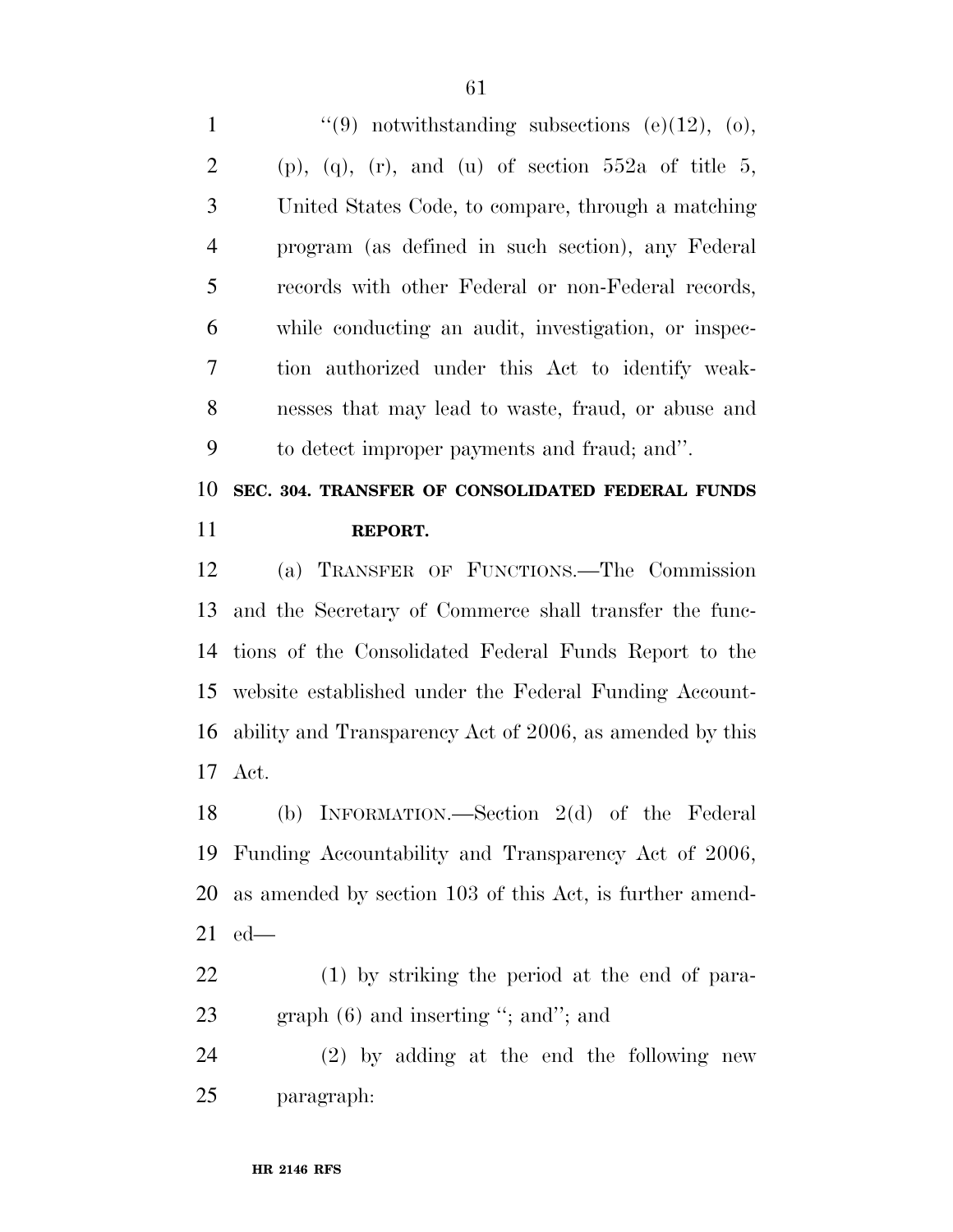1 ''(7) shall permit users to determine the fol-lowing information:

3 ''(A) For each fiscal year, the total amount of Federal funds that were obligated in each State, county or parish, congressional district, and municipality of the United States.

 ''(B) For each fiscal year, the total amount of Federal funds that were actually expended in each State, county or parish, congressional dis- trict, and municipality of the United States.''. (c) CONFORMING REPEALS OF SUPERSEDED PROVI- SIONS.—Chapter 62 of subtitle V of title 31, United States Code, is repealed. The item relating to that chapter in the table of chapters at the beginning of subtitle V of such title is repealed.

 **SEC. 305. TRANSFER OF AUTHORITY OVER CATALOG OF FEDERAL DOMESTIC ASSISTANCE TO COM-MISSION.** 

 (a) TRANSFER OF AUTHORITY FROM ADMINIS- TRATOR OF GENERAL SERVICES AND DIRECTOR OF OF- FICE OF MANAGEMENT AND BUDGET TO COMMISSION.— (1) DEFINITION.—Paragraph (6) of section 6101 of title 31, United States Code, is amended to

read as follows: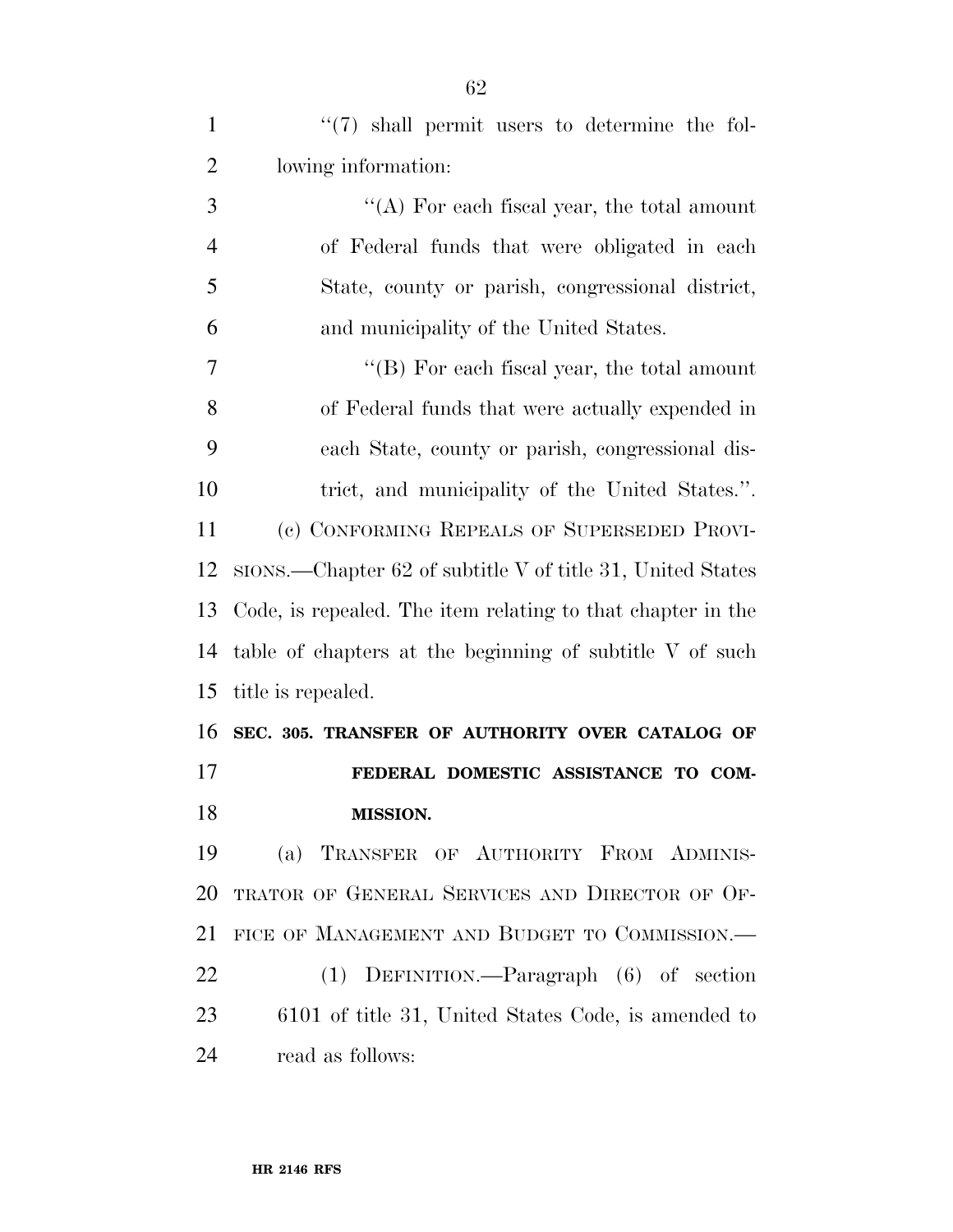| $\mathbf{1}$   | "(6) 'Commission' means the Federal Account-       |
|----------------|----------------------------------------------------|
| $\overline{2}$ | ability and Spending Transparency Commission es-   |
| 3              | tablished in subchapter III of chapter 36 of this  |
| $\overline{4}$ | title.".                                           |
| 5              | (2) AMENDMENTS RELATING TO PROGRAM IN-             |
| 6              | FORMATION REQUIREMENTS.—Section 6102 of such       |
| 7              | title is amended—                                  |
| 8              | $(A)$ in subsections $(a)$ and $(b)$ , by striking |
| 9              | "Administrator" and inserting "Commission"         |
| 10             | both places it appears;                            |
| 11             | $(B)$ in subsection $(e)$ —                        |
| 12             | (i) by striking "Administrator" and                |
| 13             | inserting "Commission";                            |
| 14             | (ii) in paragraph $(3)$ , by striking "and         |
| 15             | that the printed catalog" and all that fol-        |
| 16             | lows through "printing"; and                       |
| 17             | (iii) in paragraph $(4)$ —                         |
| 18             | (I) by striking "transmit annu-                    |
| 19             | ally" and inserting "make"; and                    |
| 20             | (II) by striking "to the Com-                      |
| 21             | mittee" and all that follows through               |
| 22             | the period and inserting the following:            |
| 23             | "available to the Committee on Over-               |
| 24             | sight and Government Reform of the                 |
| 25             | of Representatives and the<br>House                |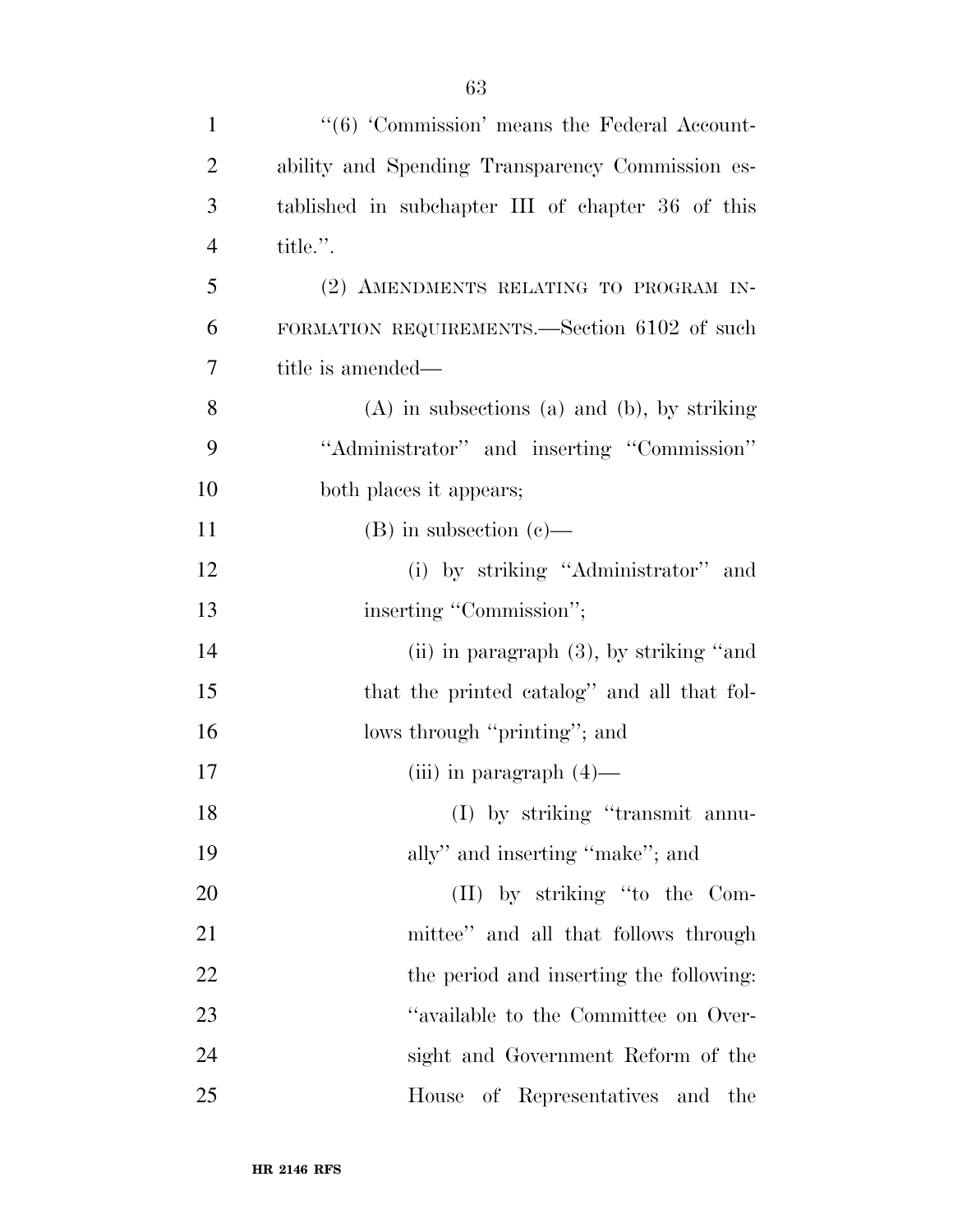| $\mathbf{1}$   | Committee on Homeland Security and                 |
|----------------|----------------------------------------------------|
| $\overline{2}$ | Governmental Affairs of the Senate.".              |
| 3              | (3) AMENDMENTS RELATING TO ASSISTANCE              |
| $\overline{4}$ | AWARDS INFORMATION SYSTEM.—Section 6102a of        |
| 5              | such title is amended—                             |
| 6              | $(A)$ by striking subsection $(b)$ ;               |
| 7              | (B) by redesignating subsection (c) as sub-        |
| 8              | section $(b)$ ;                                    |
| 9              | (C) by striking "Director" and inserting           |
| 10             | "Commission" each place it appears; and            |
| 11             | (D) in subsection (b), as so redesignated—         |
| 12             | (i) by striking "transmit promptly                 |
| 13             | after the end of each calendar quarter, free       |
| 14             | of charge," and insert "make available";           |
| 15             | and                                                |
| 16             | (ii) by striking "Oversight" and in-               |
| 17             | serting "Administration".                          |
| 18             | (4) AMENDMENTS RELATING TO ACCESS TO               |
| 19             | COMPUTER INFORMATION SYSTEM.—Section 6103 of       |
| <b>20</b>      | such title is amended—                             |
| 21             | $(A)$ in subsections $(a)$ and $(c)$ , by striking |
| <u>22</u>      | "Administrator" and inserting "Commission"         |
| 23             | each place it appears; and                         |
| 24             | (B) by striking the text of subsection (b)         |
| 25             | and inserting the following: "The Commission       |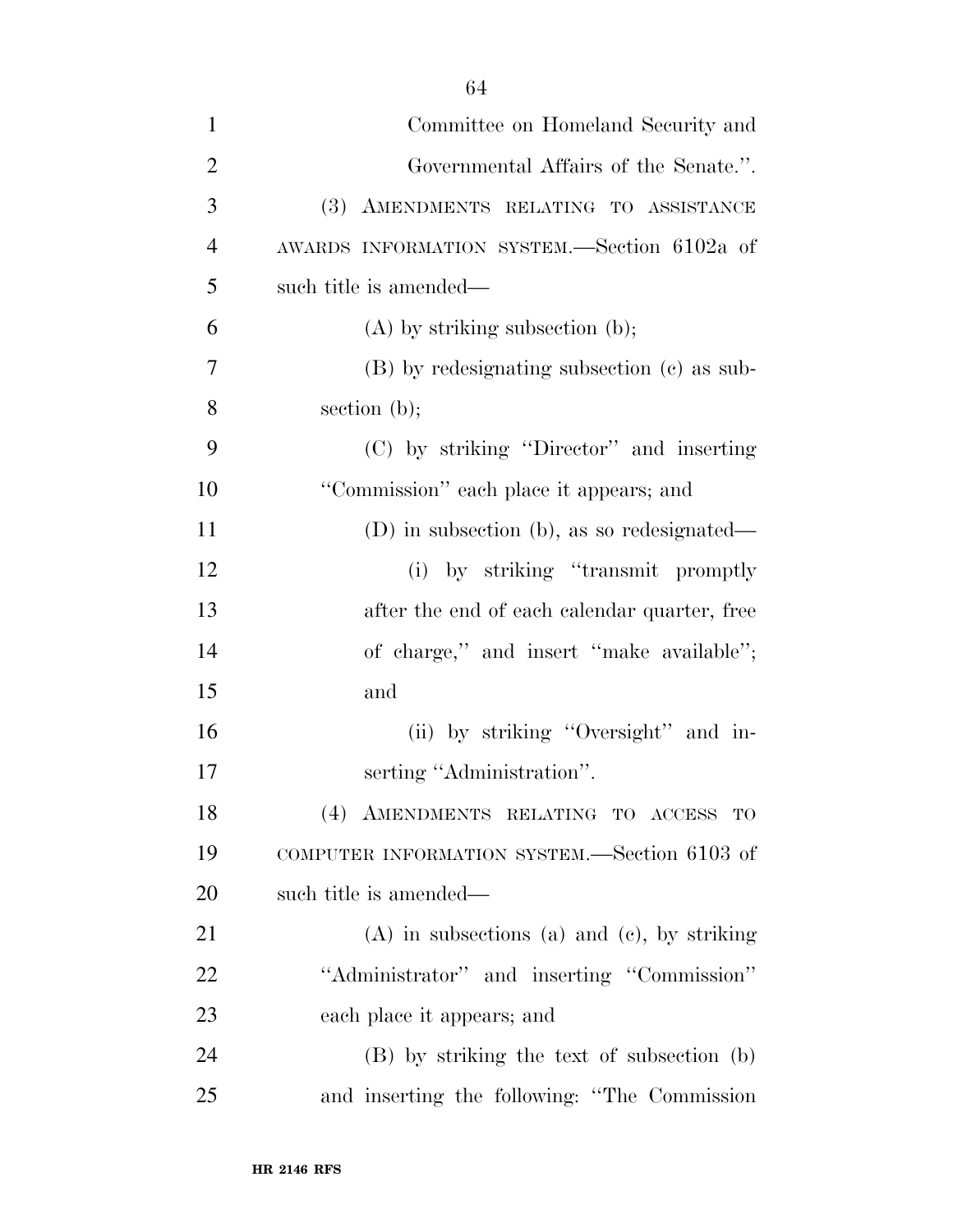shall publish online all of the information con- tained in the information system under sub- section (a) in accordance with the Federal Funding Accountability and Transparency Act 5 of 2006 (31 U.S.C. 6101 note).". (5) AMENDMENTS RELATING TO CATALOG OF FEDERAL DOMESTIC ASSISTANCE PROGRAMS.—Sec- tion 6104 of such title if amended by striking ''Ad- ministrator'' and inserting ''Commission'' each place it appears. (6) REPEAL OF AUTHORIZATION.—Section 6106 of such title is repealed. (b) DEADLINE FOR TRANSFER OF PROGRAM INFOR- MATION SYSTEM AND CATALOG OF FEDERAL DOMESTIC ASSISTANCE.—Within 180 days after the effective date of this Act, the Commission and the Administrator of Gen- eral Services shall transfer the management and control of the following from the Administrator to the Commis- sion, as required by chapter 61 of title 31, United States Code, as amended by subsection (a): (1) The computer information system required under section 6103 of such title, as so amended. (2) The catalog of Federal domestic assistance programs required under section 6104 of such title, as so amended.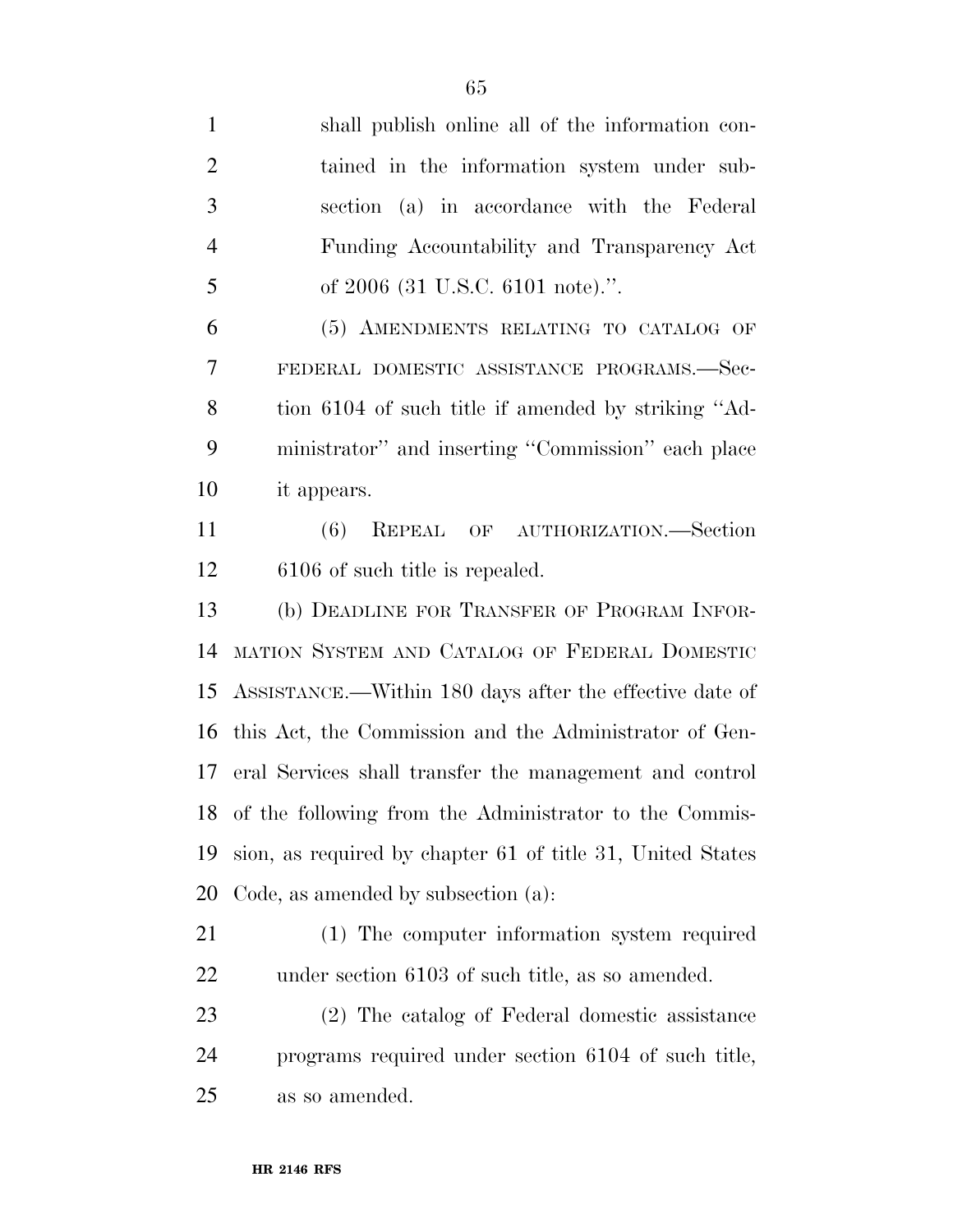| $\mathbf{1}$ | (c) DEADLINE FOR TRANSFER OF ASSISTANCE                       |
|--------------|---------------------------------------------------------------|
| 2            | AWARDS INFORMATION SYSTEM.—Within 180 days after              |
| 3            | the effective date of this Act, the Commission and the Di-    |
| 4            | rector of the Office of Management and Budget shall           |
| 5            | transfer the management and control of the assistance         |
| 6            | awards information system from the Director to the Com-       |
| 7            | mission, as required by section 6102a of title 31, United     |
| 8            | States Code, as amended by subsection (a).                    |
| 9            | SEC. 306. GOVERNMENT ACCOUNTABILITY OFFICE<br>IM-             |
| 10           | PROVEMENT.                                                    |
| 11           | (a) AUTHORITY TO OBTAIN INFORMATION.—                         |
| 12           | (1) AUTHORITY TO OBTAIN RECORDS.—Section                      |
| 13           | 716 of title 31, United States Code, is amended in            |
| 14           | subsection $(a)$ —                                            |
| 15           | (A) by striking "(a)" and inserting "(2)";                    |
| 16           | and                                                           |
| 17           | (B) by inserting after the section heading                    |
| 18           | the following:                                                |
| 19           | $``(a)(1)$ The Comptroller General is authorized to ob-       |
| 20           | tain such agency records as the Comptroller General re-       |
| 21           | quires to discharge his duties (including audit, evaluation,  |
| 22           | and investigative duties), including through the bringing     |
| 23           | of civil actions under this section. In reviewing a civil ac- |
|              |                                                               |
| 24           | tion under this section, the court shall recognize the con-   |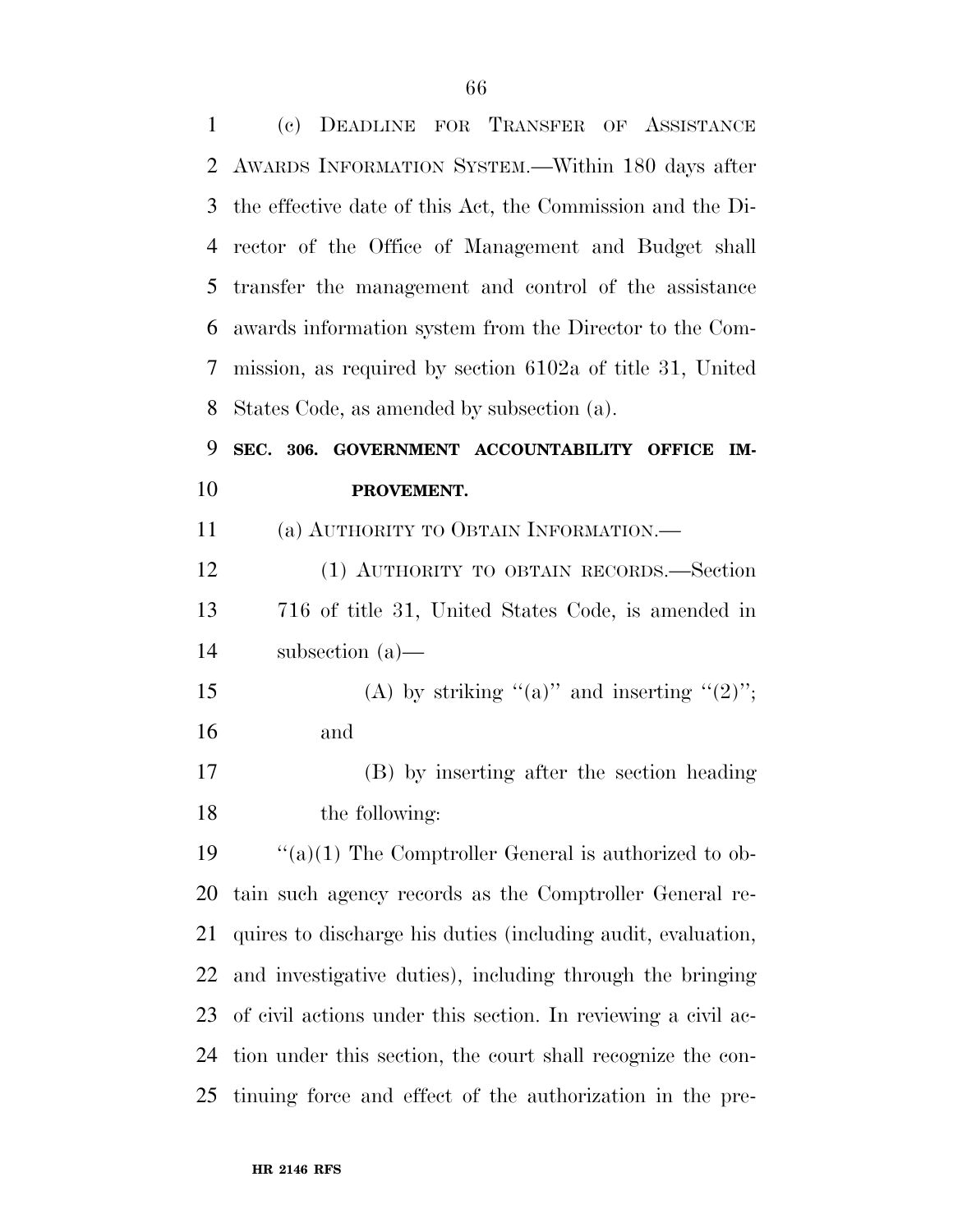ceding sentence until such time as the authorization is re-pealed pursuant to law.''.

 (2) COPIES.—Section 716(a) of title 31, United States Code, as amended by subsection (a), is fur- ther amended in the second sentence of paragraph (2) by striking ''inspect an agency record'' and in- serting ''inspect, and make and retain copies of, an agency record''.

 (b) ADMINISTERING OATHS.—Section 711 of title 31, United States Code, is amended by striking paragraph (4) and inserting the following:

12 ''(4) administer oaths to witnesses when audit- ing and settling accounts and, with the prior express approval of the Comptroller General, when inves- tigating fraud or attempts to defraud the United States, or irregularity or misconduct of an employee or agent of the United States.''.

18 (c) ACCESS TO CERTAIN INFORMATION.—

 (1) ACCESS TO CERTAIN INFORMATION.—Sub- chapter II of chapter 7 of title 31, United States Code, is amended by adding at the end the fol-lowing:

### **''§ 721. Access to certain information**

 ''(a) No provision of the Social Security Act, includ-ing section 453(l) of that Act (42 U.S.C. 653(l)), shall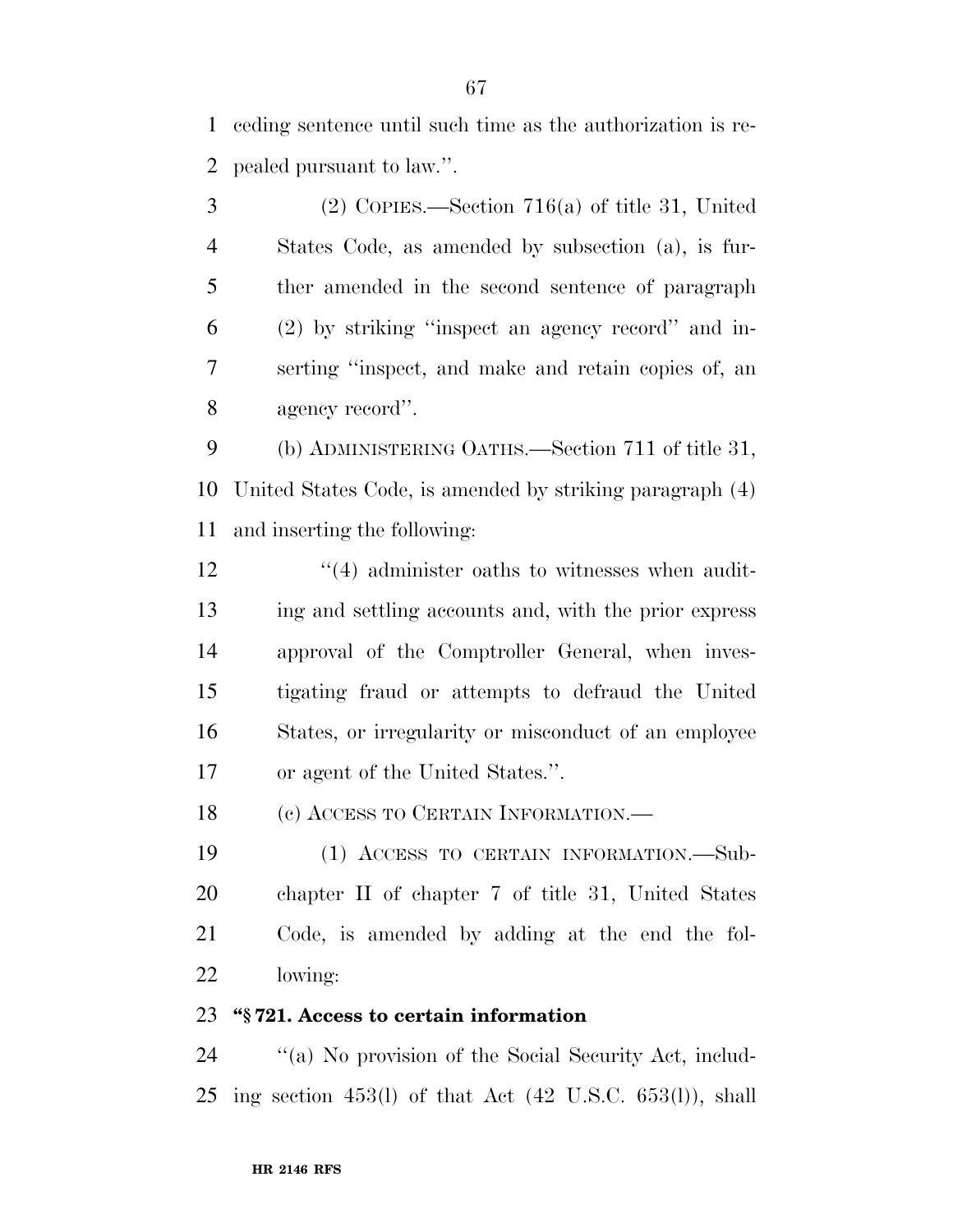be construed to limit, amend, or supersede the authority of the Comptroller General to obtain any information or to inspect or copy any record under section 716 of this title.

 ''(b) No provision of the Federal Food, Drug, and Cosmetic Act, including section 301(j) of that Act (21 U.S.C. 331(j)), shall be construed to limit, amend, or su- persede the authority of the Comptroller General to obtain any information or to inspect or copy any record under section 716 of this title.

 ''(c) No provision of the Hart-Scott-Rodino Antitrust Improvements Act of 1976 (Public Law 94–435) and the amendments made by that Act shall be construed to limit, amend, or supersede the authority of the Comptroller Gen- eral to obtain any information or to inspect or copy any record under section 716 of this title, including with re- spect to any information disclosed to the Assistant Attor- ney General of the Antitrust Division of the Department of Justice or the Federal Trade Commission for purposes of pre-merger review under section 7A of the Clayton Act (15 U.S.C. 18a).

22 "(d)(1) The Comptroller General shall prescribe such policies and procedures as are necessary to protect from public disclosure proprietary or trade secret information obtained consistent with this section.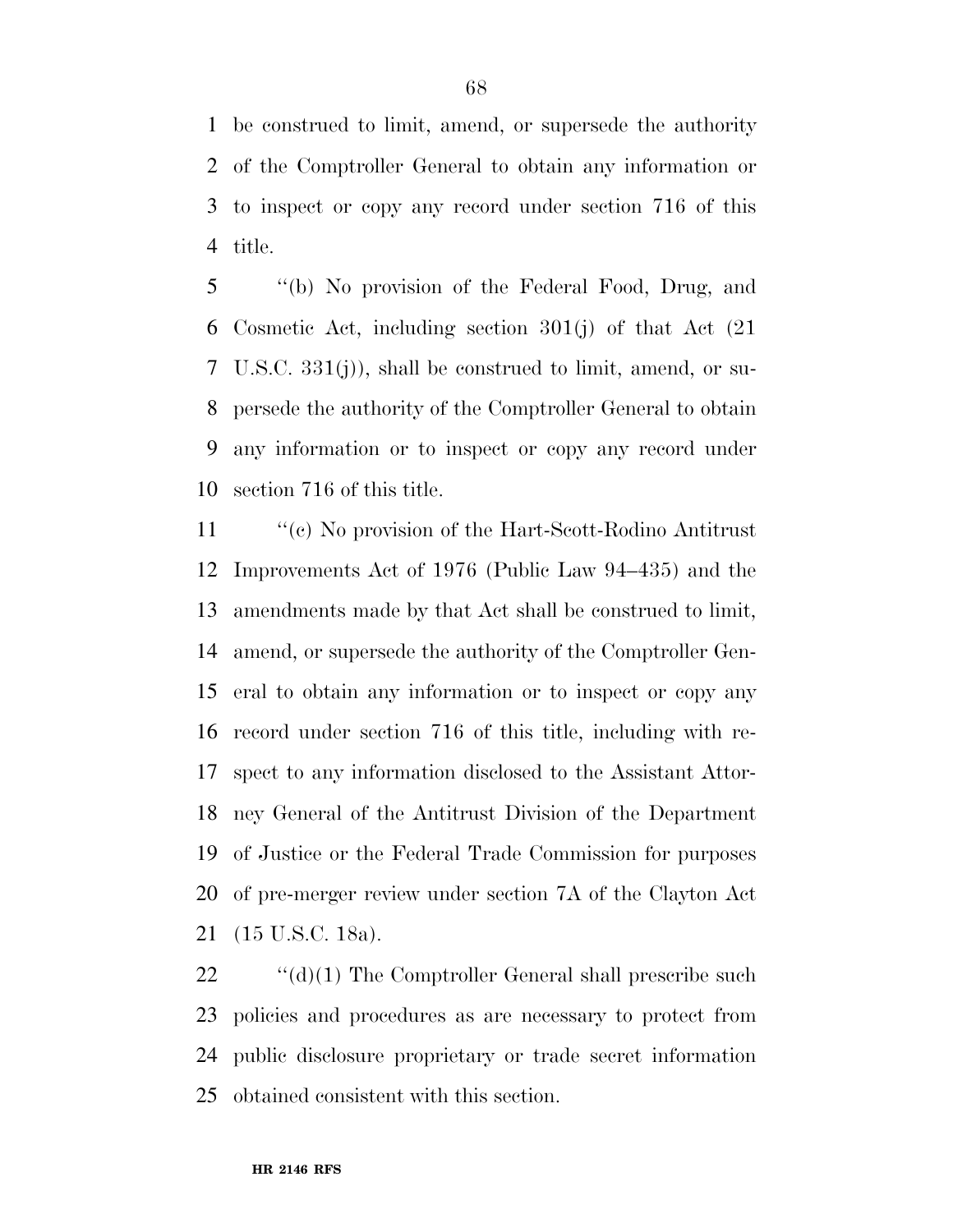| $\mathbf{1}$   | "(2) Nothing in this section shall be construed to        |
|----------------|-----------------------------------------------------------|
| $\overline{2}$ | "(A) alter or amend the prohibitions against              |
| 3              | the disclosure of trade secret or other sensitive infor-  |
| $\overline{4}$ | mation prohibited by section 1905 of title 18 and         |
| 5              | other applicable laws; or                                 |
| 6              | "(B) affect the applicability of section $716(e)$ of      |
| 7              | this title, including the protections against unauthor-   |
| 8              | ized disclosure contained in that section, to informa-    |
| 9              | tion obtained consistent with this section.               |
| 10             | "(e) Specific references to statutes in this section      |
| 11             | shall not be construed to affect access by the Government |
| 12             | Accountability Office to information under statutes that  |
| 13             | are not so referenced.".                                  |
| 14             | TECHNICAL AND CONFORMING AMEND-<br>(2)                    |
| 15             | MENT.—The table of sections for chapter 7 of title        |
| 16             | 31, United States Code, is amended by inserting           |
| 17             | after the item relating to section 720 the following:     |
|                | "721. Access to certain information.".                    |
| 18             | (d) AGENCY REPORTS.—Section $720(b)$ of title 31,         |
| 19             | United States Code, is amended—                           |
| 20             | $(1)$ in the matter preceding paragraph $(1)$ , by        |
| 21             | inserting "or planned" after "action taken"; and          |
| 22             | $(2)$ by striking paragraph $(1)$ and inserting the       |
| 23             | following:                                                |
| 24             | "(1) the Committee on Homeland Security and               |
| 25             | Governmental Affairs of the Senate, the Committee         |
|                | <b>HR 2146 RFS</b>                                        |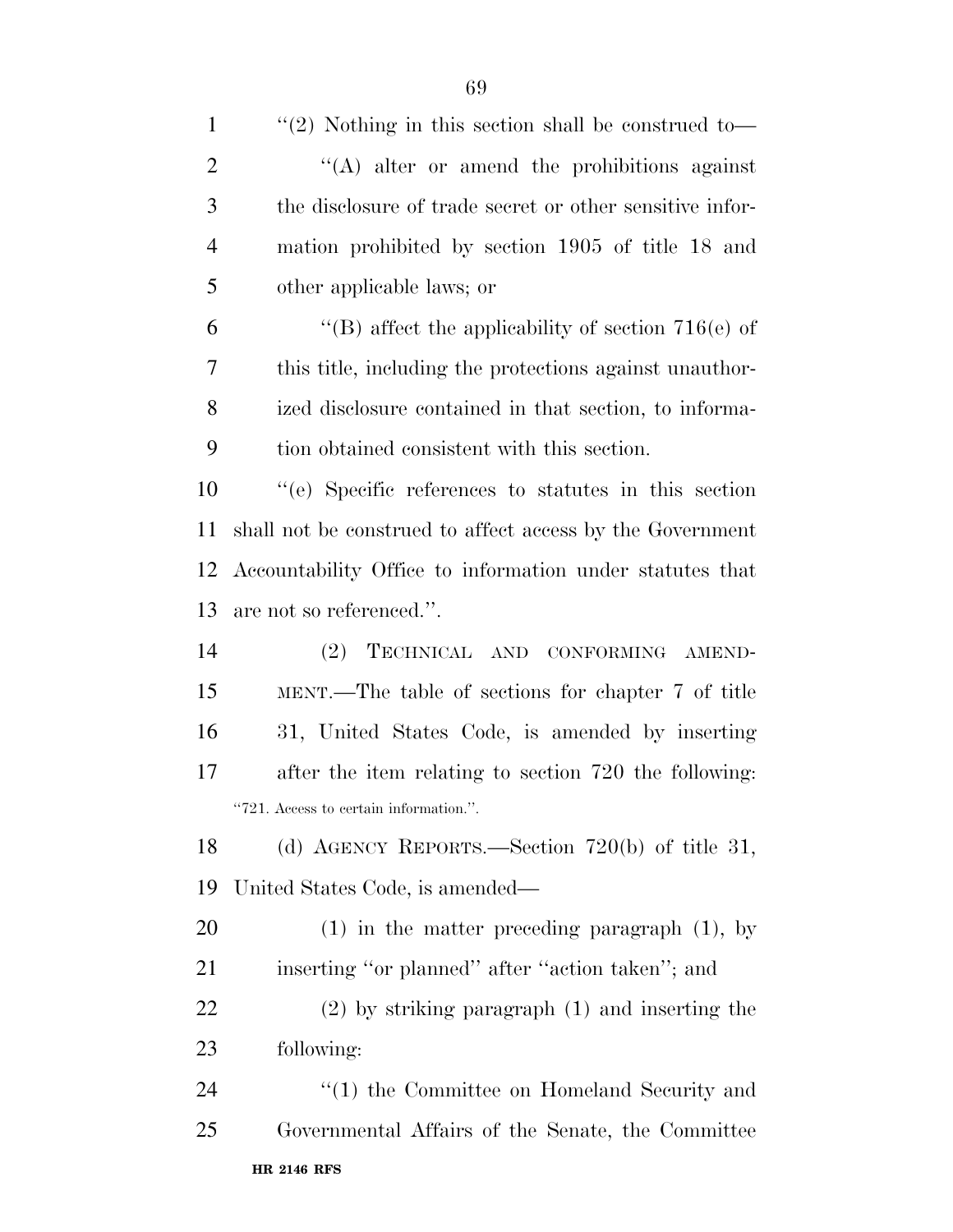| $\mathbf{1}$   | on Oversight and Government Reform of the House         |
|----------------|---------------------------------------------------------|
| $\overline{2}$ | of Representatives, the congressional committees        |
| 3              | with jurisdiction over the agency program or activity   |
| $\overline{4}$ | that is the subject of the recommendation, and the      |
| 5              | Government Accountability Office before the 61st        |
| 6              | day after the date of the report; and".                 |
| 7              | SEC. 307. AMENDMENTS TO THE INSPECTOR GENERAL ACT       |
| 8              | OF 1978 AND THE INSPECTOR GENERAL RE-                   |
| 9              | FORM ACT OF 2008.                                       |
| 10             | (a) INCORPORATION OF PROVISIONS FROM THE IN-            |
| 11             | SPECTOR GENERAL REFORM ACT OF 2008 INTO THE IN-         |
| 12             | SPECTOR GENERAL ACT OF 1978.—                           |
| 13             | (1) CLASSIFICATION AND PAY.—                            |
| 14             | (A) AMENDMENT.—Section 8G of the In-                    |
| 15             | spector General Act of 1978 (5 U.S.C. App.) is          |
| 16             | amended by adding at the end the following              |
| 17             | new subsection:                                         |
| 18             | "(i) CLASSIFICATION AND PAY.                            |
| 19             | "(1) IN GENERAL.—Notwithstanding any other              |
| 20             | provision of law, the Inspector General of each des-    |
| 21             | ignated Federal entity shall, for pay and all other     |
| 22             | purposes, be classified at a grade, level, or rank des- |
| 23             | ignation, as the case may be, at or above those of      |
| 24             | a majority of the senior level executives of that des-  |
| 25             | ignated Federal entity (such as a General Counsel,      |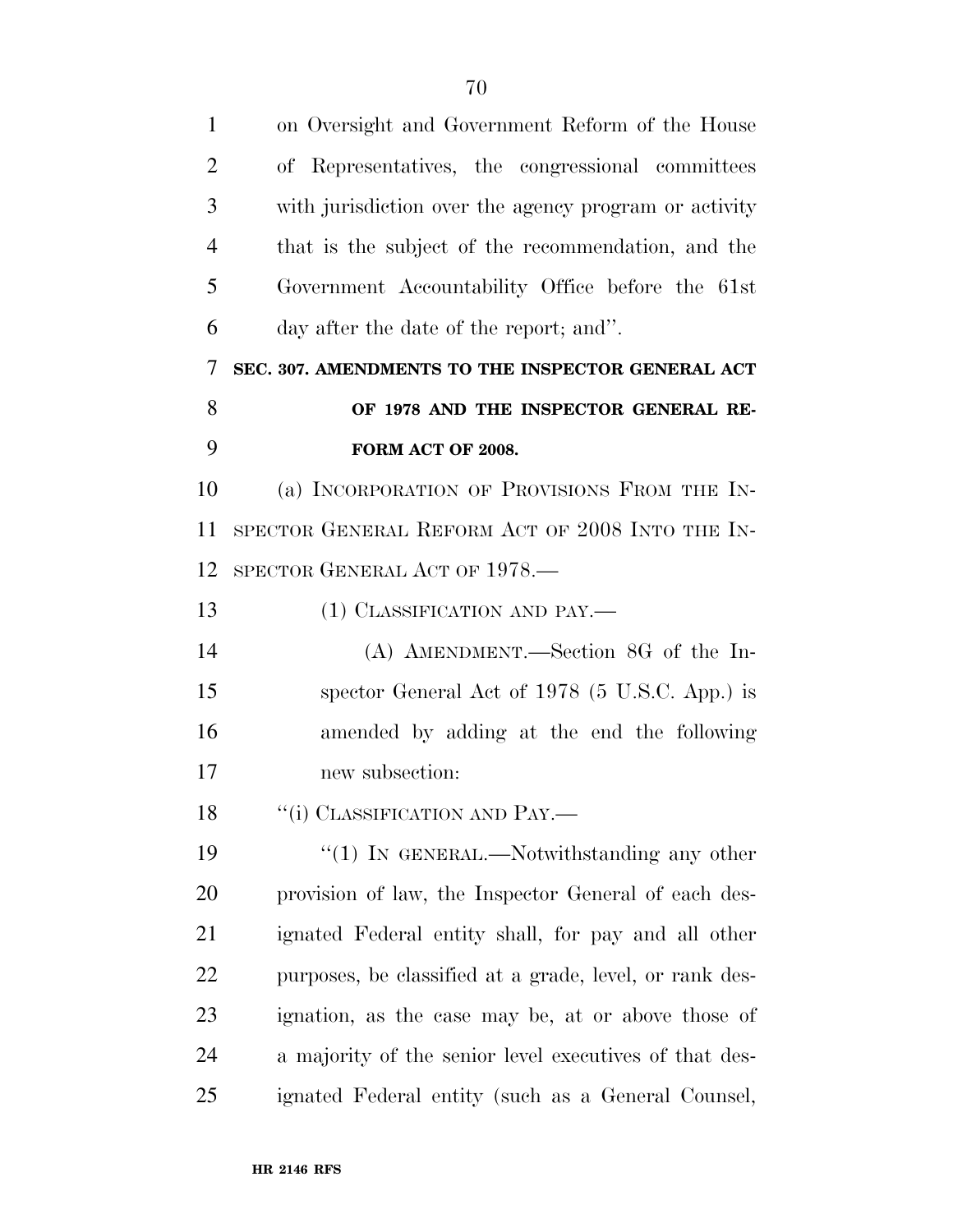| $\mathbf{1}$   | Chief Information Officer, Chief Financial Officer,    |
|----------------|--------------------------------------------------------|
| $\overline{2}$ | Chief Human Capital Officer, or Chief Acquisition      |
| 3              | Officer). The pay of an Inspector General of a des-    |
| $\overline{4}$ | ignated Federal entity shall be not less than the av-  |
| 5              | erage total compensation (including bonuses) of the    |
| 6              | senior level executives of that designated Federal en- |
| 7              | tity calculated on an annual basis.                    |
| 8              | $``(2)$ LIMITATION ON ADJUSTMENT.—                     |
| 9              | "(A) IN GENERAL.—In the case of an In-                 |
| 10             | spector General of a designated Federal entity         |
| 11             | whose pay is adjusted under paragraph $(1)$ , the      |
| 12             | total increase in pay in any fiscal year resulting     |
| 13             | from that adjustment may not exceed 25 per-            |
| 14             | cent of the average total compensation (includ-        |
| 15             | ing bonuses) of the Inspector General of that          |
| 16             | entity for the preceding 3 fiscal years.               |
| 17             | "(B) SUNSET OF LIMITATION.—The limi-                   |
| 18             | tation under subparagraph (A) shall not apply          |
| 19             | to any adjustment made in fiscal year 2013 or          |
| 20             | each fiscal year thereafter.".                         |
| 21             | (B) CONFORMING REPEAL.—Section 4(b)                    |
| 22             | of the Inspector General Reform Act of 2008            |
| 23             | (Public Law 110–409; 122 Stat. 4304; 5                 |
| 24             | U.S.C. App. 3 note) is repealed.                       |
| 25             | $(2)$ PAY RETENTION.—                                  |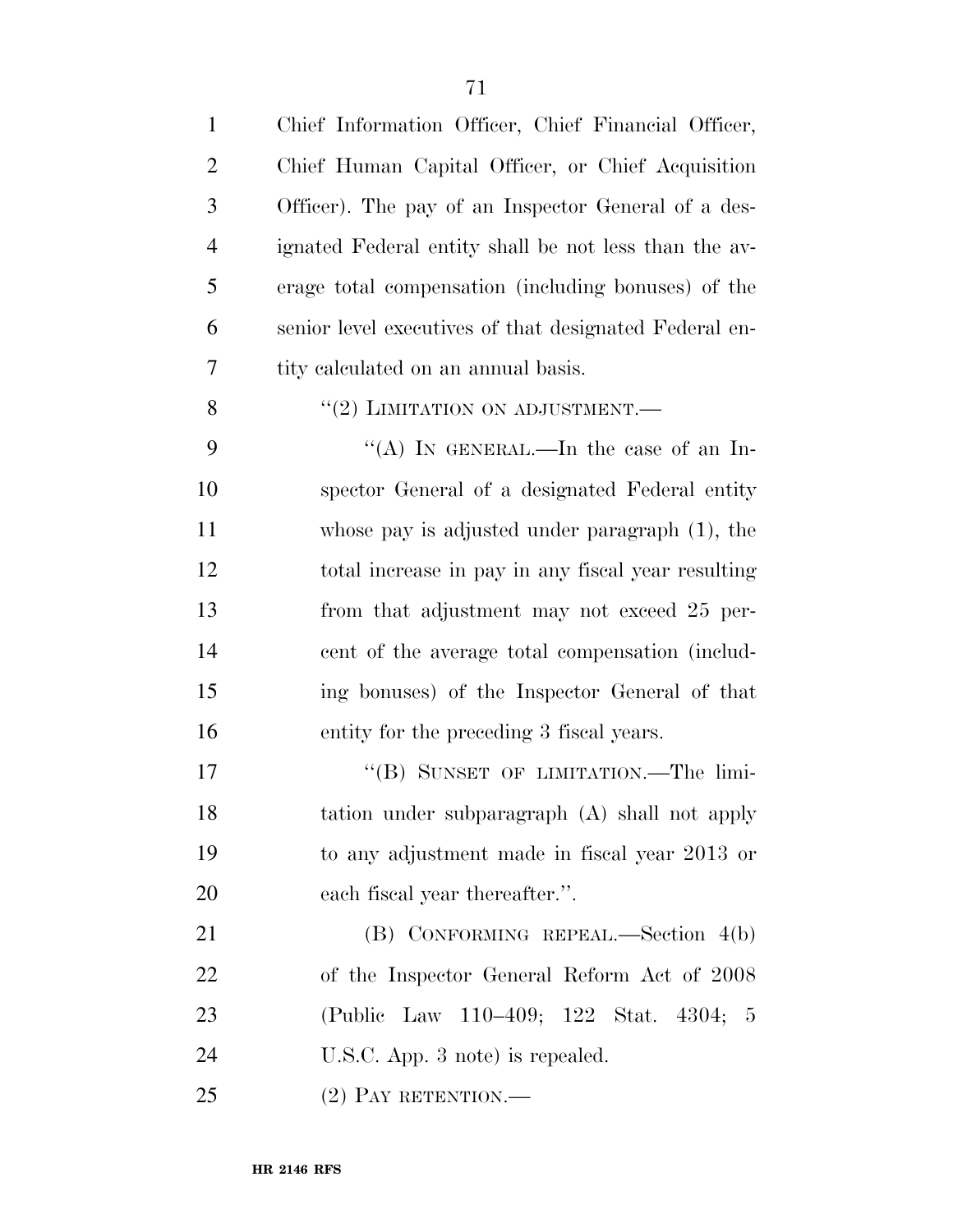(A) AMENDMENT.—The Inspector General Act of 1978 (5 U.S.C. App.) is amended by adding after section 8L the following new sec-tion:

#### **''SEC. 8M. PAY RETENTION.**

 ''(a) IN GENERAL.—The provisions of section 3392 of title 5, United States Code, other than the terms 'per- formance awards' and 'awarding of ranks' in subsection 9 (c)(1) of such section, shall apply to career appointees of the Senior Executive Service who are appointed to the po-sition of Inspector General.

12 "(b) NONREDUCTION IN PAY.—Notwithstanding any other provision of law, career Federal employees serving on an appointment made pursuant to statutory authority found other than in section 3392 of title 5, United States Code, shall not suffer a reduction in pay, not including any bonus or performance award, as a result of being ap-pointed to the position of Inspector General.''.

 (B) CONFORMING REPEAL.—Section 4(c) of the Inspector General Reform Act of 2008 (Public Law 110–409; 122 Stat. 4304; 5 22 U.S.C. App. 3 note) is repealed.

 (3) ALLEGATIONS OF WRONGDOING AGAINST SPECIAL COUNSEL OR DEPUTY SPECIAL COUNSEL.—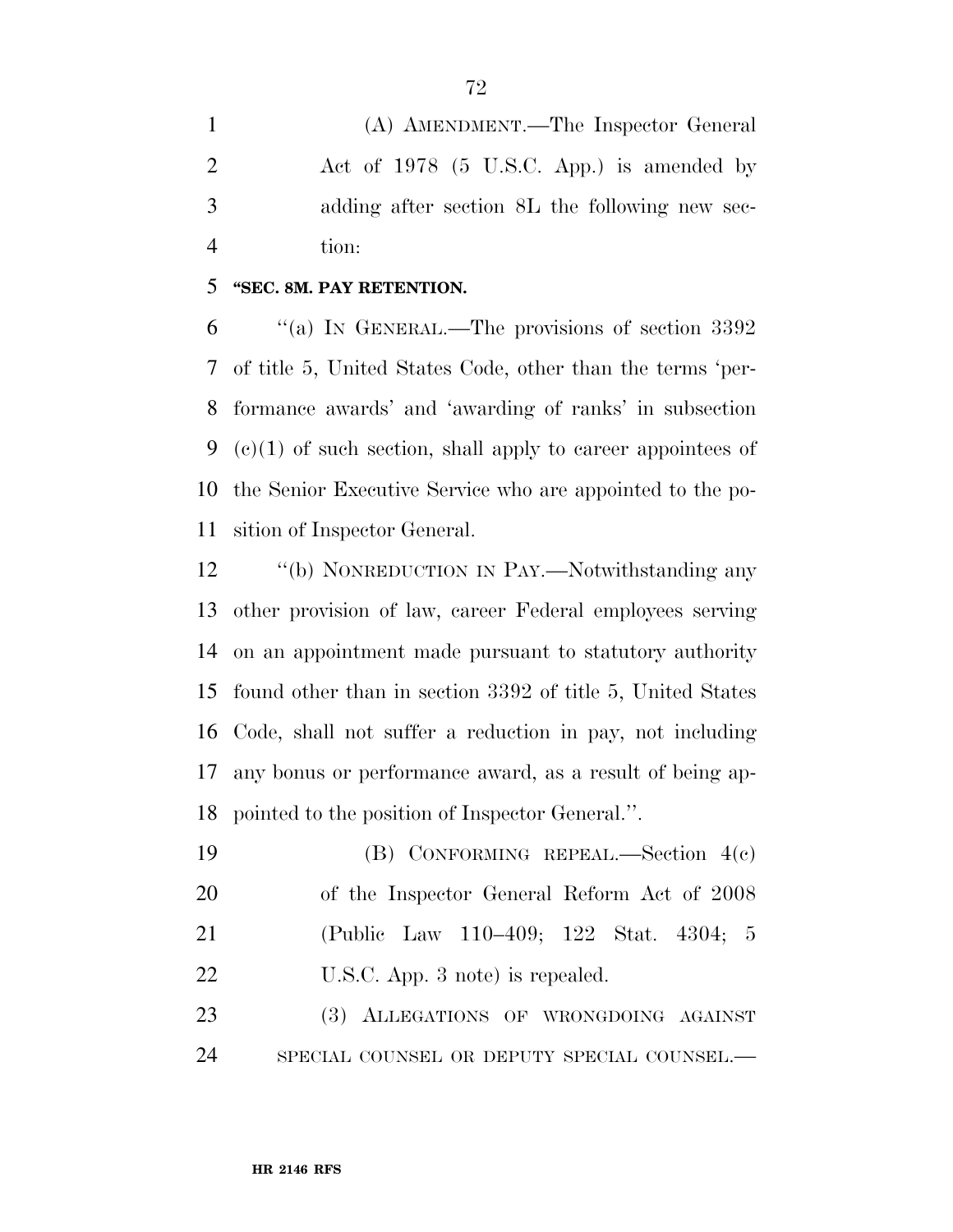| $\mathbf{1}$   | $(A)$ AMENDMENT.—Section 11(d) of the         |
|----------------|-----------------------------------------------|
| $\overline{2}$ | Inspector General Act of 1978 (5 U.S.C. App.) |
| 3              | is amended by adding at the end the following |
| $\overline{4}$ | new paragraph:                                |
| 5              | "(12) ALLEGATIONS OF WRONGDOING AGAINST       |
| 6              | SPECIAL COUNSEL OR DEPUTY SPECIAL COUNSEL.-   |
| $\overline{7}$ | "(A) SPECIAL COUNSEL DEFINED.—In this         |
| 8              | paragraph, the term 'Special Counsel' means   |
| 9              | the Special Counsel appointed under section   |
| 10             | 1211(b) of title 5, United States Code.       |
| 11             | "(B) AUTHORITY OF INTEGRITY<br>COM-           |
| 12             | MITTEE.-                                      |
| 13             | "(i) IN GENERAL.—An allegation of             |
| 14             | wrongdoing against the Special Counsel or     |
| 15             | the Deputy Special Counsel may be re-         |
| 16             | ceived, reviewed, and referred for investiga- |
| 17             | tion by the Integrity Committee to the        |
| 18             | same extent and in the same manner as in      |
| 19             | the case of an allegation against an Inspec-  |
| 20             | tor General (or a member of the staff of      |
| 21             | an Office of Inspector General), subject to   |
| 22             | the requirement that the Special Counsel      |
| 23             | recuse himself or herself from the consider-  |
| 24             | ation of any allegation brought under this    |
| 25             | paragraph.                                    |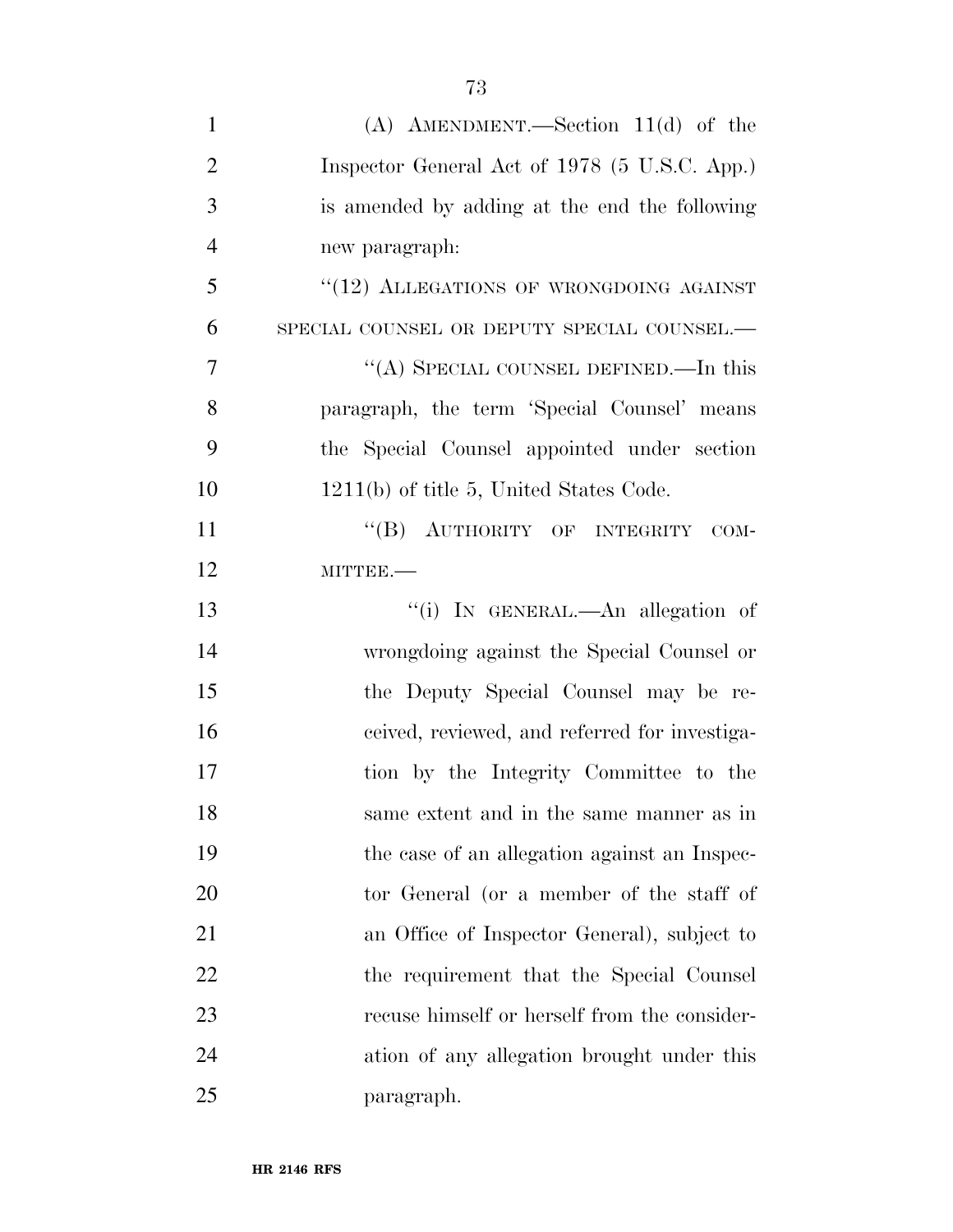| $\mathbf{1}$   | "(ii) COORDINATION WITH EXISTING               |
|----------------|------------------------------------------------|
| $\overline{2}$ | PROVISIONS OF LAW.—This paragraph              |
| 3              | does not eliminate access to the Merit Sys-    |
| $\overline{4}$ | tems Protection Board for review under         |
| 5              | section 7701 of title 5, United States         |
| 6              | Code. To the extent that an allegation         |
| $\overline{7}$ | brought under this subsection involves sec-    |
| 8              | tion $2302(b)(8)$ of that title, a failure to  |
| 9              | obtain corrective action within 120 days       |
| 10             | after the date on which that allegation is     |
| 11             | received by the Integrity Committee shall,     |
| 12             | for purposes of section 1221 of such title,    |
| 13             | considered to satisfy section<br>be            |
| 14             | $1214(a)(3)(B)$ of that title.                 |
| 15             | "(C) REGULATIONS.—The Integrity Com-           |
| 16             | mittee may prescribe any rules or regulations  |
| 17             | necessary to carry out this paragraph, subject |
| 18             | to such consultation or other requirements as  |
| 19             | might otherwise apply.".                       |
| 20             | (B) CONFORMING AMENDMENT.-Section              |
| 21             | $7(b)$ of the Inspector General Reform Act of  |
| 22             | 2008 (Public Law 110–409; 122 Stat. 4312; 5    |
| 23             | U.S.C. 1211 note) is repealed.                 |
| 24             | (b) AGENCY APPLICABILITY.—                     |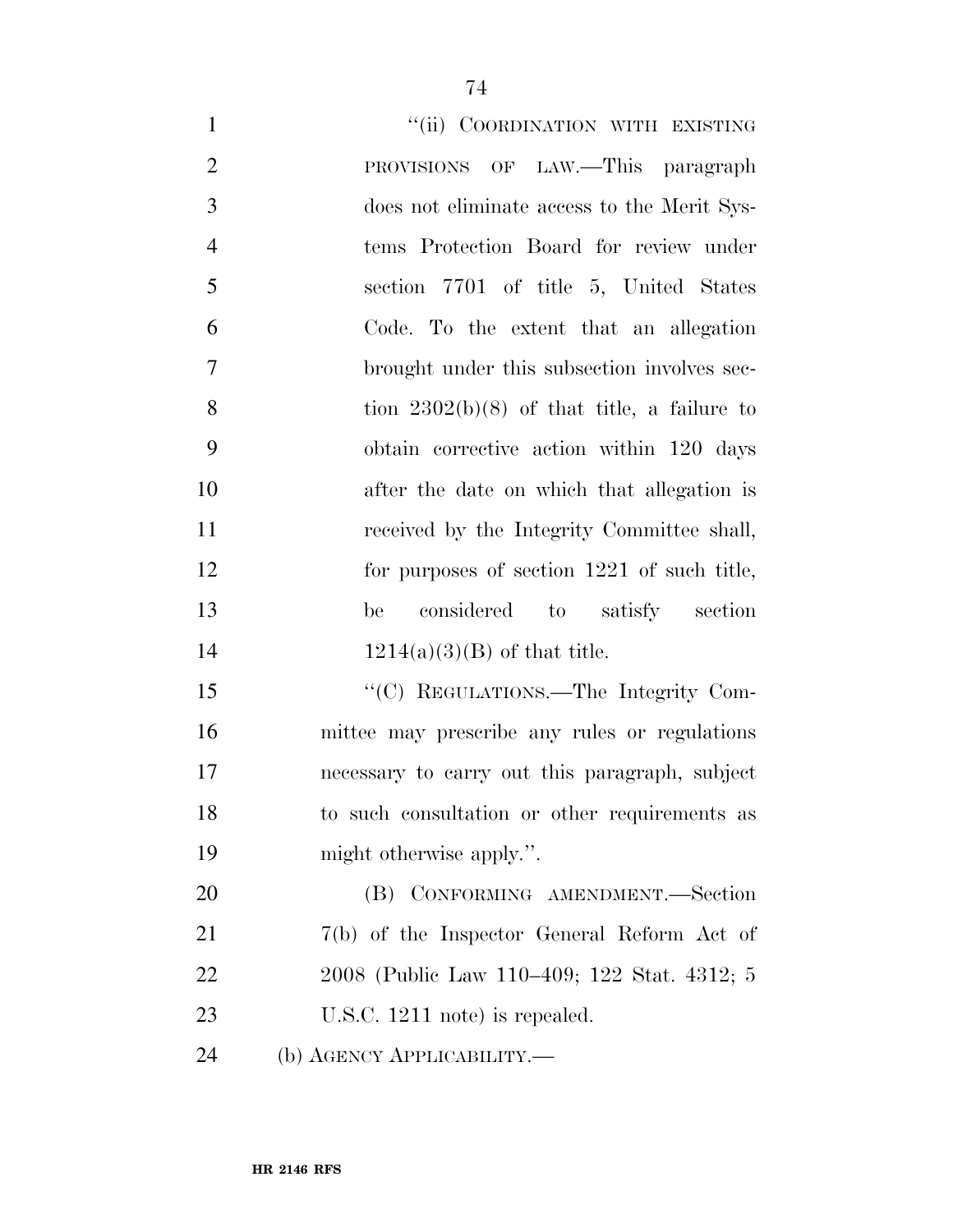| $\mathbf{1}$   | (1) AMENDMENTS.—The Inspector General Act         |
|----------------|---------------------------------------------------|
| $\overline{2}$ | of 1978 (5 U.S.C. App.), as amended by subsection |
| 3              | $(a)$ , is further amended—                       |
| $\overline{4}$ | $(A)$ in section $8L$ —                           |
| 5              | (i) in subsection $(a)(1)$ —                      |
| 6              | $(I)$ by striking the first "agency"              |
| 7              | and inserting "Federal agency and                 |
| 8              | designated Federal entity"; and                   |
| 9              | (II) by striking the second and                   |
| 10             | third "agency" and inserting "Federal"            |
| 11             | agency or designated Federal entity";             |
| 12             | and                                               |
| 13             | $(ii)$ in subsection $(b)$ —                      |
| 14             | $(I)$ in paragraph $(1)$ , by striking            |
| 15             | "agency" and inserting "Federal"                  |
| 16             | agency and designated Federal enti-               |
| 17             | $ty$ "; and                                       |
| 18             | (II) in paragraph $(2)$ —                         |
| 19             | $(aa)$ in subparagraph $(A)$ ,                    |
| 20             | by striking "agency" and insert-                  |
| 21             | ing "Federal agency and des-                      |
| 22             | ignated Federal entity"; and                      |
| 23             | (bb) in subparagraph (B),                         |
|                |                                                   |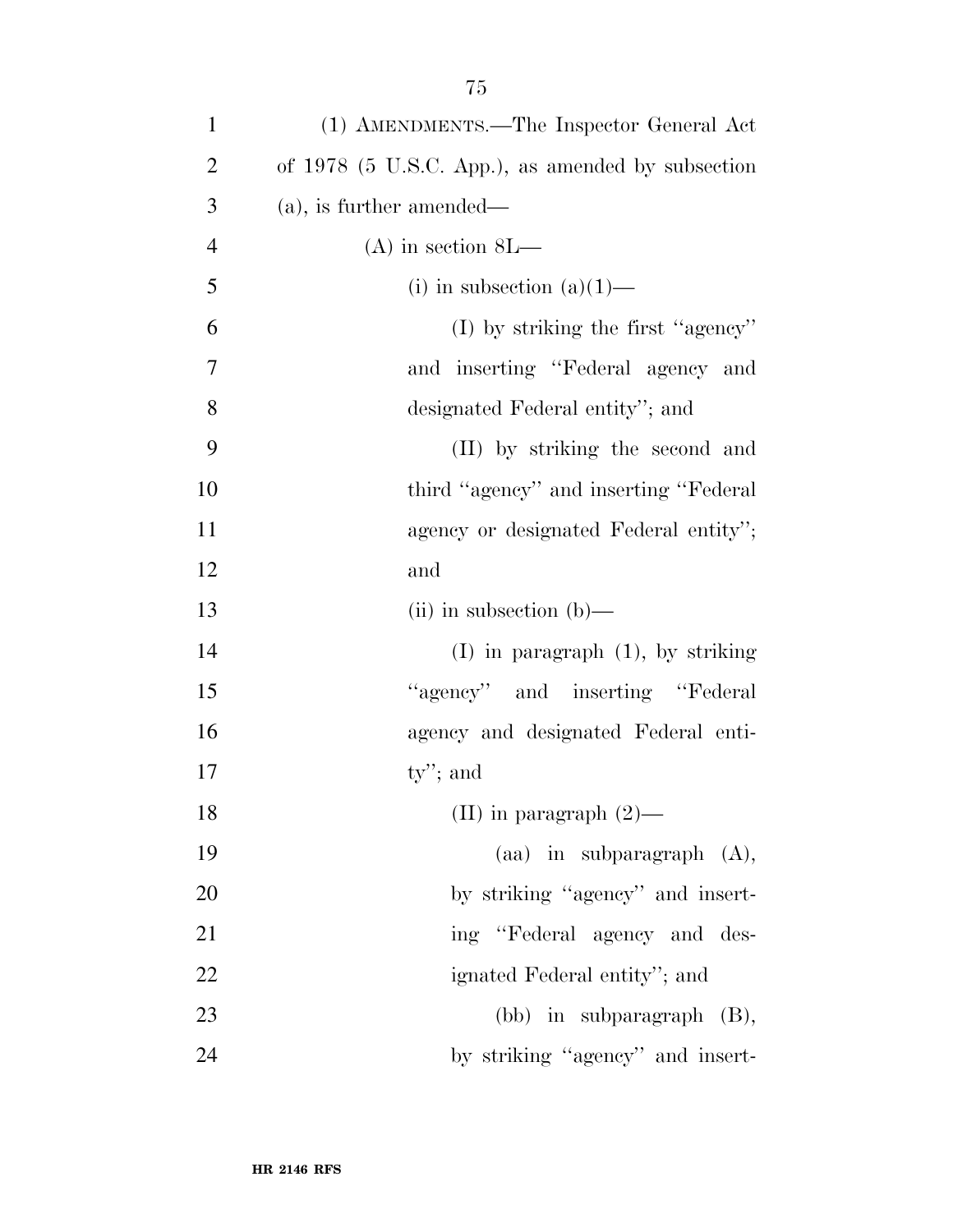| $\mathbf{1}$   | ing "Federal agency and des-                           |
|----------------|--------------------------------------------------------|
| $\overline{2}$ | ignated Federal entity"; and                           |
| 3              | (B) in section $11(c)(3)(A)(ii)$ , by striking         |
| $\overline{4}$ | "department, agency, or entity of the executive        |
| 5              | branch" and inserting "Federal agency or des-          |
| 6              | ignated Federal entity".                               |
| 7              | (2) IMPLEMENTATION.—Not later than<br><b>180</b>       |
| 8              | days after the date of enactment of this Act, the      |
| 9              | head and the Inspector General of each Federal         |
| 10             | agency and each designated Federal entity (as such     |
| 11             | terms are defined in sections 12 and 8G of the In-     |
| 12             | spector General Act of 1978 (5 U.S.C. App.), re-       |
| 13             | spectively) shall implement the amendments made by     |
| 14             | this subsection.                                       |
| 15             | REQUIREMENTS FOR INSPECTORS GENERAL<br>(e)             |
| 16             | WEBSITES.—Section $SL(b)(1)$ of the Inspector General  |
| 17             | Act of $1978$ (5 U.S.C. App.) is amended—              |
| 18             | $(1)$ by striking "report or audit (or portion of      |
| 19             | any report or audit)" and inserting "audit report,     |
| 20             | inspection report, or evaluation report (or portion of |
| 21             | any such report)"; and                                 |
| 22             | $(2)$ by striking "report or audit (or portion of      |
| 23             | that report or audit)" and inserting "report (or por-  |
| 24             | tion of that report)" each place it appears.           |
|                |                                                        |

(d) CORRECTIONS.—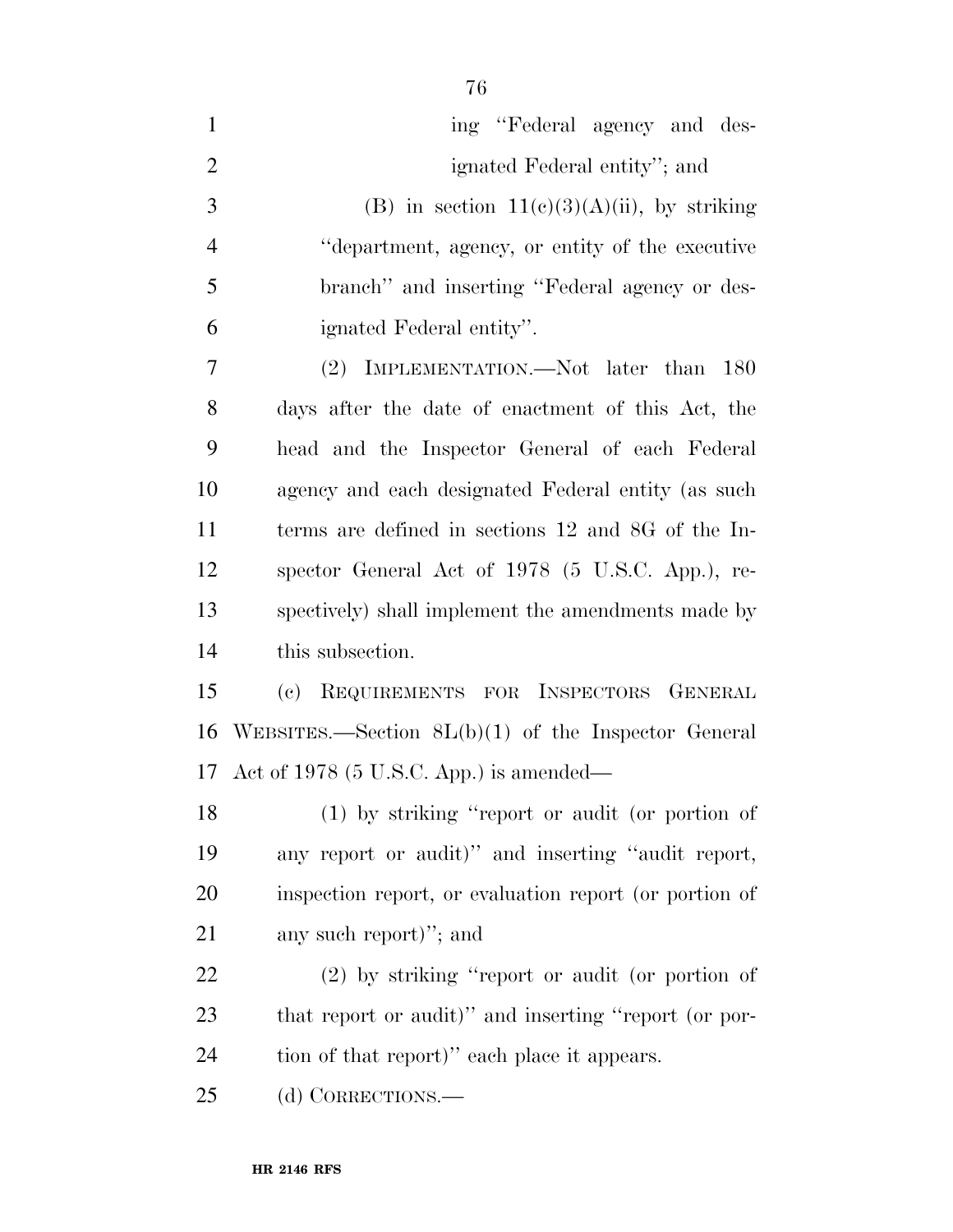| $\mathbf{1}$   | (1)<br>EXECUTIVE ORDER NUMBER.-Section                |
|----------------|-------------------------------------------------------|
| $\overline{2}$ | $7(c)(2)$ of the Inspector General Reform Act of 2008 |
| 3              | (Public Law 110–409; 122 Stat. 4313; 31 U.S.C.        |
| $\overline{4}$ | 501 note) is amended by striking "12933" and in-      |
| 5              | serting "12993".                                      |
| 6              | (2) PUNCTUATION AND CROSS-REFERENCES.-                |
| 7              | The Inspector General Act of 1978 (5 U.S.C. App.)     |
| 8              | is amended—                                           |
| 9              | (A) in section $6(a)(4)$ , by striking "infor-        |
| 10             | mation, as well as any tangible thing)" and in-       |
| 11             | serting "information), as well as any tangible        |
| 12             | thing"; and                                           |
| 13             | (B) in section $8G(g)(3)$ , by striking "8C"          |
| 14             | and inserting "8D".                                   |
| 15             | (3) SPELLING.—The Inspector General Act of            |
| 16             | $1978$ (5 U.S.C. App.) is amended—                    |
| 17             | (A) in section $3(a)$ , by striking "subpena"         |
| 18             | and inserting "subpoena";                             |
| 19             | (B) in section $6(a)(4)$ , by striking "sub-          |
| 20             | pena" and "subpenas" and inserting "sub-              |
| 21             | poena" and "subpoenas", respectively;                 |
| 22             | (C) in section $8D(a)$ —                              |
| 23             | (i) in paragraph $(1)$ , by striking "sub-            |
| 24             | penas" and inserting "subpoenas"; and                 |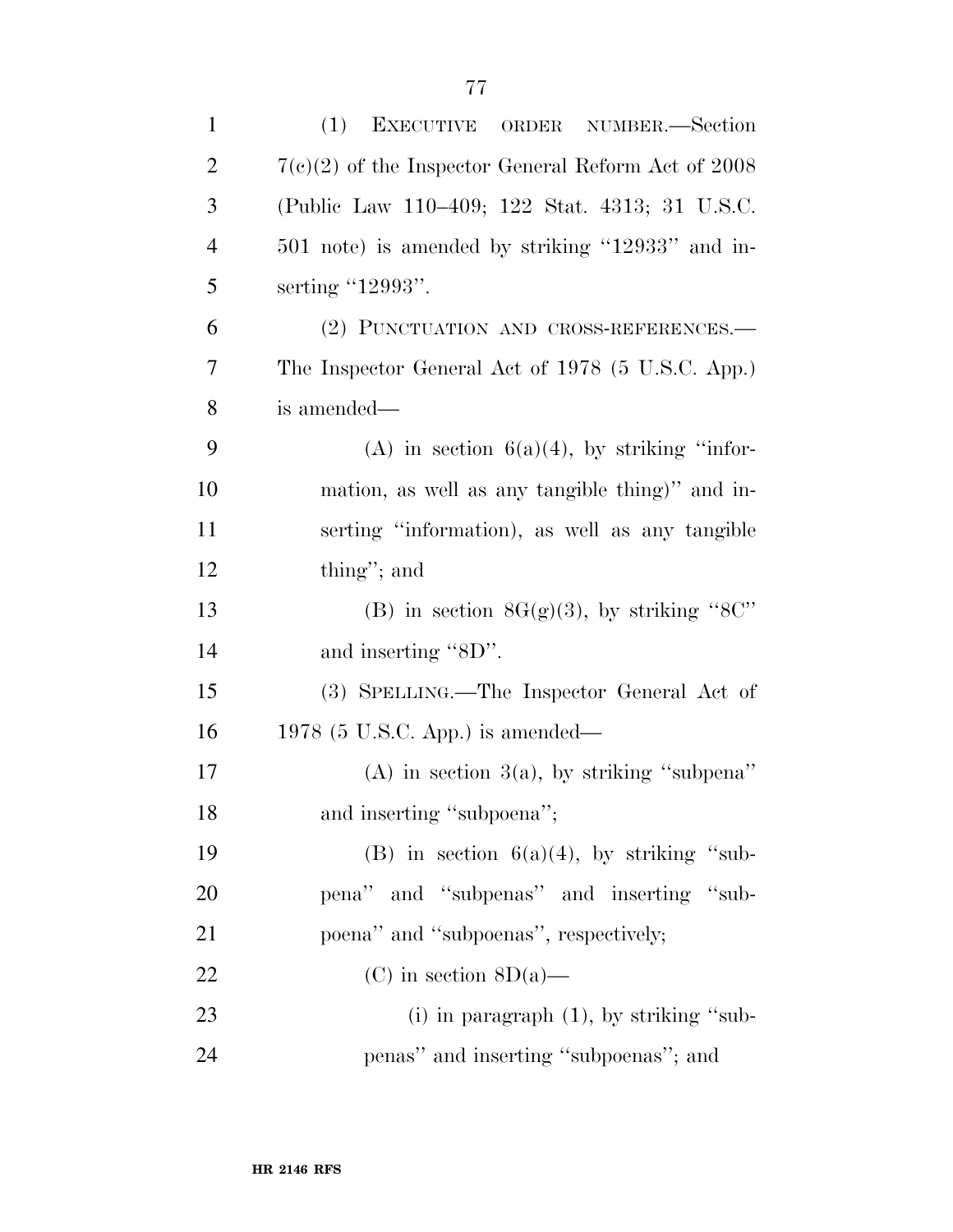| $\mathbf{1}$   | (ii) in paragraph $(2)$ , by striking                    |
|----------------|----------------------------------------------------------|
| $\overline{2}$ | "subpena" and inserting "subpoena", each                 |
| 3              | place it appears;                                        |
| $\overline{4}$ | (D) in section $8E(a)$ —                                 |
| 5              | (i) in paragraph $(1)$ , by striking "sub-               |
| 6              | penas" and inserting "subpoenas"; and                    |
| 7              | (ii) in paragraph $(2)$ , by striking                    |
| 8              | "subpena" and inserting "subpoena" each                  |
| 9              | place it appears; and                                    |
| 10             | $(E)$ in section $8G(d)$ , by striking "sub-             |
| 11             | pena" and inserting "subpoena".                          |
| 12             | (e) REPEAL.—Section 744 of the Financial Services        |
| 13             | and General Government Appropriations Act, 2009 (divi-   |
| 14             | sion D of Public Law 111–8; 123 Stat. 693; 5 U.S.C. App. |
| 15             | 8L) is repealed.                                         |
| 16             | SEC. 308. LIMITS AND TRANSPARENCY FOR TRAVEL AND         |
| 17             | CONFERENCE SPENDING.                                     |
| 18             | (a) TRAVEL EXPENSES OF FEDERAL AGENCIES RE-              |
| 19             | LATING TO CONFERENCES.-                                  |
| 20             | (1) LIMITATIONS AND REPORTS ON TRAVEL EX-                |
| 21             | PENSES TO CONFERENCES.—Chapter 57 of title 5,            |
| 22             | United States Code, is amended by inserting after        |
| 23             | section 5711 the following:                              |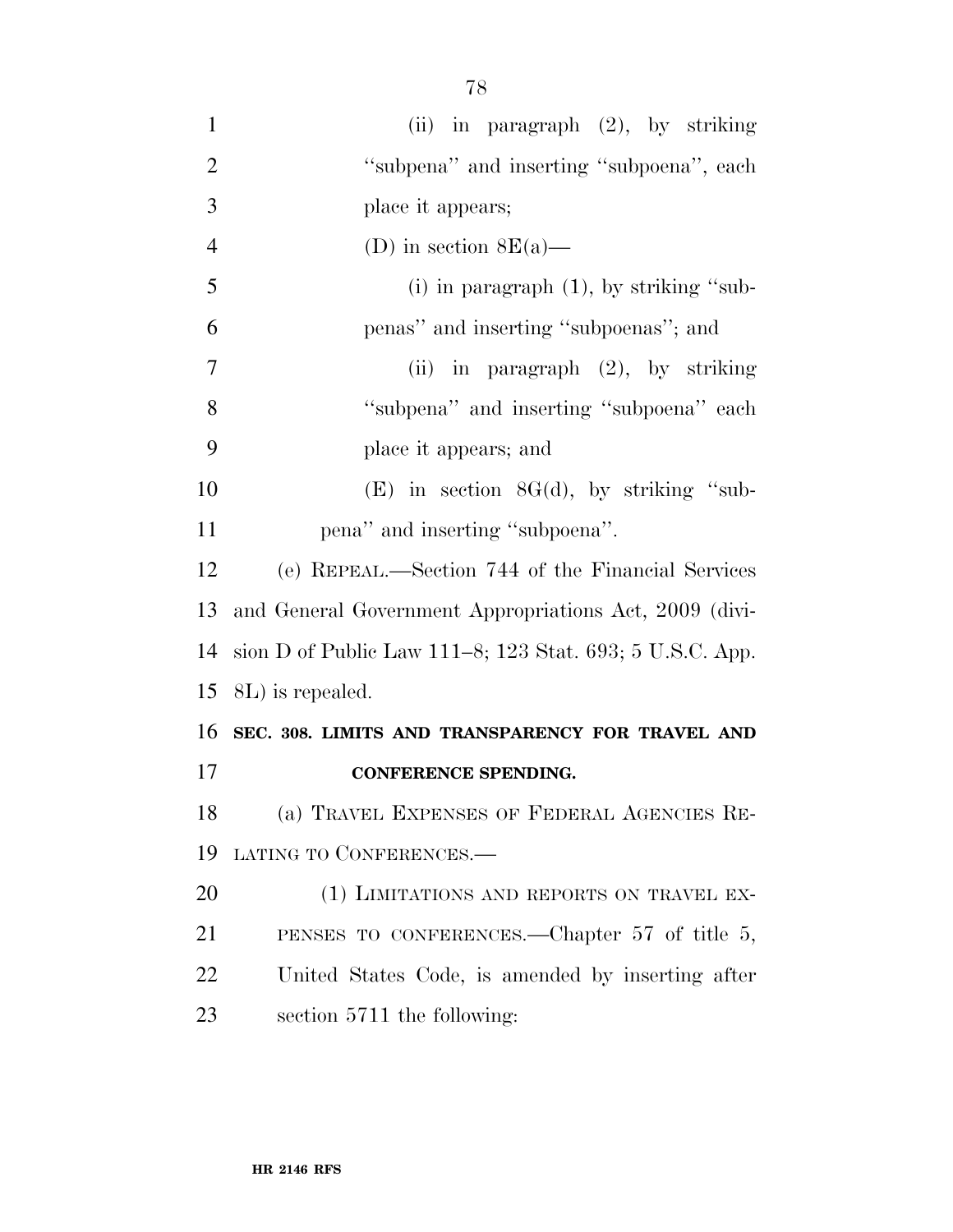| $\bf{l}$       | s 5712. Limitations and reports on travel expenses to      |
|----------------|------------------------------------------------------------|
| $\overline{2}$ | conferences                                                |
| 3              | $\cdot$ (a) In this section, the term—                     |
| $\overline{4}$ | "(1) 'conference' means a meeting that—                    |
| 5              | $\lq\lq$ is held for consultation, education, or           |
| 6              | discussion;                                                |
| 7              | $\lq\lq (B)$ is not held entirely at an agency facil-      |
| 8              | ity;                                                       |
| 9              | "(C) involves costs associated with travel                 |
| 10             | and lodging for some participants; and                     |
| 11             | "(D) is sponsored by 1 or more agencies,                   |
| 12             | 1 or more organizations that are not agencies,             |
| 13             | or a combination of such agencies or organiza-             |
| 14             | tions; and                                                 |
| 15             | " $(2)$ 'international conference' means a con-            |
| 16             | ference attended by representatives of $-$                 |
| 17             | "(A) the United States Government; and                     |
| 18             | "(B) any foreign government, international                 |
| 19             | organization, or foreign nongovernmental orga-             |
| 20             | nization.                                                  |
| 21             | "(b) No agency may pay the travel expenses for more        |
| 22             | than 50 employees of that agency who are stationed in      |
| 23             | the United States, for any international conference occur- |
| 24             | ring outside the United States, unless the Secretary of    |
| 25             | State determines that attendance for such employees is     |
| 26             | in the national interest.                                  |
|                |                                                            |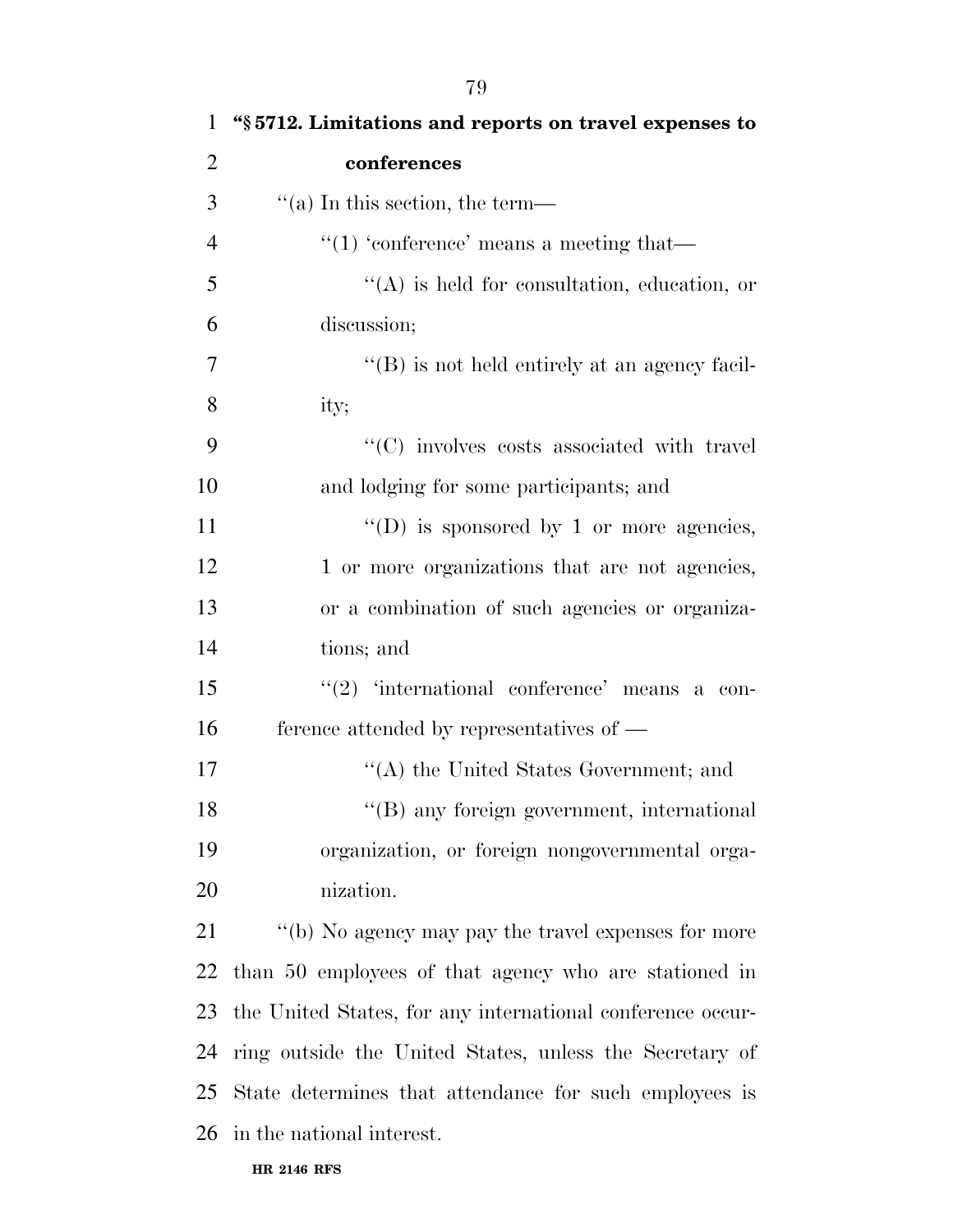''(c) At the beginning of each quarter of each fiscal year, each agency shall post on the public Internet website of that agency a report on each conference for which the agency paid travel expenses during the preceding 3 months that includes—

 $\frac{6}{1}$  <sup>(1)</sup> the itemized expenses paid by the agency, including travel expenses, the cost of scouting for and selecting the location of the conference, and any agency expenditures to otherwise support the con-ference;

11  $(2)$  the primary sponsor of the conference;

12  $\frac{1}{3}$  the location of the conference;

13  $\frac{13}{2}$   $\frac{13}{2}$  in the case of a conference for which that agency was the primary sponsor, a statement that— 15  $\langle (A) \rangle$  justifies the location selected;

 ''(B) demonstrates the cost efficiency of the location; and

 ''(C) provides a cost benefit analysis of holding a conference rather than conducting a teleconference;

21 ''(5) the date of the conference;

22 ''(6) a brief explanation how the conference ad-23 vanced the mission of the agency;

24  $\frac{1}{2}$  (7) the title of any Federal employee or any individual who is not a Federal employee whose trav-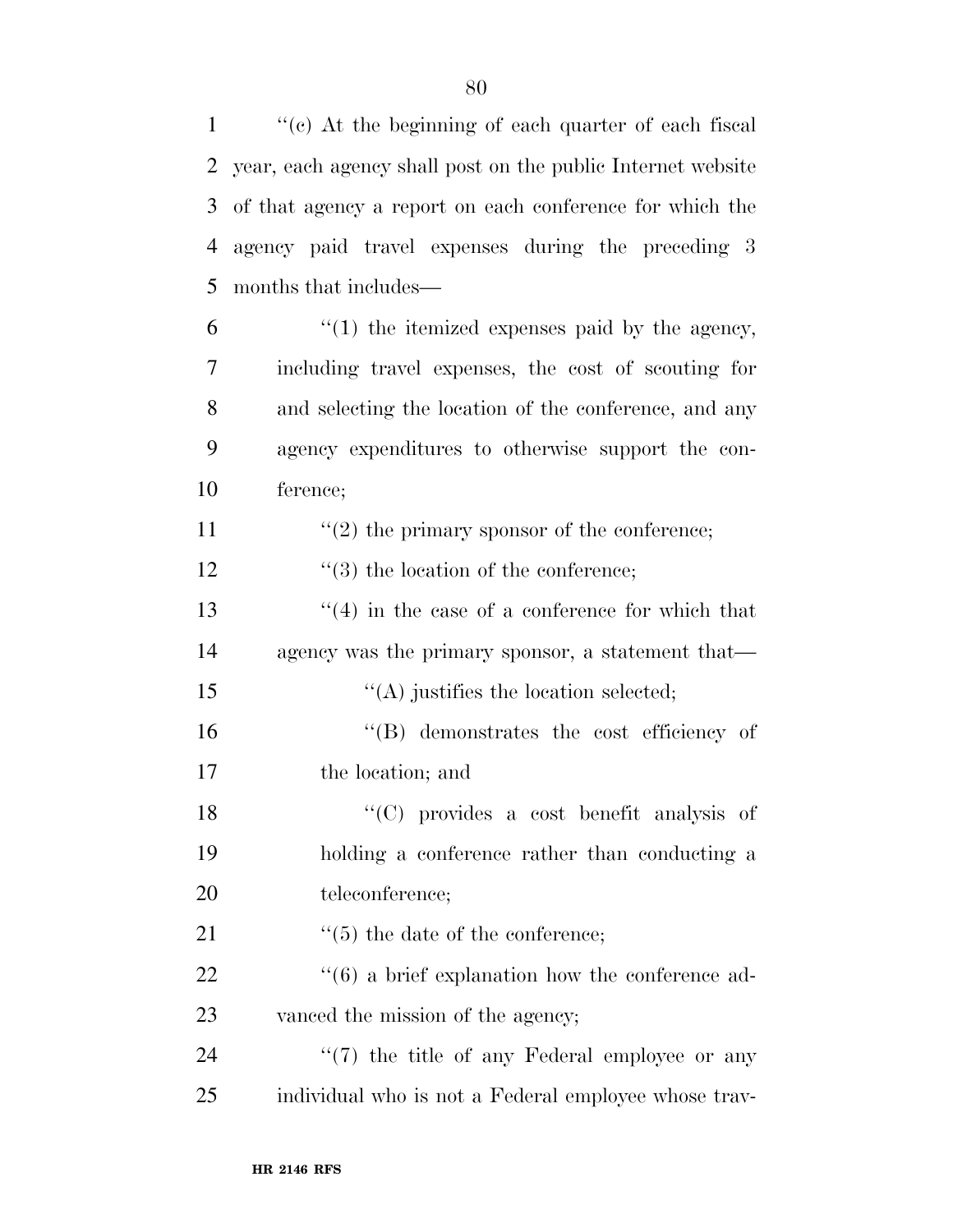| $\mathbf{1}$   | el expenses or other conference expenses were paid                  |  |
|----------------|---------------------------------------------------------------------|--|
| $\overline{2}$ | by the agency; and                                                  |  |
| 3              | $\cdot\cdot$ (8) the total number of individuals whose trav-        |  |
| $\overline{4}$ | el expenses or other conference expenses were paid                  |  |
| 5              | by the agency.                                                      |  |
| 6              | "(d) Each report posted on the public Internet                      |  |
| 7              | website under subsection (c) shall—                                 |  |
| 8              | $\lq(1)$ be in a searchable electronic format; and                  |  |
| 9              | "(2) remain on that website for at least $5$ years                  |  |
| 10             | after the date of posting.".                                        |  |
| 11             | (2)<br>TECHNICAL AND CONFORMING AMEND-                              |  |
| 12             | MENT.—The table of sections for chapter 57 of title                 |  |
| 13             | 5, United States Code, is amended by inserting after                |  |
| 14             | the item relating to section 5711 the following:                    |  |
|                | "5712. Limitations and reports on travel expenses to conferences.". |  |
| 15             | (b) LIMITATIONS ON ANNUAL TRAVEL EXPENSES.—                         |  |
| 16             | (1) IN GENERAL.—In the case of each of fiscal                       |  |
| 17             | years 2012 through 2016, an agency (as defined                      |  |
| 18             | under section $5701(1)$ of title 5, United States                   |  |
| 19             | Code) may not make, or obligate to make, expendi-                   |  |
| 20             | tures for travel expenses, in an aggregate amount                   |  |
| 21             | greater than 80 percent of the aggregate amount of                  |  |
| 22             | such expenses for fiscal year 2010.                                 |  |
| 23             | (2) IDENTIFICATION OF TRAVEL EXPENSES.—                             |  |
| 24             | (A) RESPONSIBILITIES.—Not later than                                |  |
| 25             | September 1, 2012 and after consultation with                       |  |
|                |                                                                     |  |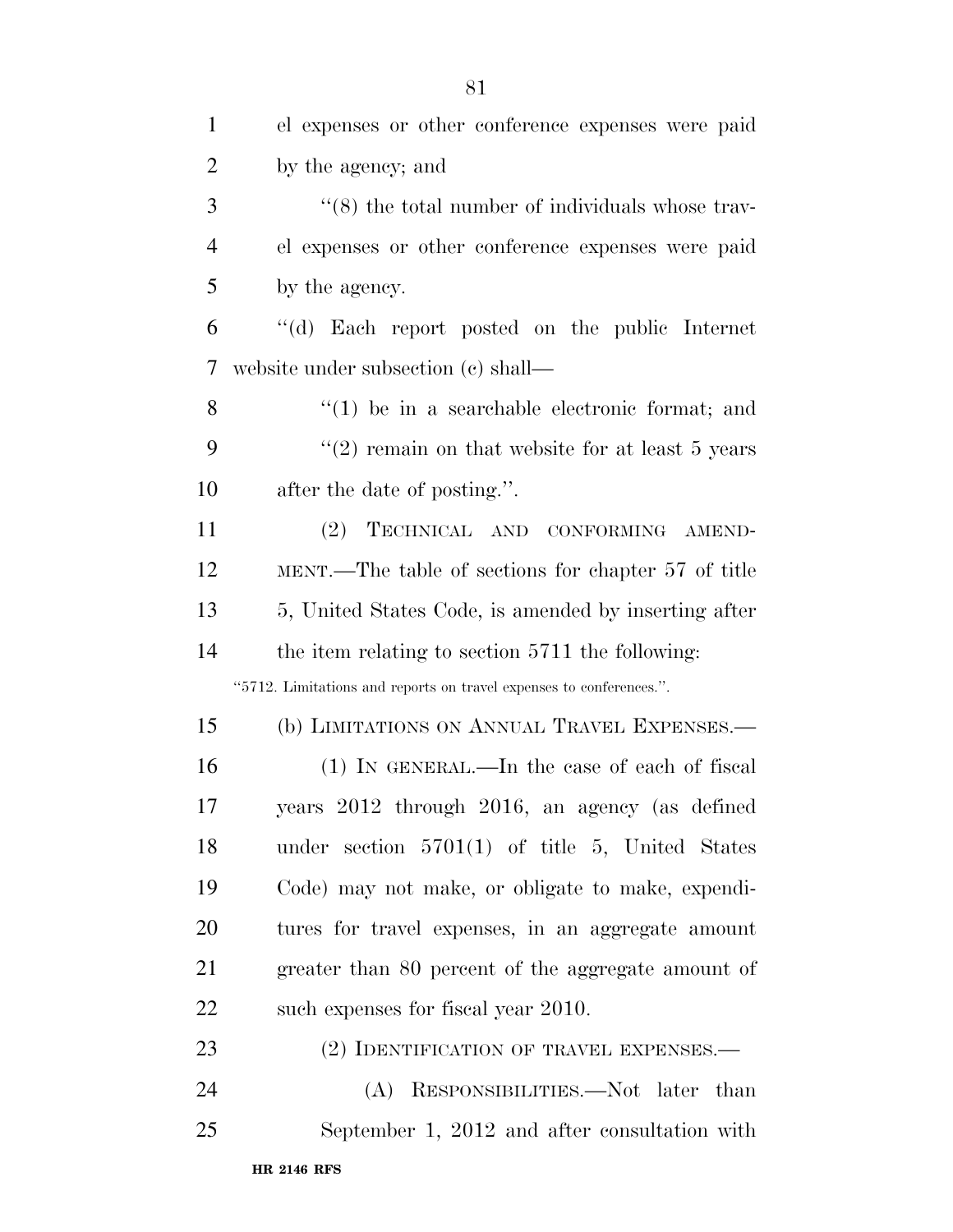| $\mathbf{1}$   |        | the Administrator of General Services and the     |
|----------------|--------|---------------------------------------------------|
| $\overline{2}$ |        | Director of the Administrative Office of the      |
| 3              |        | United States Courts, the Director of the Office  |
| $\overline{4}$ |        | of Management and Budget shall establish          |
| 5              |        | guidelines for the determination of what ex-      |
| 6              |        | penses constitute travel expenses for purposes    |
| $\overline{7}$ |        | of this subsection. The guidelines shall identify |
| 8              |        | specific expenses, and classes of expenses, that  |
| 9              |        | are to be treated as travel expenses.             |
| 10             |        | (B) EXEMPTION FOR MILITARY TRAVEL.-               |
| 11             |        | The guidelines required under subparagraph        |
| 12             |        | (A) shall exclude military travel expenses in de- |
| 13             |        | termining what expenses constitute travel ex-     |
| 14             |        | penses. Military travel expenses shall include    |
| 15             |        | travel expenses involving military combat, the    |
| 16             |        | training or deployment of uniformed military      |
| 17             |        | personnel, and such other travel expenses as are  |
| 18             |        | determined under the guidelines.                  |
| 19             |        | (c) CONFERENCE TRANSPARENCY AND LIMITA-           |
| 20             | TIONS. |                                                   |
| 21             |        | (1) DEFINITIONS.—In this subsection—              |
| 22             |        | $(A)$ the term "agency" has the meaning           |
| 23             |        | given under section $5701(1)$ of title 5, United  |
| 24             |        | States Code; and                                  |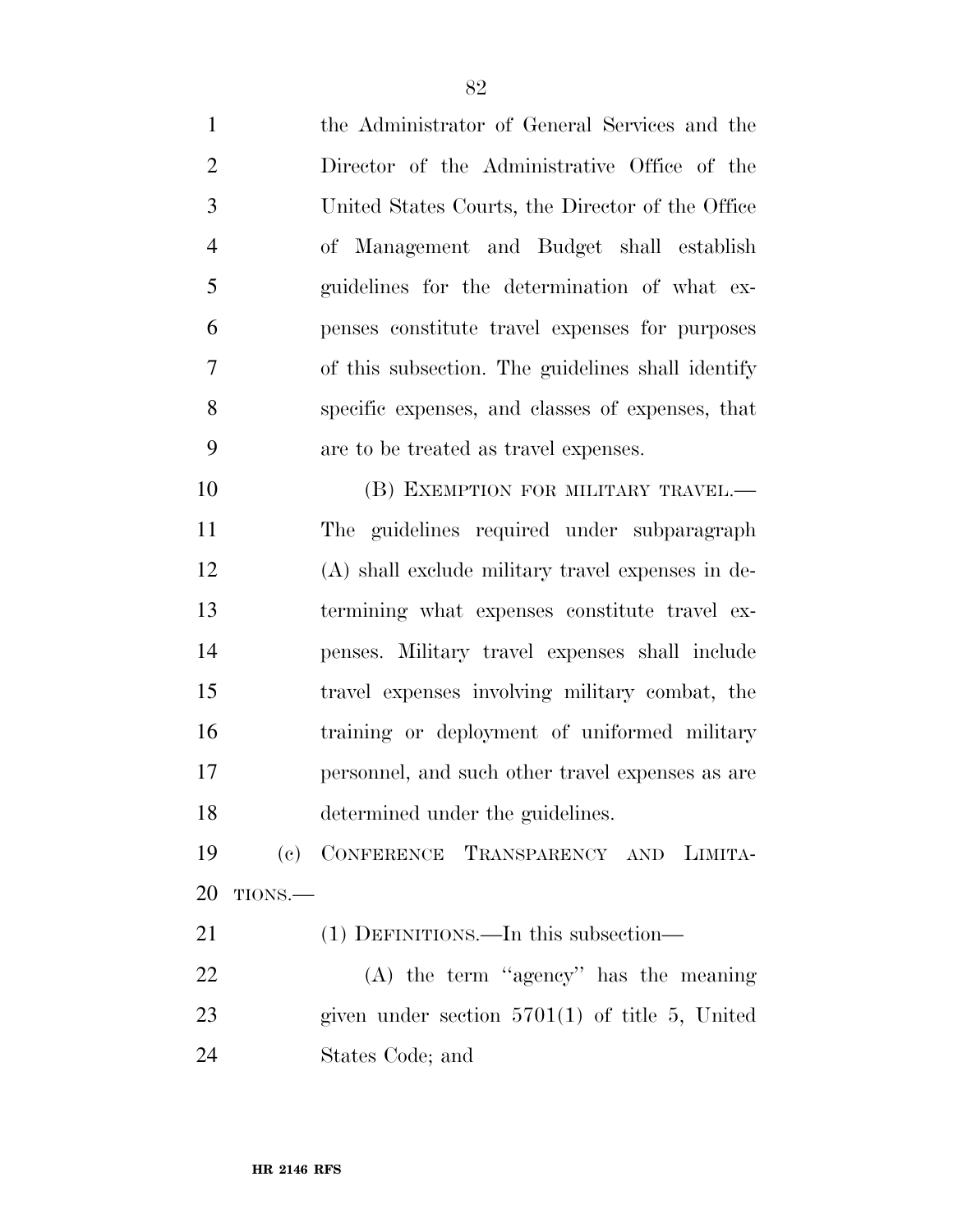| $\mathbf{1}$   | (B) the term "conference" has the mean-              |
|----------------|------------------------------------------------------|
| $\overline{2}$ | ing given under section $5712(a)(1)$ of that title   |
| 3              | (as added by subsection (a)).                        |
| $\overline{4}$ | (2) PUBLIC AVAILABILITY OF CONFERENCE MA-            |
| 5              | TERIALS.—Each agency shall post on the public        |
| 6              | Internet website of that agency detailed information |
| 7              | on any presentation made by any employee of that     |
| 8              | agency at a conference, including—                   |
| 9              | $(A)$ any minutes relating to the presen-            |
| 10             | tation;                                              |
| 11             | (B) any speech delivered;                            |
| 12             | (C) any visual exhibit, including photo-             |
| 13             | graphs or slides;                                    |
| 14             | (D) any video, digital, or audio recordings          |
| 15             | of the conference; and                               |
| 16             | (E) information regarding any financial              |
| 17             | support or other assistance from a foundation        |
| 18             | or other non-Federal source used to pay or de-       |
| 19             | fray the costs of the conference, which shall in-    |
| 20             | clude a certification by the head of the agency      |
| 21             | that there is no conflict of interest resulting      |
| 22             | from the support received from each such             |
| 23             | source.                                              |
| 24             | (3) LIMITATION ON AMOUNT EXPENDED ON A               |
| 25             | CONFERENCE.                                          |